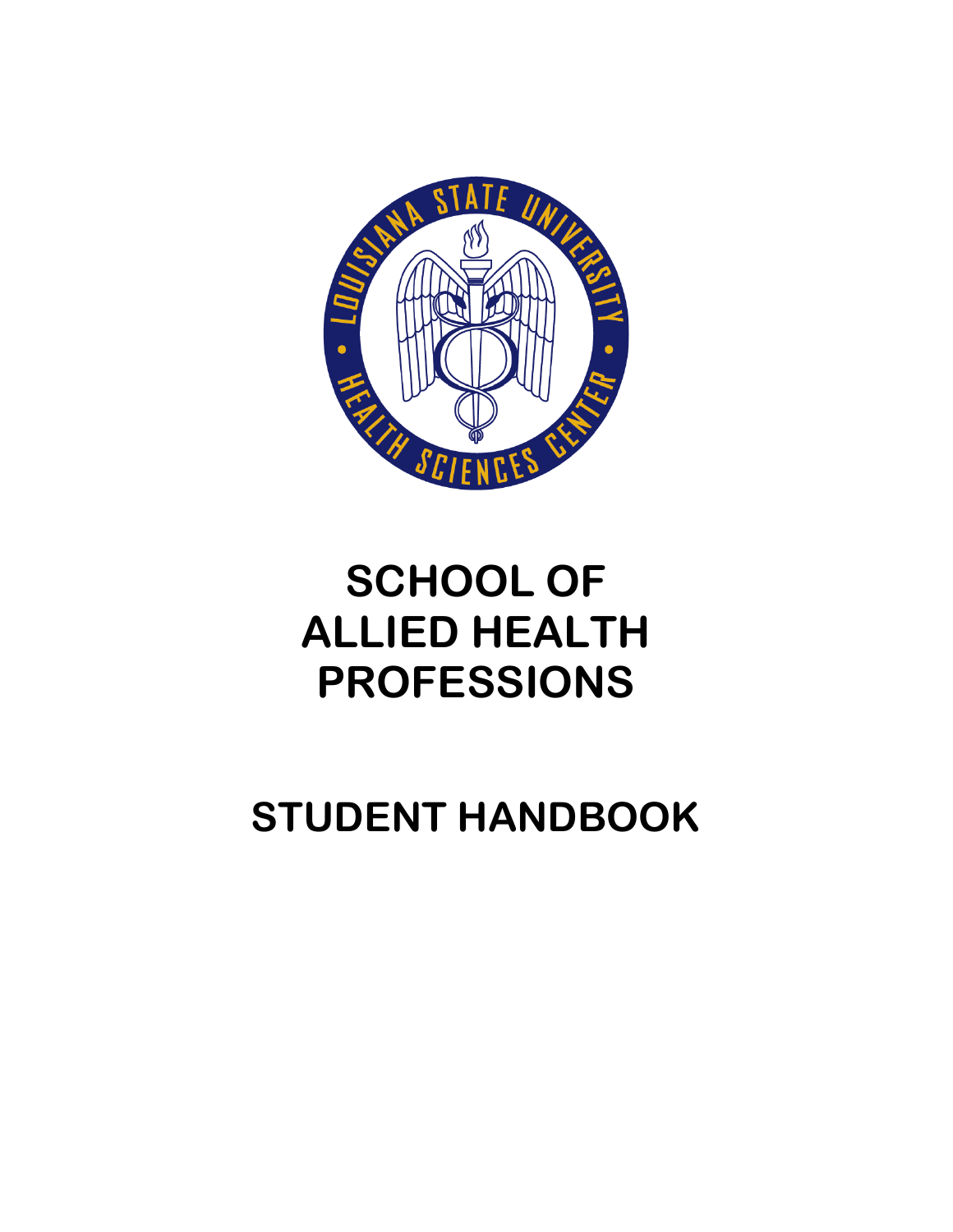# **Table of Contents**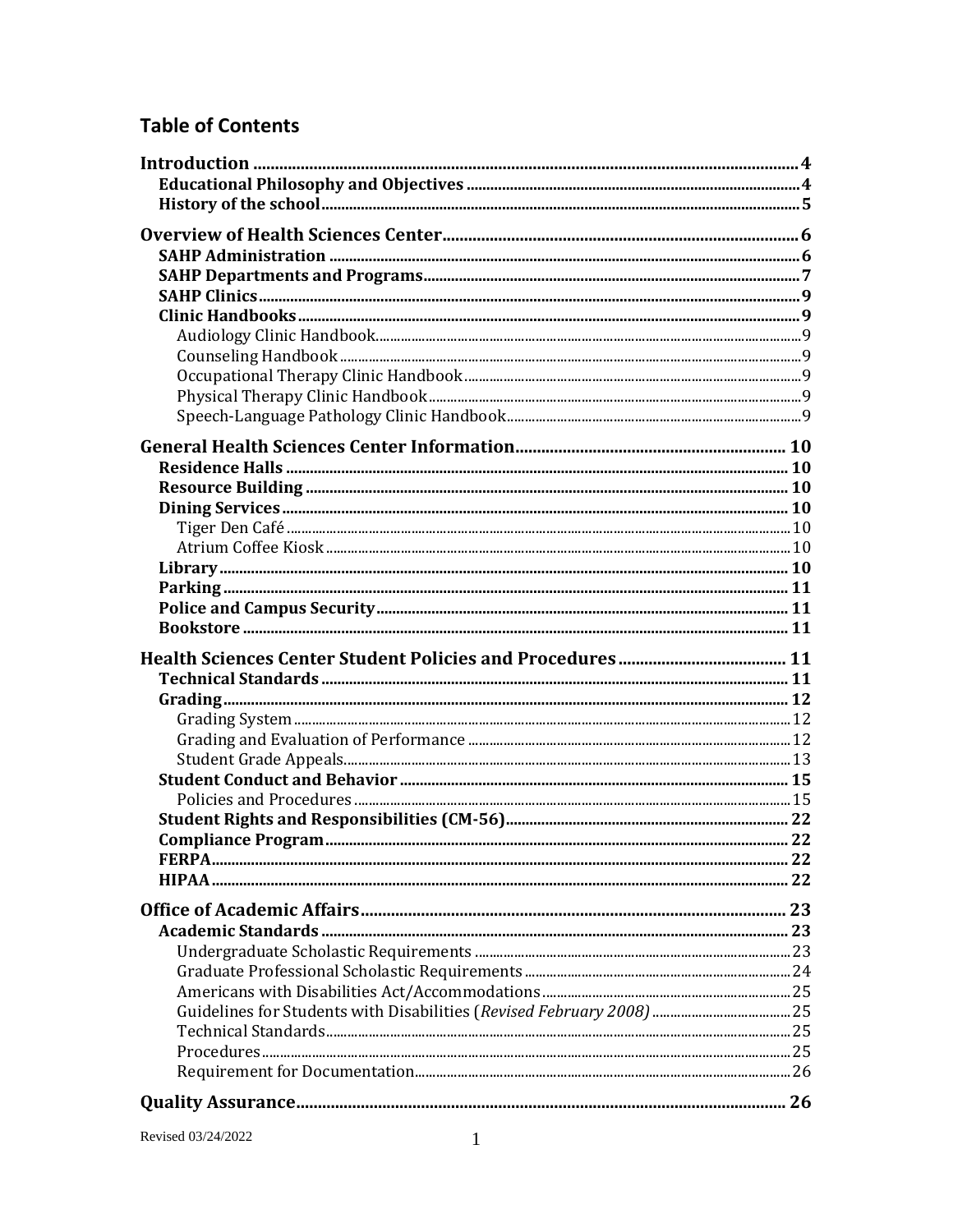| https://www.lsuhsc.edu/administration/academic/docs/APRIL_Brochure.pdf 30 |  |
|---------------------------------------------------------------------------|--|
|                                                                           |  |
|                                                                           |  |
|                                                                           |  |
|                                                                           |  |
|                                                                           |  |
|                                                                           |  |
|                                                                           |  |
|                                                                           |  |
|                                                                           |  |
|                                                                           |  |
|                                                                           |  |
|                                                                           |  |
|                                                                           |  |
|                                                                           |  |
|                                                                           |  |
|                                                                           |  |
|                                                                           |  |
|                                                                           |  |
|                                                                           |  |
|                                                                           |  |
|                                                                           |  |
|                                                                           |  |
|                                                                           |  |
|                                                                           |  |
|                                                                           |  |
|                                                                           |  |
|                                                                           |  |
|                                                                           |  |
|                                                                           |  |
|                                                                           |  |
|                                                                           |  |
|                                                                           |  |
|                                                                           |  |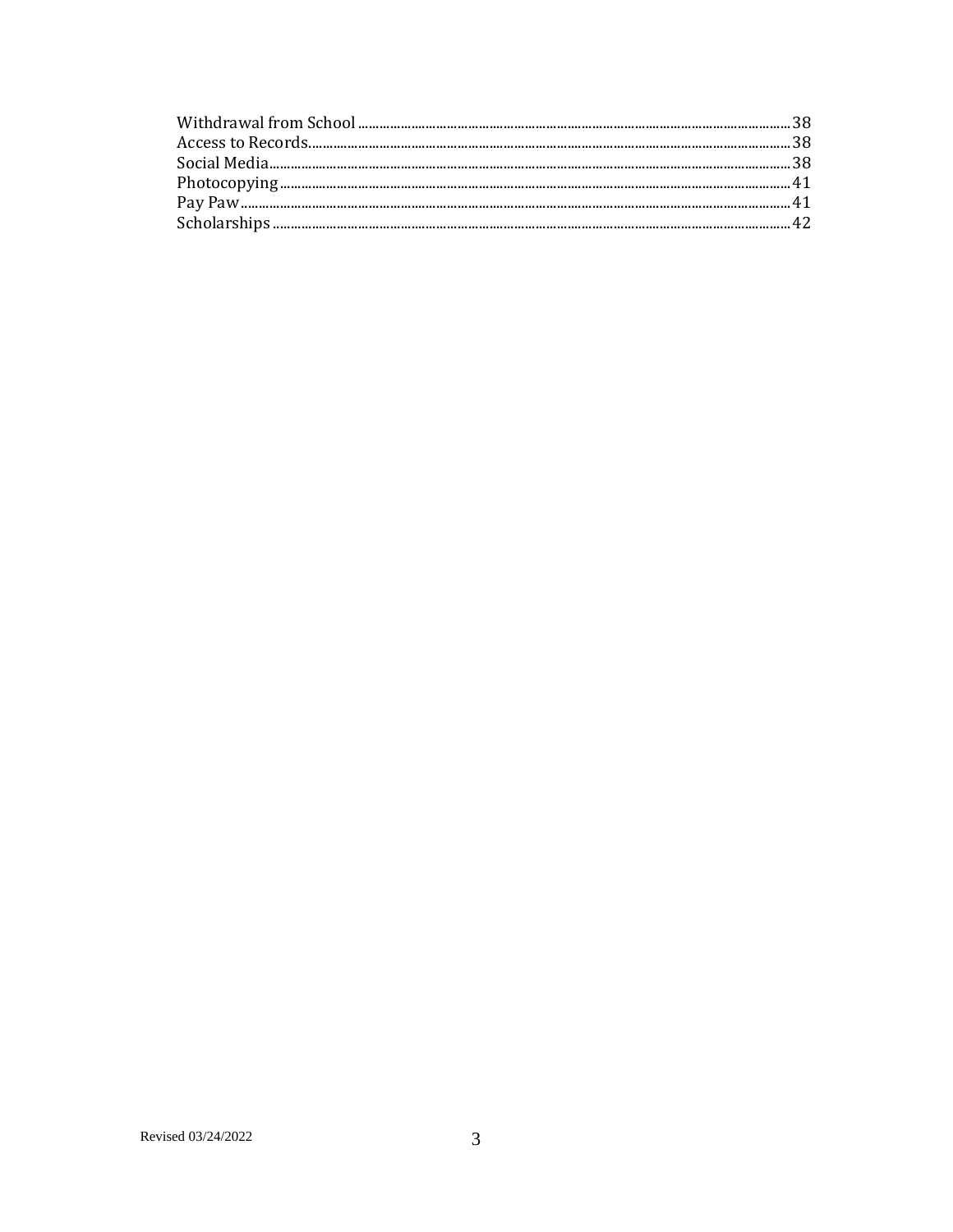# <span id="page-4-0"></span>**Introduction**

Welcome to the Louisiana State University Health Sciences Center, School of Allied Health Professions. We hope that the time you spend here will not only be intellectually stimulating and challenging but also a time of overall growth and development. The Office of Student Affairs is here to assist you during your educational career. This handbook is intended to provide important information that will be helpful to you while enrolled in the School of Allied Health Professions. While this handbook provides much information, it is not a substitute for the Louisiana State University Health Center (LSUHSC) Catalog/Bulletin. The LSUHSC Catalog/Bulletin, herein after referred to as the Catalog, is available online at the following internet address:

#### <http://catalog.lsuhsc.edu/>

#### <span id="page-4-1"></span>**Educational Philosophy and Objectives**

The School of Allied Health Professions subscribes to the philosophy of the LSU System which has a three-fold purpose: Developing to the highest level the intellectual and professional capacities of citizens through resident instruction; enriching instruction and establishing new frontiers through research and scholarship; and providing all Louisianans with information useful to advancing the State's economy and culture. The School of Allied Health Professions recognizes that total health care of the community; State and the Nation must increasingly draw upon personnel, talents, and techniques of a broad range of disciplines. Therefore, programs for the education of allied health professionals must not only incorporate an understanding of, and appreciation for their own field but also, the fields of medicine, dentistry, public health, and nursing. A comprehensive acquaintance with the cultural and physical heritage and bodies of knowledge, which will assist the student in living a productive, humanitarian, and successful life in society, is deemed important. The School recognizes its obligation to develop educational programs in the allied health professions compatible with this philosophy and striving for the highest level recognized as being justifiable in terms of the roles and responsibilities its graduates will assume.

The primary objective of the School is to increase the supply, at the undergraduate and graduate levels, of a variety of patient-oriented health professionals in the State of Louisiana and to meet the need for health services and future teachers in healtheducational programs. The training for any health profession can best be accomplished in a health-oriented environment such as the Health Sciences Center. This environment permits the physician, dentist, nurse, allied health professional, and the student an opportunity to see the patient, as a team, thus developing sound working relationships requisite to educating the student for a role of leadership. Because of the close relationship developed with other undergraduate campuses in Louisiana, a strong core curriculum is available from which students may obtain a basic foundation and general understanding of various fields of allied health. This permits students to sample a broad spectrum before final selection of a specific field and admission to the School of Allied Health Professions. The School provides vital public health and human services through direct patient/client care, and support for families. Health care services are provided through the Allied Health Clinics, and in association with the State Public Hospital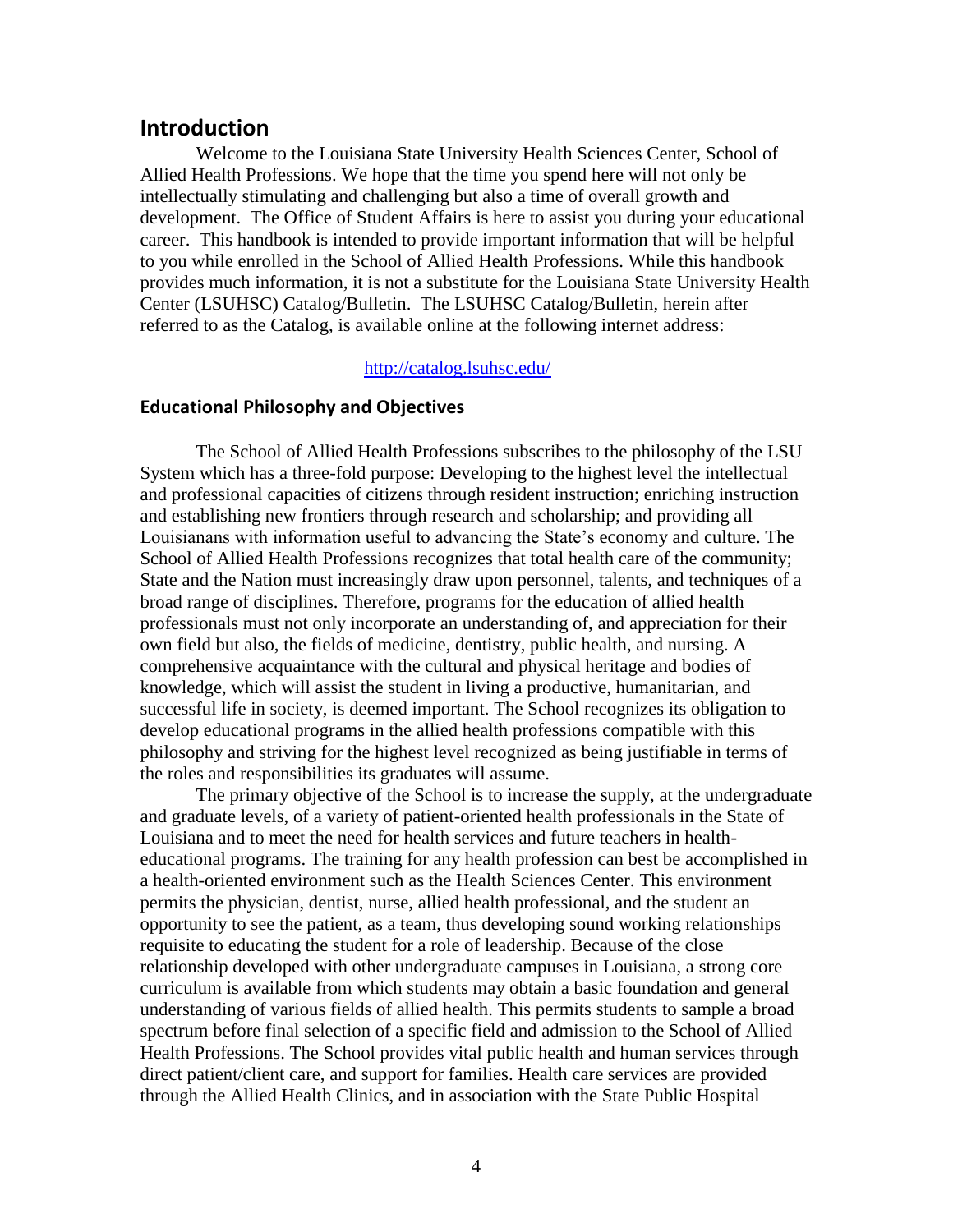System. Human services for clients with developmental disabilities and their families are provided by the Human Development Center in New Orleans. A further objective of the School is to develop and maintain programs of investigative studies and research within the allied health disciplines. The School will also assume a position of leadership in providing a mechanism to promote development of programs to meet the continuing educational needs of allied health professionals in Louisiana.

#### <span id="page-5-0"></span>**History of the school**

The School of Allied Health Professions was established by the Board of Supervisors April 2, 1970, and became operational July 1, 1970. Programs were offered on the New Orleans and Shreveport campuses until March 25, 2004 when the Board of Regents approved a plan to separate the campuses administratively. The LSUHSC School of Allied Health Professions at New Orleans currently comprises the following departments: Cardiopulmonary Science, Clinical Laboratory Sciences, Communication Disorders, Interdisciplinary Human Studies, Occupational Therapy, Physical Therapy, and Counseling. Baccalaureate degrees (Bachelor of Science) are offered in Cardiopulmonary Science and Medical Technology. The Department of Communication Disorders offers a Master of Communication Disorders degree in speech and language pathology and a Doctor of Audiology (AuD) in hearing. The Department of Occupational Therapy offers the Master of Occupational Therapy Degree, the Department of Physical Therapy offers a Doctor of Physical Therapy degree, and the Department of Counseling offers the Master of Health Sciences degree in Clinical Rehabilitation and Counseling.

All educational programs of the School are approved by the appropriate State agencies, and are accredited by the appropriate credentialing body.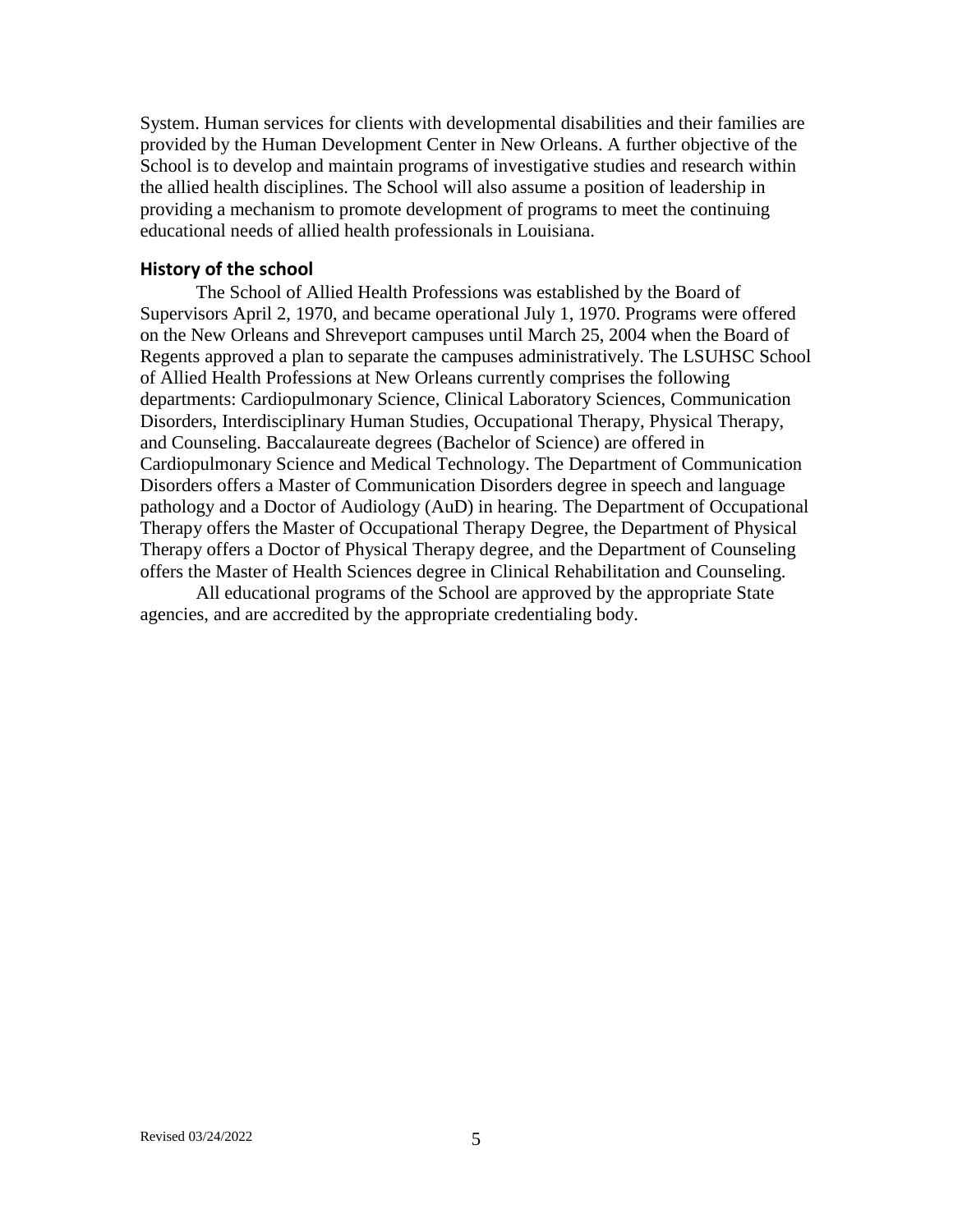# <span id="page-6-0"></span>**Overview of Health Sciences Center**

#### <span id="page-6-1"></span>**SAHP Administration**

1900 Gravier Street, 6<sup>th</sup> Floor New Orleans, Louisiana 70112 (504) 568-4248 (504) 568-4249 (FAX)

# **Dr. Erin Dugan**, Interim Dean

Ms. Martha Baul, Administrative Assistant [emart3@lsuhsc.edu](mailto:emart3@lsuhsc.edu) 504-556-3403

#### **Dr. Erin Dugan,** Associate Dean for Academic Affairs [emart3@lsuhsc.edu](mailto:emart3@lsuhsc.edu) 504-556-3403

**Ms. Yudi Cazanas**, Director for Student Affairs [ydelga@lsuhsc.edu](mailto:ydelga@lsuhsc.edu) 504-568-4253

**Mr. Joseph Lassalle,** Assistant Dean for Fiscal Affairs [alhpjel@lsuhsc.edu](mailto:alhpjel@lsuhsc.edu) 504-556-3404

# **Mr. Quang Tran**, Computer Systems Analyst [qtran3@lsuhsc.edu](mailto:shubba@lsuhsc.edu) 504-568-5514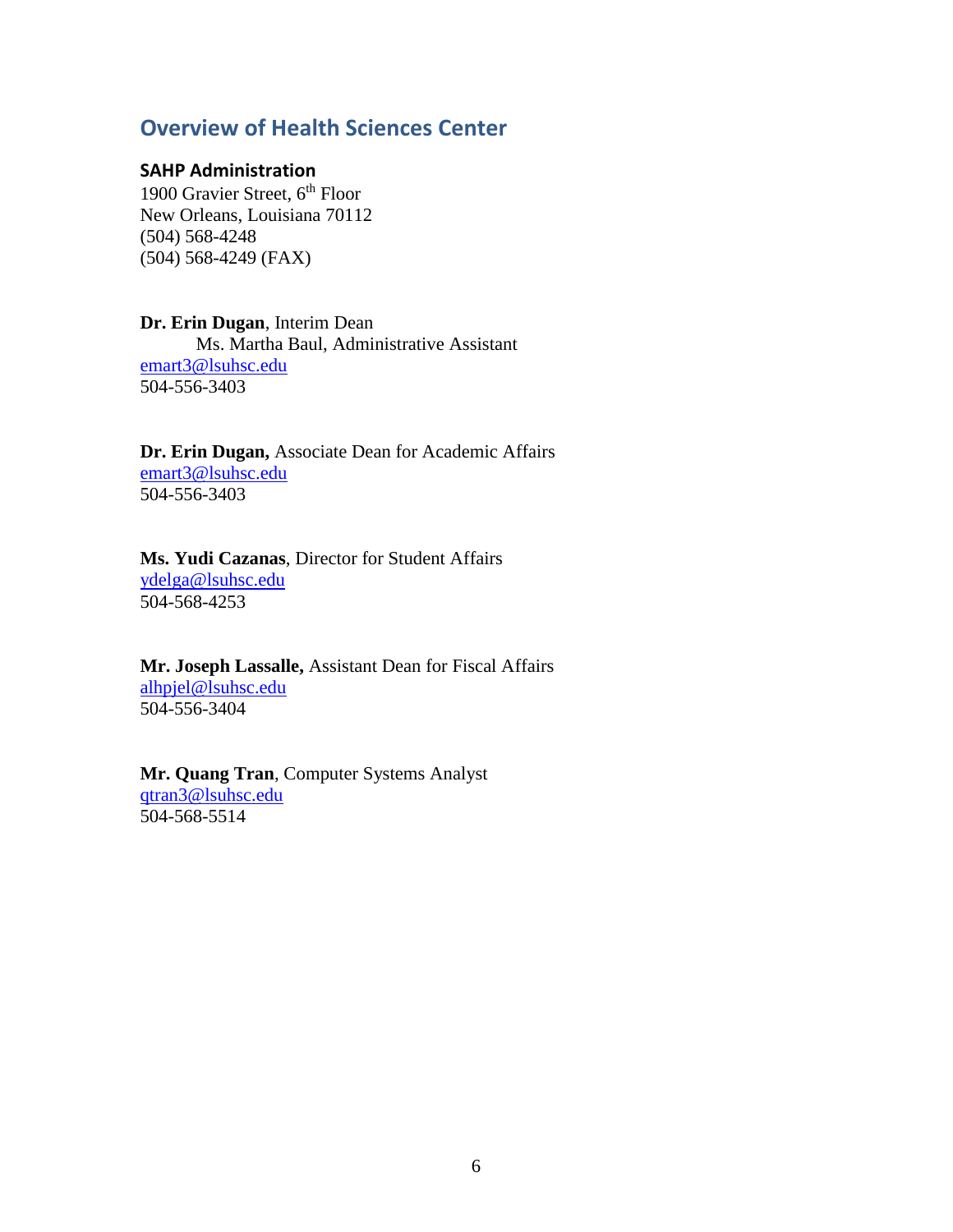<span id="page-7-0"></span>

| <b>SAHP Departments and Programs</b><br><b>Cardiopulmonary Science</b><br>6 <sup>th</sup> Floor                                                                                                                                                                                                                                                       |              |
|-------------------------------------------------------------------------------------------------------------------------------------------------------------------------------------------------------------------------------------------------------------------------------------------------------------------------------------------------------|--------------|
| Dr. Andrew Pellett, Department Head<br>Ms. Charlaine Ritter, Administrative Assistant<br><b>Program Handbook link:</b><br>http://alliedhealth.lsuhsc.edu/cp/docs/StudentHandbook-<br>RespiratoryTherapyProgram.pdf?version1.52517                                                                                                                     | 504-568-4227 |
| <b>Physician Assistant Studies</b><br>2nd Floor HDC Bldg.<br><b>Rachel Chappell, Program Director</b><br>Ms. Erica Herring, Administrative Assistant<br><b>Program Handbook link:</b><br>http://alliedhealth.lsuhsc.edu/pa/docs/PAhandbook2019.pdf                                                                                                    | 504-556-3420 |
| <b>Physical Therapy</b>                                                                                                                                                                                                                                                                                                                               |              |
| 7 <sup>th</sup> Floor<br>Dr. Jane Eason, Department Head<br>Ms. Rose Rousselle, Administrative Assistant<br><b>Program Handbook:</b><br>https://alliedhealth.lsuhsc.edu/pt/docs/PTSTUDENTMANUAL.pdf?52019                                                                                                                                             | 504-568-4288 |
| <b>Occupational Therapy</b>                                                                                                                                                                                                                                                                                                                           |              |
| 8 <sup>th</sup> Floor<br>Dr. Kelly Alig, Department Head<br><b>Program Handbook link:</b><br>https://alliedhealth.lsuhsc.edu/ot/docs/OTHANDBOOK.pdf?Fall2019                                                                                                                                                                                          | 504-568-4302 |
| <b>Counseling</b><br>3 <sup>rd</sup> Floor                                                                                                                                                                                                                                                                                                            |              |
| Dr. Krystal Vaughn, Acting Department Head<br>Ms. Jeri Brumfield, Academic Coordinator<br><b>Program Handbook link:</b><br>https://alliedhealth.lsuhsc.edu/crc/docs/CRCHandbook_January2022.pdf                                                                                                                                                       | 504-556-3453 |
| <b>Communication Disorders</b>                                                                                                                                                                                                                                                                                                                        |              |
| 9 <sup>th</sup> Floor<br>Dr. Annette Hurley-Larmeu, Department Head<br>Dr. Annette Hurley-Larmeu, Audiology Program Director<br>Dr. Meher Banajee, Speech-Language Pathology Program Director<br>Ms. Tammy Roberts, Administrative Coordinator<br><b>Program Handbook link:</b><br>https://alliedhealth.lsuhsc.edu/cd/docs/AudiologyHandbook.pdf?2019 | 504-568-4338 |
| https://alliedhealth.lsuhsc.edu/cd/docs/SLPHandbook.pdf?51418                                                                                                                                                                                                                                                                                         |              |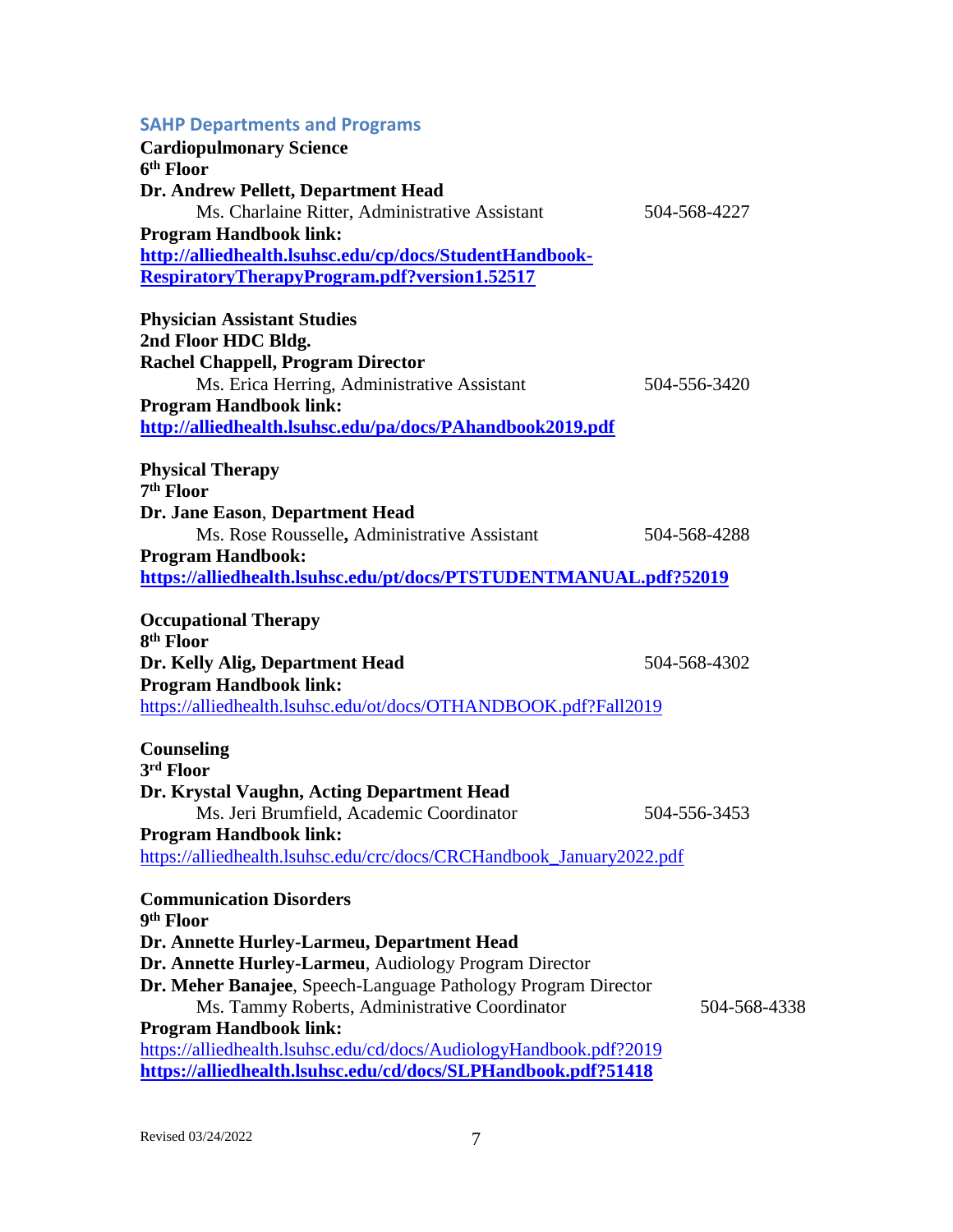| <b>Clinical Laboratory Sciences</b>                                        |              |
|----------------------------------------------------------------------------|--------------|
| 10 <sup>th</sup> Floor                                                     |              |
| Dr. Joanie Brocato, Department Head                                        |              |
| Ms. Susan Reuter, Administrative Assistant                                 | 504-568-4276 |
| <b>Program Handbook link:</b>                                              |              |
| https://alliedhealth.lsuhsc.edu/cl/docs/policiesandprocedures.pdf?20192020 |              |
|                                                                            |              |

**Human Development Center 4th Floor HDC Bldg. Dr. Philip Wilson, Director** Mitze Jones, Business Manager 504-556-7569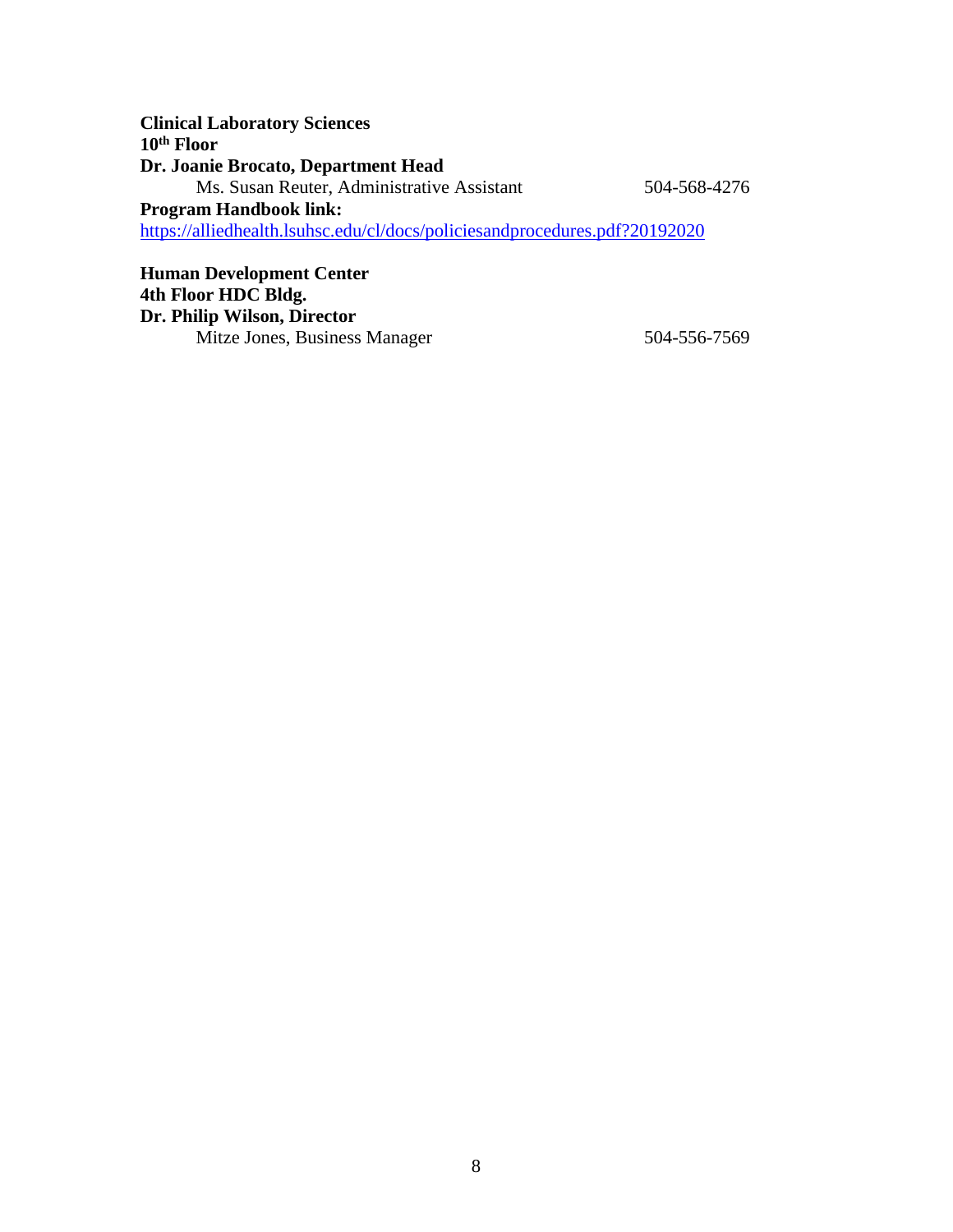#### <span id="page-9-0"></span>**SAHP Clinics**

The mission of the LSUHSC School of Allied Health Professions is to provide students with a multidisciplinary patient care experience to include diagnostic, therapeutic, and restorative services that enable patients to achieve as much functional, social and occupational independence as is reasonably possible. Students receive training through direct patient care, including care of indigent and uninsured patients. Health care services are provided through School of Allied Health Profession clinics in and in numerous affiliated clinics, community organizations, inpatient and outpatient facilities throughout Louisiana and the United States.

### <span id="page-9-1"></span>**Clinic Handbooks**

The Policy and Procedure Manual for the School of Allied Health Patient Clinics is available at

http://alliedhealth.lsuhsc.edu/clinics/secure/Clinical Practice P%20 P Manual 120414 [WebVersion.pdf](http://alliedhealth.lsuhsc.edu/clinics/secure/Clinical_Practice_P%20_P_Manual_120414_WebVersion.pdf)

Some academic programs have created Student Clinic or Fieldwork Handbooks that contains information specific to the clinical training experience. These handbooks are available at the links shown below.

#### <span id="page-9-2"></span>**Audiology Clinic Handbook**

<http://alliedhealth.lsuhsc.edu/cd/docs/ClinicHandbookAud.pdf?2017>

### <span id="page-9-3"></span>**Counseling Handbook**

**[https://alliedhealth.lsuhsc.edu/crc/docs/Practicum\\_Internship\\_Handbook.pdf?2019.1](https://alliedhealth.lsuhsc.edu/crc/docs/Practicum_Internship_Handbook.pdf?2019.1)**

# <span id="page-9-4"></span>**Occupational Therapy Clinic Handbook**

Fieldwork I: [https://alliedhealth.lsuhsc.edu/ot/docs/Level\\_I\\_Student\\_Manual.pdf?Fall2019](https://alliedhealth.lsuhsc.edu/ot/docs/Level_I_Student_Manual.pdf?Fall2019) Fieldwork II: [https://alliedhealth.lsuhsc.edu/ot/docs/Level\\_II\\_Student\\_Manual.pdf?Fall2019](https://alliedhealth.lsuhsc.edu/ot/docs/Level_II_Student_Manual.pdf?Fall2019)

#### <span id="page-9-5"></span>**Physical Therapy Clinic Handbook**

<http://alliedhealth.lsuhsc.edu/pt/docs/LSUHSCClinicalEducationMANUAL.pdf>

### <span id="page-9-6"></span>**Speech-Language Pathology Clinic Handbook**

Onsite Handbook: <http://alliedhealth.lsuhsc.edu/cd/docs/SLPClinicHandbook.pdf?version1.9112017> External Site Handbook: [http://alliedhealth.lsuhsc.edu/cd/docs/SLPExternalPracticumClinicalManual.pdf?version1](http://alliedhealth.lsuhsc.edu/cd/docs/SLPExternalPracticumClinicalManual.pdf?version1.0) [.0](http://alliedhealth.lsuhsc.edu/cd/docs/SLPExternalPracticumClinicalManual.pdf?version1.0)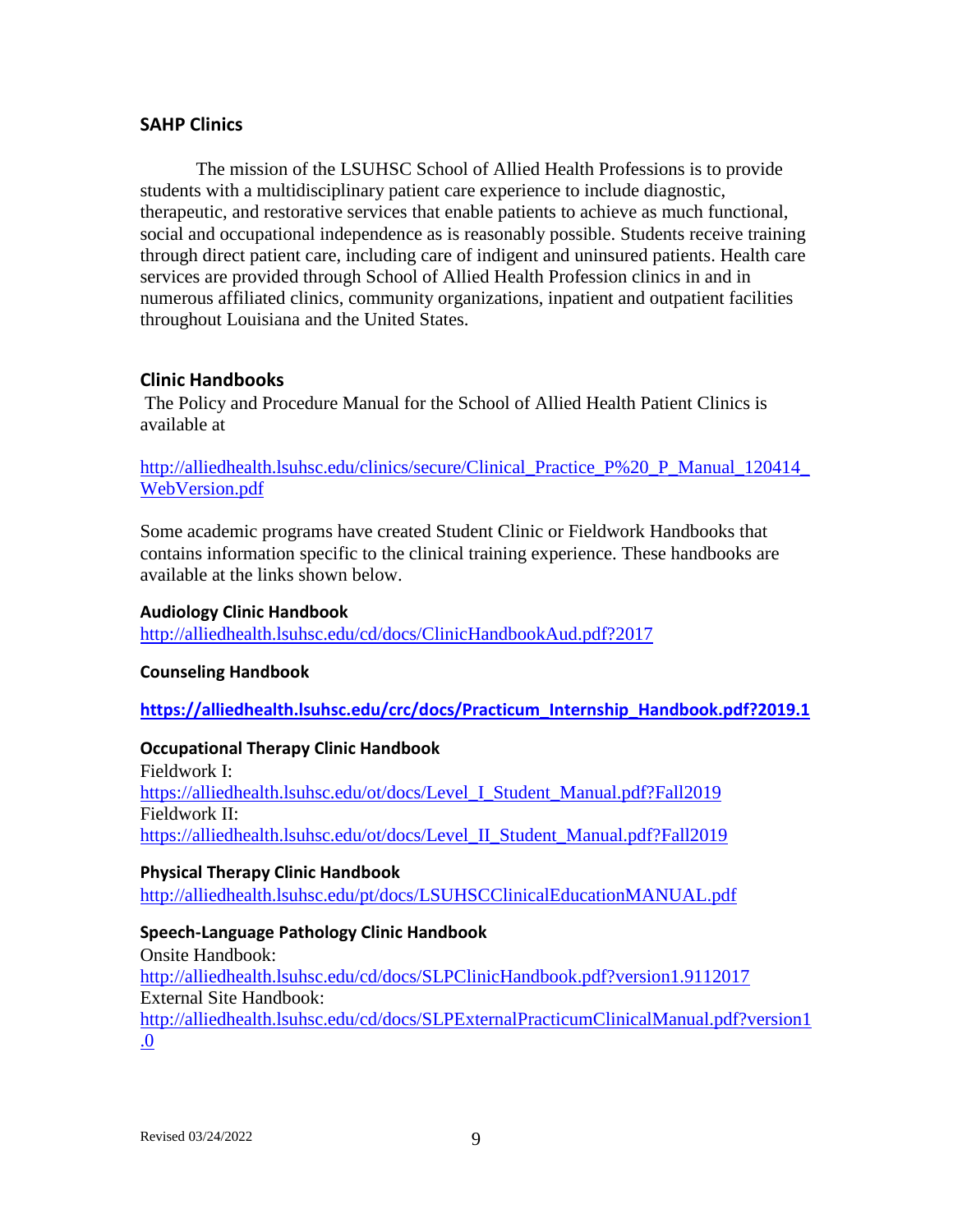# <span id="page-10-0"></span>**General Health Sciences Center Information**

#### <span id="page-10-1"></span>**Residence Halls**

Student housing at LSU Health Sciences Center—New Orleans is more than just a place to stay. It is where our students can live, study, learn and grow while enjoying the advantage of a dynamic and diverse university setting right at their doorstep. Elevated crosswalks increase safety and protect students from the weather while keeping them in close proximity to classrooms and labs. Both student housing facilities are designed for the individual student to enjoy a safe home while living on campus.

Students of the LSU Health Sciences Center in New Orleans are eligible to reside in LSUHSC housing facilities. In addition, Post Doc's and Affiliates (i.e. Visiting Faculty, Visiting Researchers, Visiting House Officers and Visiting Students) will be allowed on-campus housing at Stanislaus Hall provided that capacity exists after fulfilling student demand and that they are here for training or educational purposes.

The LSUHSC Student Housing Brochure is available online at <http://www.lsuhsc.edu/administration/ae/housing.aspx?submenuheader=2>

#### <span id="page-10-2"></span>**Resource Building**

The Library, Registrar and Bursar's offices are located in the Resource Building located at 433 Bolivar Street across from the covered parking garage. The building can be accessed through the  $1<sup>st</sup>$  floor entrance or the  $2<sup>nd</sup>$  floor covered walkway. Access afterhours requires a valid LSUHSC identification badge.

#### <span id="page-10-3"></span>**Dining Services**

#### <span id="page-10-4"></span>**Tiger Den Café**

The Tiger Den Café is located on the  $3<sup>rd</sup>$  floor of the Medical Education Building offers breakfast and lunch menu items as well as snacks, bottled and can drinks. The Café serves breakfast from 7:00am – 10:00am and lunch from 11:00am-1:30pm, Monday through Friday.

#### <span id="page-10-5"></span>**Atrium Coffee Kiosk**

The kiosk is located on the  $3<sup>rd</sup>$  floor bridge between the Allied Health/Nursing building and the Medical Education Building that offers coffee, tea and other beverages from 7:00am - 2:30pm, Monday through Friday.

#### <span id="page-10-6"></span>**Library**

The main library for LSUHSC, the John P. Isché Library, is located on the  $3<sup>rd</sup>$ ,  $4<sup>th</sup>$ and 5th floors of the Resource Building at 433 Bolivar Street. Entrance to the library is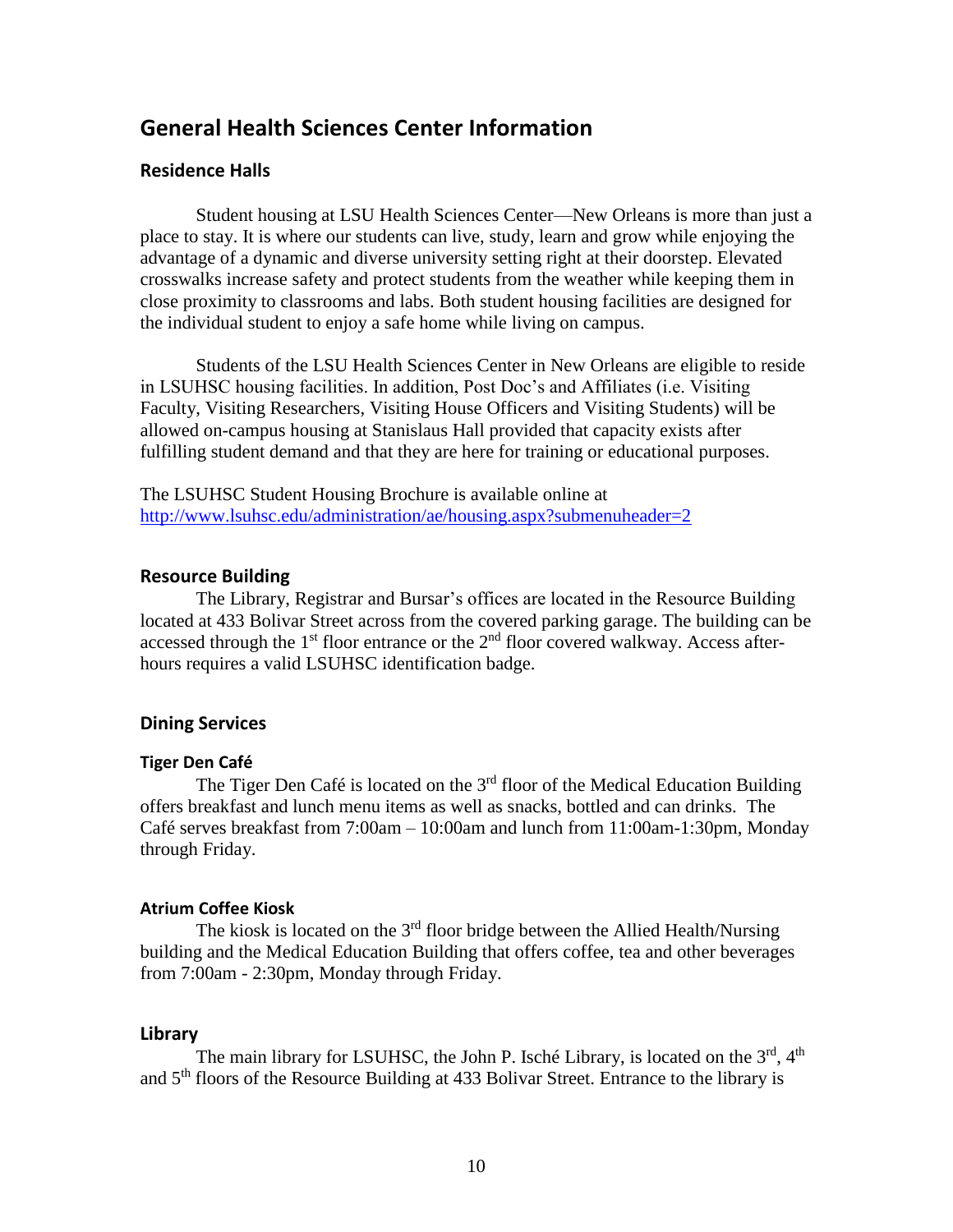located on the 3<sup>rd</sup> floor. For detailed information about please refer to the libraries website:

<http://www.lsuhsc.edu/library/>

#### <span id="page-11-0"></span>**Parking**

Student lots 1, 2, and 3 on Perdido Street are available for student parking. Student housing residents will utilize parking in the Residence Hall lot or Gravier St. Garage (Stanislaus Hall). The annual (Fall – Summer) parking fee is \$125 for general student parking and \$155 for student housing parking. A \$25.00 refundable gate card purchase is necessary for the access tag. Registering your car can be accomplished on registration day through Parking Services located on the 1st floor of the Resource Building, Room 158. Details regarding student parking can be found at the link below.

<http://www.lsuhsc.edu/administration/ae/parking.aspx>

University Police 504-568-8999

#### <span id="page-11-1"></span>**Police and Campus Security**

LSUHSC Police are available to escort students between the LSUHSC buildings and student parking lots. However, students are asked to make arrangements ahead of time. For example, if you are studying late in the library and anticipate leaving at 10:00 p.m., call the escort number one half hour prior to the anticipated departure. A LSU Health Sciences Center Police officer will escort you to and from your car upon request by calling the following number 568-8999.

#### <span id="page-11-2"></span>**Bookstore**

The LSUHSC bookstore is a state-of-the-art operation. They are continually expanding their services and updating their stock of textbooks and leisure books. In addition, they carry a multitude of practical and unique items including cards, tee shirts and sweatshirts. The bookstore is also responsible for assisting students with the ordering of graduation caps/gowns and announcements.

> Ms. Anne Couvillon LSUHSC Bookstore 433 Bolivar Street, 2nd Floor 504-568-2504

# <span id="page-11-3"></span>**Health Sciences Center Student Policies and Procedures**

#### <span id="page-11-4"></span>**Technical Standards**

The School of Allied Health Professions has established Technical Standards for each program of study. These may be found in the appropriate section of the LSUHSC

Revised 03/24/2022 11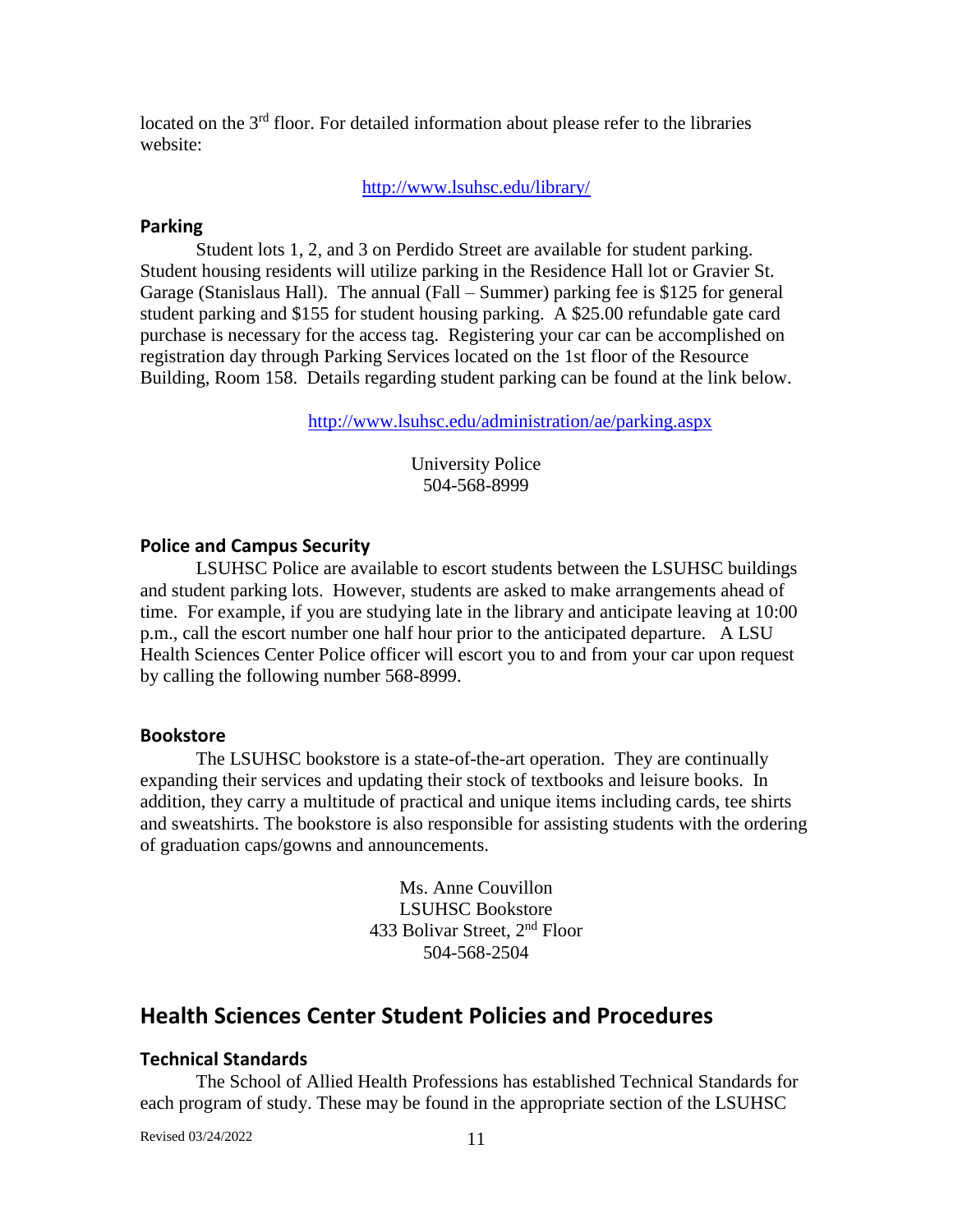Catalog/Bulletin. Technical standards are the minimum physical, cognitive, and emotional requirements necessary to participate fully in all aspects of training and be able to complete the specified program of study. Ability to meet the technical standards is a prerequisite for admission and continuation in a program of study. Applicants and students must be able to meet all technical standards with or without reasonable accommodations. Information regarding one's disability will be treated as confidential and shared only on a professional need-to-know basis. Please refer to the LSUHSC catalog for specific information on a program's technical standards:

<http://catalog.lsuhsc.edu/content.php?catoid=5&navoid=937>

# <span id="page-12-0"></span>**Grading**

### <span id="page-12-1"></span>**Grading System**

The School of Allied Health Professions employs a letter grading system (A, B, C, D, F, I, P, S, and U). The grades of A, B, and C indicate satisfactory undergraduate work, with A being the highest grade given. D indicates work that is passing, but below the minimum quality expected. Grades of A and B indicate satisfactory graduate work.

- An F grade indicates failure in a course.
- The I grade is recorded for a student whose work is satisfactory but, for reasons beyond the student's control, is incomplete at the time grades for the course are reported.
- The P grade indicates a Pass.
- The S grade indicates satisfactory performance.
- The U grade indicates unsatisfactory performance

All students will be notified of their academic standing at the end of each academic semester by the Office of the Registrar. The grade point average is derived by dividing the total number of quality points by the total number of hours attempted.

An A has the value of 4 quality points,  $B=3$  quality points,  $C=2$  quality points,  $D=1$  quality point, and F=no quality points. Thus, a 2.0 ratio is equivalent to a C average.

An I grade will be converted to F unless it is removed during the next regular semester in which the student is in residence in the LSU System prior to the deadline for adding courses for credit as noted in the "Calendar".

### <span id="page-12-2"></span>**Grading and Evaluation of Performance**

In determining the final grade to be assigned for a student at the end of a course, all important attributes of each student's performance in the course are considered. This includes not only cognitive attributes, but also non-cognitive attributes such as deportment, interpersonal relationships, attitude toward course work, and other factors, which, in the opinion of the faculty, are important to the student's future role as an allied health professional.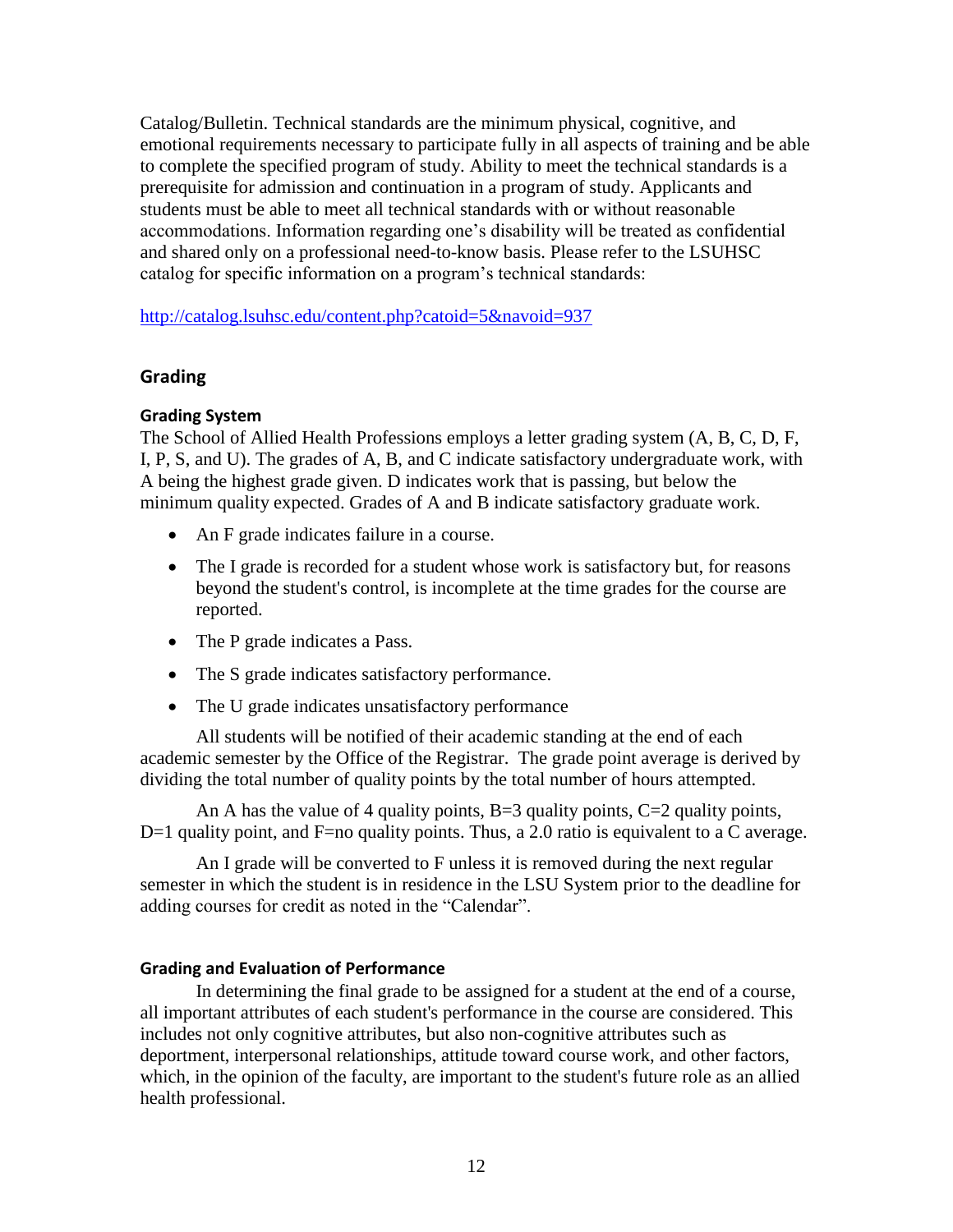#### <span id="page-13-0"></span>**Student Grade Appeals**

Appeals of final grades must be initiated by the student within ten days of the end of the semester in which the grade was given. In cases where an assigned grade would result in dismissal from the school the student must initiate the appeal process in a time frame sufficient to resolve the matter prior to the beginning of the next semester. The following procedure is to be followed.

The student should meet with the faculty member concerned to discuss the situation and attempt to arrive at a solution. Although each may have an advisor present, under most circumstances the meeting will be more productive if only the student and the faculty member are present. If an administrative officer (department head, dean, or vice chancellor for academic affairs) is the faculty member who assigned the grade which is appealed, that person should be excused from the appellate process; that place in the procedure will be taken by a faculty member appointed ad hoc by the Vice Chancellor for Academic Affairs or the Chancellor, as appropriate. If the decision reached requires change in an official LSU System record, the faculty member must comply with all University System regulations and procedures necessary to accomplish the change.

If the matter is not resolved between the student and the faculty member, and the student wishes to pursue the appeal, the student shall make a written request to the head of the department in which the course was taught asking for a meeting with the department head and faculty member. The written request should clearly state the purpose of the meeting and should indicate the faculty member's name; however, it should not go into detail as to the justification for the appeal. The department head shall arrange a meeting within two weeks from the date of receipt of the request. At this meeting, both the student and the faculty member may be accompanied by an advisor. At the close of the meeting, or within seven days thereafter, the department head shall make a decision. If a decision is made at the close of the meeting, it is to be given orally to all present. If the matter is taken under advisement, the department head shall inform all parties of the decision in writing. If the decision reached requires change in an official record, the faculty member must comply with all regulations and procedures necessary to accomplish the change.

If the student is not satisfied with the decision reached, the student may appeal to the Office of the Dean of the School. The student's appeal must be in writing and must contain the following information: 1) An explanation of the complaint; 2) the relief requested; 3) and a specific statement of the reasons supporting the relief sought. Upon receipt of the request, the Office of the Dean will forward copies to the department head and faculty member concerned, who must promptly reply with an individual written statement supporting their previous actions. When the department head's and faculty member's replies have been received, the Office of the Dean may take one of the following actions.

1. Decide the question on the basis of the written appeal and the faculty member's and department heads written replies.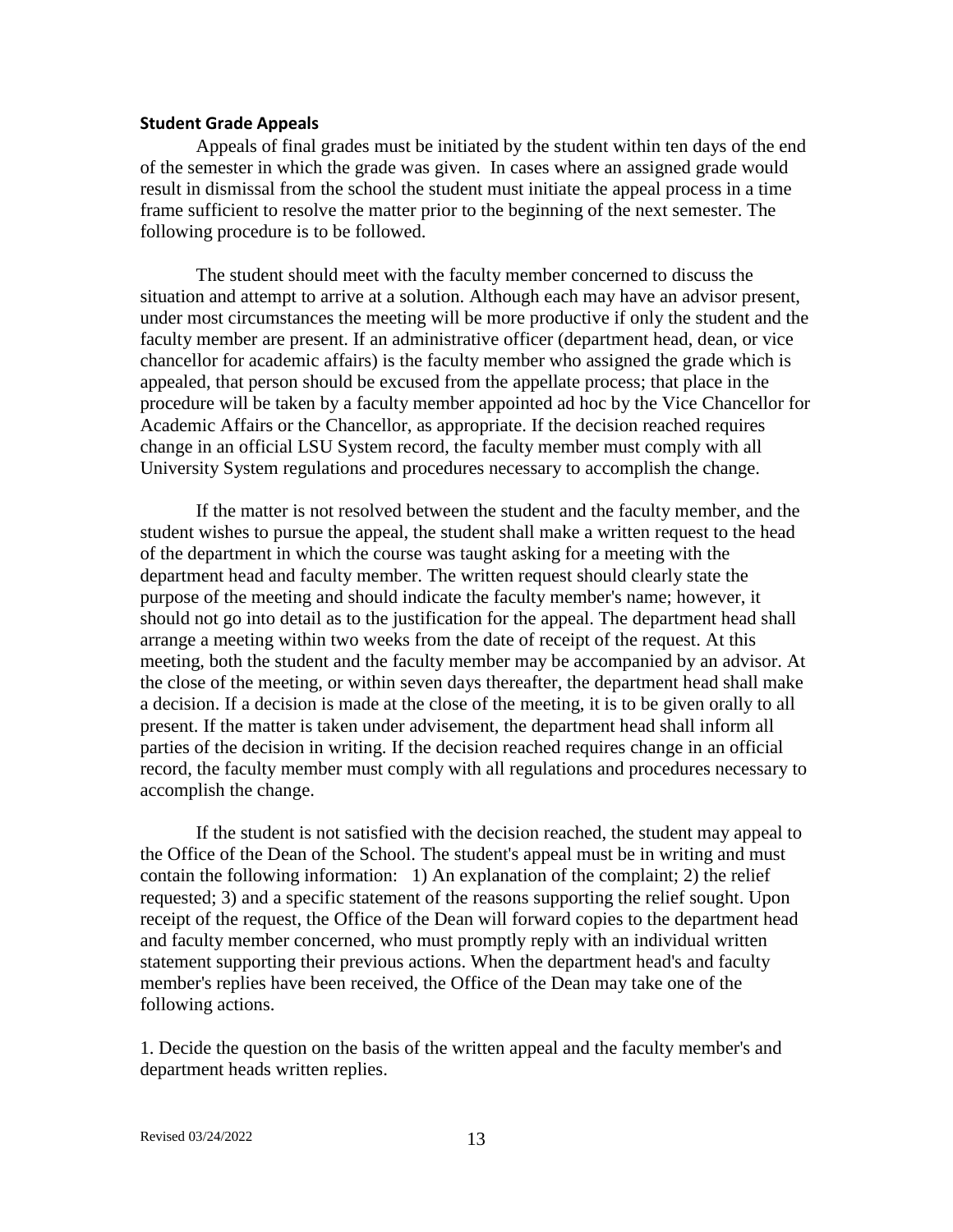2. Meet with all parties concerned, who may be accompanied by advisors if desired, and, after discussion, reach a decision.

3. Refer the appeal to a hearing panel for its recommendation.

The following procedure will be followed if the Office of the Dean refers the matter to a hearing panel. Hearing panels to consider grade appeals will be appointed by the Office of the Dean or his/her designee and shall be composed of three faculty members selected by the Office of the Dean, or his/her designee with no more than two from the same department, and two students appointed by the student government president of the School. The Office of the Dean or his/her designee shall appoint a chairperson for the panel. The panel will conduct a hearing to elicit facts from the concerned parties. After deliberation, the panel will make its recommendation in writing to the Office of the Dean. Copies of the recommendation and the Office of the Dean's final decision must be given to all parties. Regardless of the method used, the Office of the Dean must make a decision thirty days from the date of receipt of the student's appeal. The decision must be written, listing the reasons supporting the decision; copies must be given to all parties. If the decision requires change in an official record, the faculty member must comply with all regulations and procedures necessary to accomplish the change.

If any party to the appeal seeks resolution of the matter through any agency outside the Health Sciences Center, whether administrative or judicial, the Health Sciences Center shall have no obligation to continue the appeal process, subject to constraints of law. If any party to the appeal believes that a serious procedural error occurred or that there was an abuse of discretionary authority in reaching the decision, that person may file with the Vice Chancellor for Academic Affairs a written petition for review. This petition, which must be filed within seven days after receipt of the decision in Step 3, must contain a complete statement of the alleged serious procedural error, or examples of abuses of discretionary authority complained of, and also must contain reasons for the relief sought. The petition must be accompanied by all documents produced in the appeal. Copies should be sent to all parties to the appeal and to the Office of the Dean.

The Vice Chancellor for Academic Affairs shall decide within two weeks after receipt of the petition whether further action should be taken. In reaching this decision, this official may ask other parties to the appeal to make written reply to the request for a review or these parties, on their own, may make a written reply. If the decision is reached that a review is not justified, the student and all other parties will be so notified. If the Vice Chancellor for Academic Affairs decides to respond favorably to the petition for review, this official will hold a formal meeting with all parties and their advisors, if desired, and reach a decision based on discussions at this meeting, as well as on all written materials furnished.

Once a decision is reached, the Vice Chancellor for Academic Affairs will notify all parties, plus the Office of the Dean, of the decision. The decision of the Vice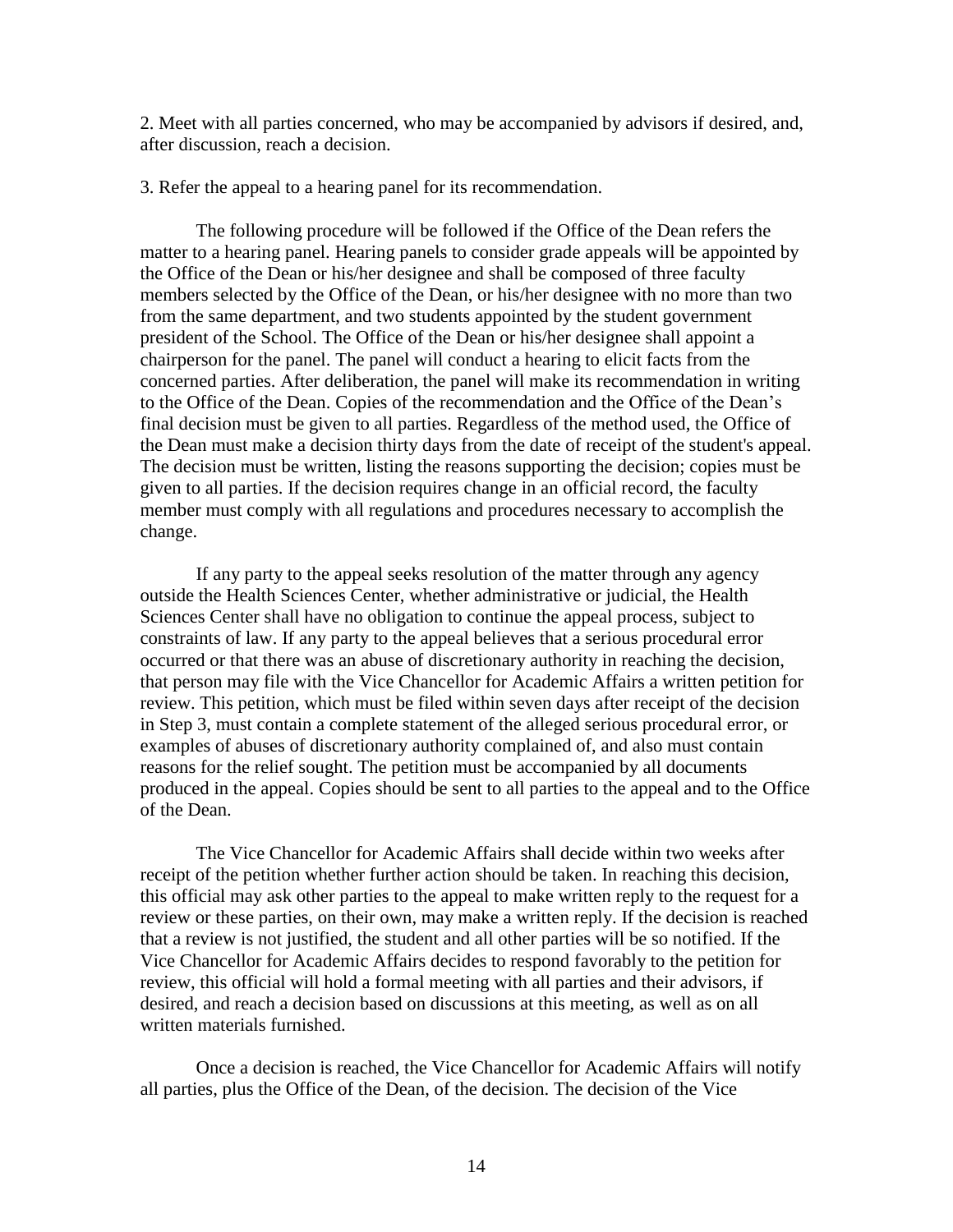Chancellor for Academic Affairs shall conclude the matter, subject to the right of the Chancellor to review the case. The Chancellor will consider the case only on the basis of a petition for review following the procedure outlined above. The appeals process described above is for final course grades only; students who wish to appeal grades received for examinations, quizzes, laboratories, or clinical practicum experiences, must resolve their appeals within their own departments. The instructor of record will have the final authority for assignment of grades in all departmental courses and activities.

#### <span id="page-15-0"></span>**Student Conduct and Behavior**

#### <span id="page-15-1"></span>**Policies and Procedures**

#### **Introduction**

Universities have a responsibility to protect: their educational purposes, the academic environment of the campus, and all members of the University community. To meet these responsibilities, a University must establish and enforce standards of conduct for its students. A University is obliged to establish reasonable standards for student conduct, for membership and continued membership in the University community, to deny membership to those applicants who do not meet these standards, and to impose reasonable disciplinary sanctions on students who are found guilty of violating these standards.

#### **Policy**

It is the prerogative of the School of Allied Health Professions, through the faculty, administrators, and other employees, to make decisions on the correct application of general policy statements and procedures to specific students under specific sets of circumstances. In making these decisions, both the rights of the student and the needs of the School in accomplishing its mission and educational goals must be considered. To this end, acts of academic or other misconduct, e.g., cheating, plagiarism, code of professional conduct violations, commission of a crime, etc., may subject the offending student to disciplinary action. To insure the consistent observance of due process, the following policy and procedures apply.

#### **Definitions**

- 1. "University" refers to the Louisiana State University (LSU) system.
- 2. "Health Sciences Center" refers to the Louisiana State University Health Sciences Center-New Orleans.
- 3. "School" refers to the School of Allied Health Professions, New Orleans.
- 4. "Department" refers to the specific department within the School of Allied Health Professions in which a given student is enrolled.
- 5. "Days" refers to official LSU Health Sciences Center working days.
- 6. Any reference herein to the singular shall also include the plural.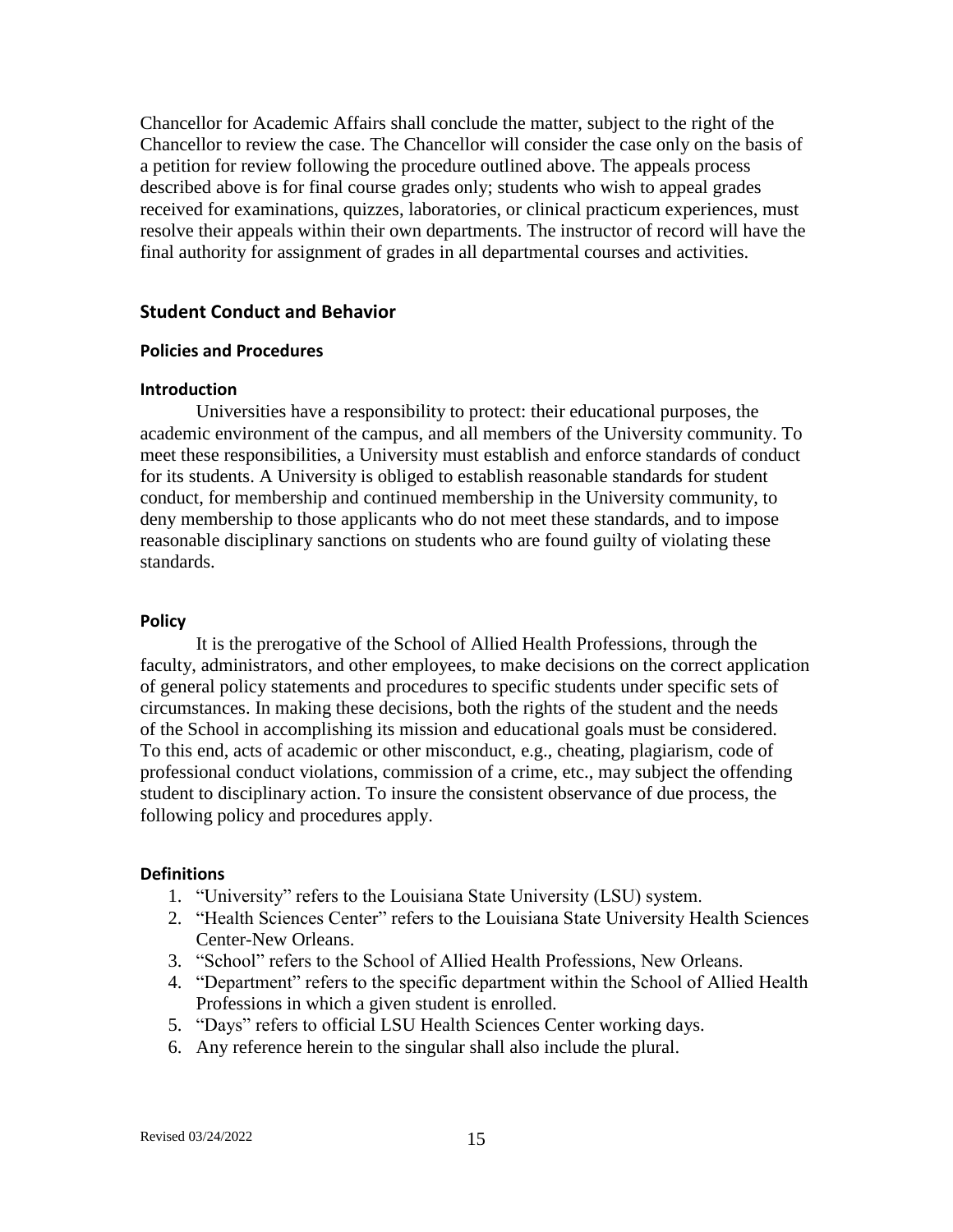## **General Provisions**

- 1. Equal treatment guaranteed to students by the 14th Amendment to the Constitution of the United States of America requires that the same policies, procedures, and practices be used to consider all allegations of misconduct and also requires the imposing of "like sanctions for like violations" on all students found guilty of misconduct. This obligation of the School can be fulfilled only if each instructor reports suspected misconduct to the designated office in accordance with the provisions of this document. Consistent with this obligation, no disciplinary sanction shall be imposed upon a student except in accordance with the provisions of this document. Thus, it is contrary to School policy for an instructor to assign a disciplinary grade, such as an "F" or zero on an assignment, test, examination, or course as a sanction for admitted or suspected academic dishonesty, in lieu of formally charging the student with academic misconduct under the provisions described herein.
- 2. Any time limit set forth in this procedure may be extended by mutual written agreement of the Dean and the student.
- 3. Infractions shall be reported to the Associate Dean for Academic Affairs.
- 4. The Dean may appoint someone other than either the Associate Dean for Academic Affairs to serve in his/her place.

# **Academic and Professional Conduct**

Students are expected to:

- Exhibit the highest standard of personal, academic, professional and ethical behavior.
- Treat faculty, staff, peers, clients, patients, and others with dignity and respect.
- Abide by the Code of Conduct that applies to their specific Allied Health discipline.
- Comply with rules, codes, policies, and technical standards set by the Department, School, campus, and University.

Students who violate any of the above when involved in any School or School related activity/function whether on or off campus will be subject to disciplinary action as prescribed in this document.

# **Academic Misconduct**

Academic misconduct, includes, but is not limited to, the following:

- 1. Copying from another student's test paper.
- 2. Using the course textbook or other materials such as a notebook normally brought to a class meeting but not authorized for use during a test by the person giving the test. Having such forbidden material open and in sight of the student will be considered prima facie evidence of use.
- 3. Attempting to commit, or to be an accessory to the commission of, an offense listed above.
- 4. Collaborating during a test with any other person by giving or receiving information without authority.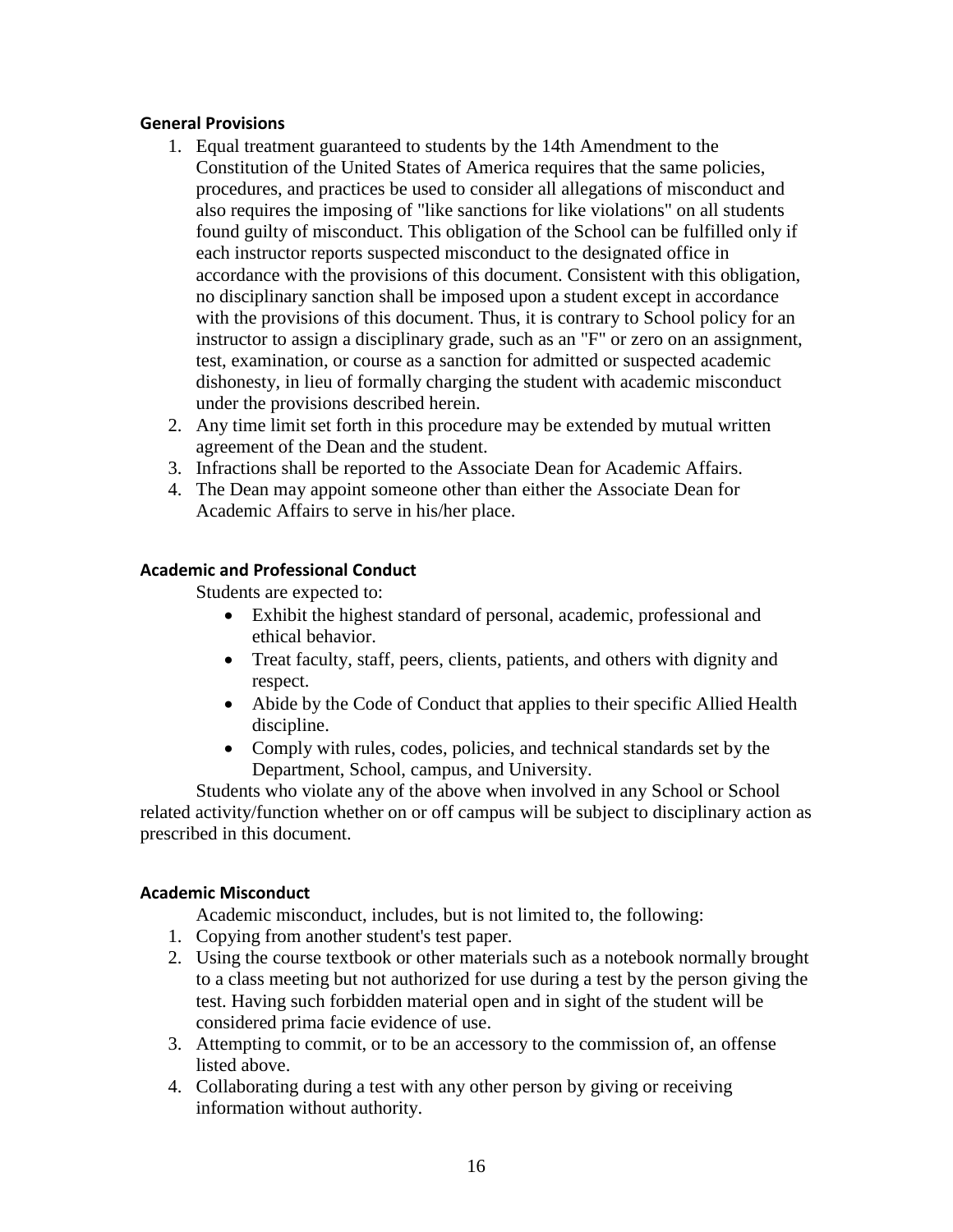- 5. Using specially prepared materials, e.g., notes, formula lists, notes written on the student's clothing or body, during a test. Bringing such forbidden material to a test will be considered prima facie evidence of use or attempted use.
- 6. Stealing, buying or otherwise obtaining, all or part of an unadministered test, including answers to an unadministered test.
- 7. Possession/distribution of all or part of an unadministered test.
- 8. Bribing any other person to obtain an unadministered test or information about a test.
- 9. Substituting for another student, or permitting any other person to substitute for oneself, to take a test.
- 10. Submitting as one's own, in fulfillment of academic requirements, any theme, report, term paper, essay, other written work, drawing, or other scholastic work prepared totally or in part by another.
- 11. Selling, giving or otherwise supplying to another student for use in fulfilling academic requirements any theme, report, term paper, or other work.
- 12. Changing, altering or being an accessory to the changing and/or altering a grade in a grade book, on a test, on other work for which a grade is given, on a "drop slip" or other official academic records.
- 13. Proposing and/or entering into an arrangement with an instructor to receive a grade of "F" or any other reduced grade in a course, on a test or any other assigned work in lieu of being charged with academic misconduct under the provisions of this policy.
- 14. Plagiarizing is the unacknowledged inclusion, in work submitted for credit, of someone else's words, ideas or data. When a student submits work for credit that includes the words, ideas or data of others, the source of this information must be acknowledged through complete, accurate and specific references, and, if verbatim statements are included, through quotation marks. Failure to identify any source, published or unpublished, copyrighted or uncopyrighted, from which information, terms, phrases or concepts have been taken, constitutes plagiarism. By placing his or her name on work submitted for credit, the student certifies the originality of all work not otherwise identified by appropriate acknowledgments through appropriate referencing.
- 15. Falsification, fabrication or dishonesty in reporting clinical, laboratory and research reports.
- 16. Submitting substantially the same work for credit in more than one course.
- 17. Violation of course rules as established by the School, Department or course instructor.
- 18. Attempting to commit, or to be an accessory to, the commission of an offense listed above.
- 19. Violation of any other LSU Health Sciences Center academic rules or regulations. Students who violate any of the above when involved in any School or School related activity/function whether on or off campus will be subject to disciplinary action as prescribed in this document.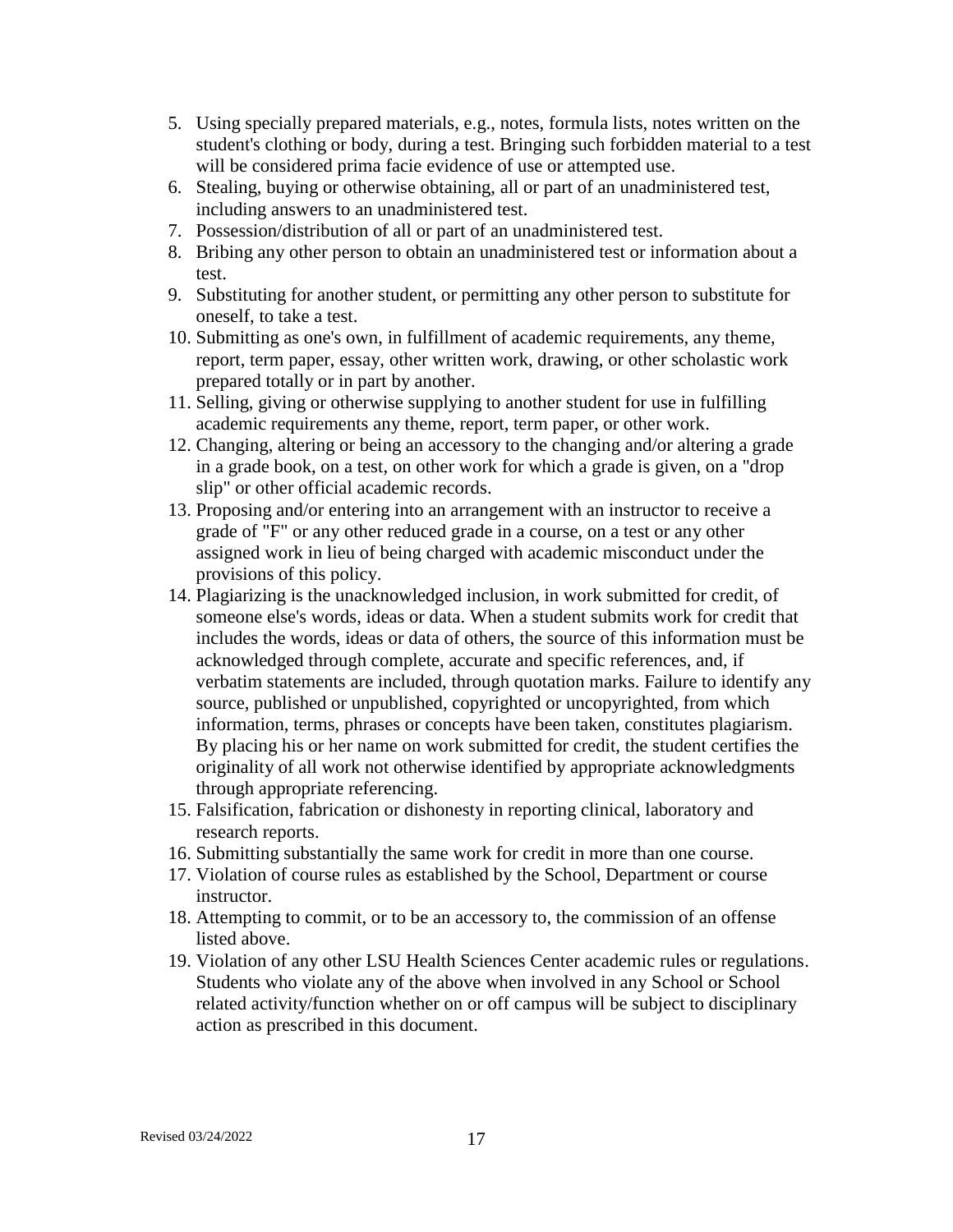# **Professional Misconduct**

To protect the University's educational purposes and the University community, a student may be formally charged with a violation of this policy and be subject to the sanctions herein when:

- 1. Strong and convincing evidence that the student's continued presence at the University is potentially dangerous to the health and safety of the University community.
- 2. The student is convicted of a felony.
- 3. The student is formally charged by civil authorities with the commission of a felony of such nature that the student's continued presence at the University is potentially dangerous to the health and safety of the University community.
- 4. The student is in possession of dangerous weapons/devices including but not limited to firearms, explosives, toxic substances, etc. on school property or other affiliated site property e.g. clinical site where a school activity/function is conducted.
- 5. The student engages in acts of sexual misconduct including but not limited to sexual harassment, lewd, indecent, and/or obscene behavior.
- 6. The student engages in behavior that disrupts the learning environment including but not limited to, refusing to comply with instructions, course requirements, behaving in a physically threatening manner, making oral/written threats, etc.
- 7. The student violates any other LSU Health Sciences Center rules or regulations pertaining to Professional Conduct.

### **Procedure**

Reporting Student Misconduct

- 1. Anyone with knowledge/evidence sufficient to justify a charge of misconduct shall report the alleged misconduct to the Office of the Associate Dean for Academic Affairs within 5 days of the alleged misconduct.
- 2. An allegation of misconduct must be in writing and signed by the individual making the allegation in order to proceed to the next step.
- 3. The Associate Dean/the Dean or his/her designee will discuss the circumstances and evidence surrounding the alleged violation with the person reporting the misconduct.

Charging a Student with Misconduct

- 1. After reviewing the evidence pertaining to the alleged misconduct, the Associate Dean for Academic Affairs will then discuss the allegation with the accused student. If the evidence is sufficient to justify such action, the student will be informed that the School of Allied Health Professions will bring formal charges against him or her.
- 2. The student will be provided with a written statement of the formal charge against him/her.

# Referral to a Hearing Panel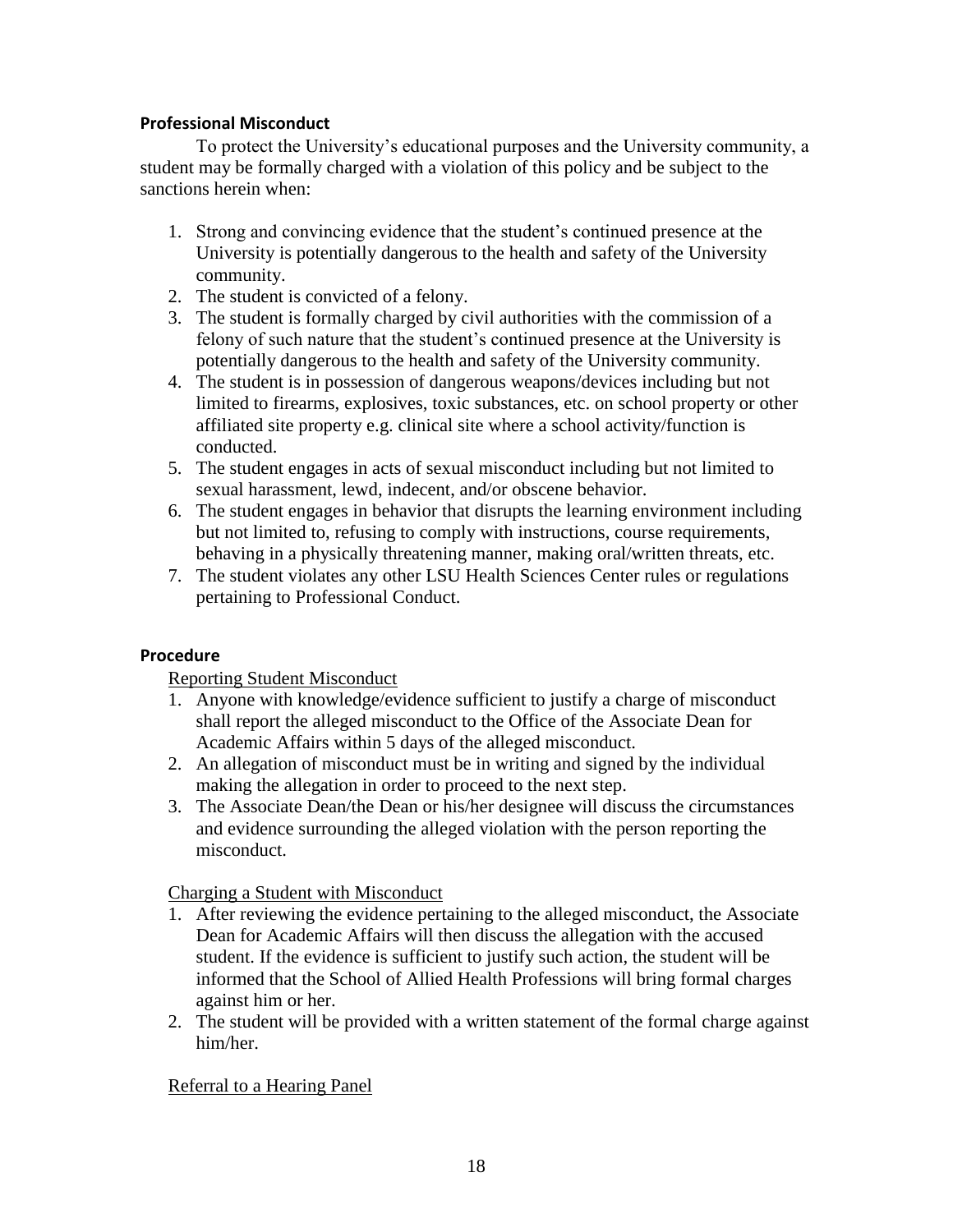After being informed of the formal charge, if the student does not request that the charge be resolved administratively, or the Dean does not accept jurisdiction, the Associate Dean for Academic Affairs will refer the charge to a hearing panel of the Committee on Student Conduct within 5 days.

## Interim Grade

A grade of "I" (incomplete) will be assigned, if necessary, until the Dean has rendered his/her final decision.

# Committee on Student Conduct

- 1. An Ad Hoc Committee, which shall be advisory to the Dean and consist of the Associate Dean for Academic Affairs who shall serve as Chairperson, three faculty members, and two students shall meet to consider the case within 10 days of referral to the hearing panel of the Committee on Student Conduct.
- 2. Faculty members of the Committee on Student Conduct shall be selected by the Chairperson, from the pool of full-time faculty members within the School of Allied Health Professions. No more than one faculty member of the Committee may be a member of the accused student's department.
- 3. Student members shall be appointed by an officer of the Student Government Association of the School of Allied Health Professions. Students serving on the hearing panel may not be from the accused student's Department. Graduate students will review allegations of misconduct against graduate students and undergraduate students will review allegations of misconduct against undergraduates.
- 4. The Chairperson of the Committee will be responsible for setting up the hearing, informing concerned parties and the Committee member of the time and place of the hearing.
- 5. The accused student may be accompanied by an advisor at the hearing. The advisor may speak to his/her advisee during the hearing but may not speak for the accused student or question committee members or those offering evidence.
- 6. At the hearing, evidence of alleged misconduct will be presented. The accused student may present evidence in his/her defense; question those who present evidence against him/her; and refute evidence against himself/herself. The Committee may question all those who offer evidence. The Chairperson will insure that the scope of the hearing and evidence presented relate to the charge of misconduct.
- 7. After all evidence has been presented the Committee will meet in executive session to deliberate and formulate its recommendation to the Dean. The Committee may choose one or more sanctions listed in this document as its recommendation.
- 8. The Committee Chairperson shall submit a written report to the Dean including: the Committee's finding; recommendation; summary of the evidence presented; and dissenting opinions within five days of the hearing.

### The Administrative Hearing

Revised 03/24/2022 19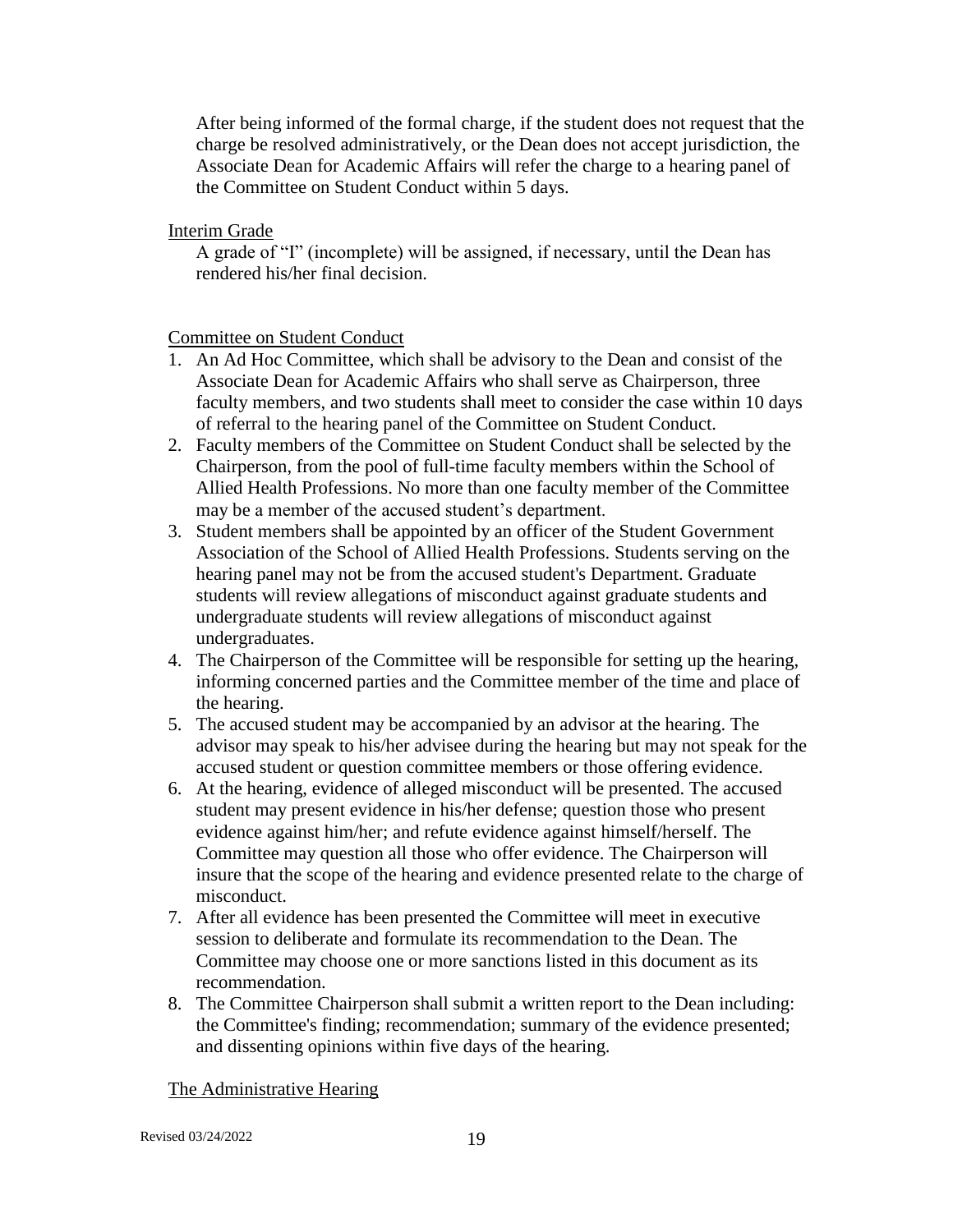- 1. As noted earlier under the section titled "Charging a Student with Misconduct", after the student is formally charged with academic misconduct, a request for an administrative hearing before the Dean can be made. This request must be made within two days of receipt of the formal charge.
- 2. The following specific conditions must be met before the Dean can accept jurisdiction.
- 3. The student must:
	- a. Request in writing that the Dean take jurisdiction; and the Dean must be willing to accept the case as being appropriate for administrative resolution.
	- b. Officially plead guilty in writing to the specific charge as prepared by the Associate Dean for Academic Affairs.
	- c. Waive his or her right in writing to have the charge considered by a hearing panel of the Committee on Student Conduct.

# Action by the Dean

- 1. Independent of the method used, i.e., hearing panel or administrative hearing, the Dean will render a final decision consistent with the following schedule: 1) within five days of receipt of the hearing panel's report, or 2) within 10 days of accepting administrative jurisdiction.
- 2. The Dean has the authority to impose sanctions other than those recommended by the Committee on Student Conduct, and determine when sanctions will be imposed, e.g., immediately, at the end of the semester, etc.
- 3. The Dean's final decision, including, if applicable a copy of the Committee's report, shall be distributed to the student involved, the Associate Dean for Academic Affairs, and other appropriate administrators.

# Appeal

As a matter of right a student may appeal the decision of the Dean. An appeal must be made to the Vice-Chancellor for Academic Affairs of the LSU Health Sciences Center at New Orleans within 15 days of the decision of the Dean. The written appeal must include:

- 1. A justification for the appeal, e.g. evidence of abuse of process, evidence of procedural error, etc.
- 2. The Dean's final decision plus a copy of the committee's report

The Vice-Chancellor for Academic Affairs shall decide within two weeks after receipt of appeal whether further action should be taken. In reaching this decision, this official may ask other parties to the appeal to make written reply to the request for a review or these parties, on their own, may make a written reply. If the decision is reached that a review is not justified, the student and all other parties will be so notified. If the Vice Chancellor for Academic Affairs decides to respond favorably to the petition for review, this official will hold a formal meeting with all parties and their advisors, if desired, and reach a decision based on discussions at this meeting, as well as on all written materials furnished. Once a decision is reached, the Vice Chancellor for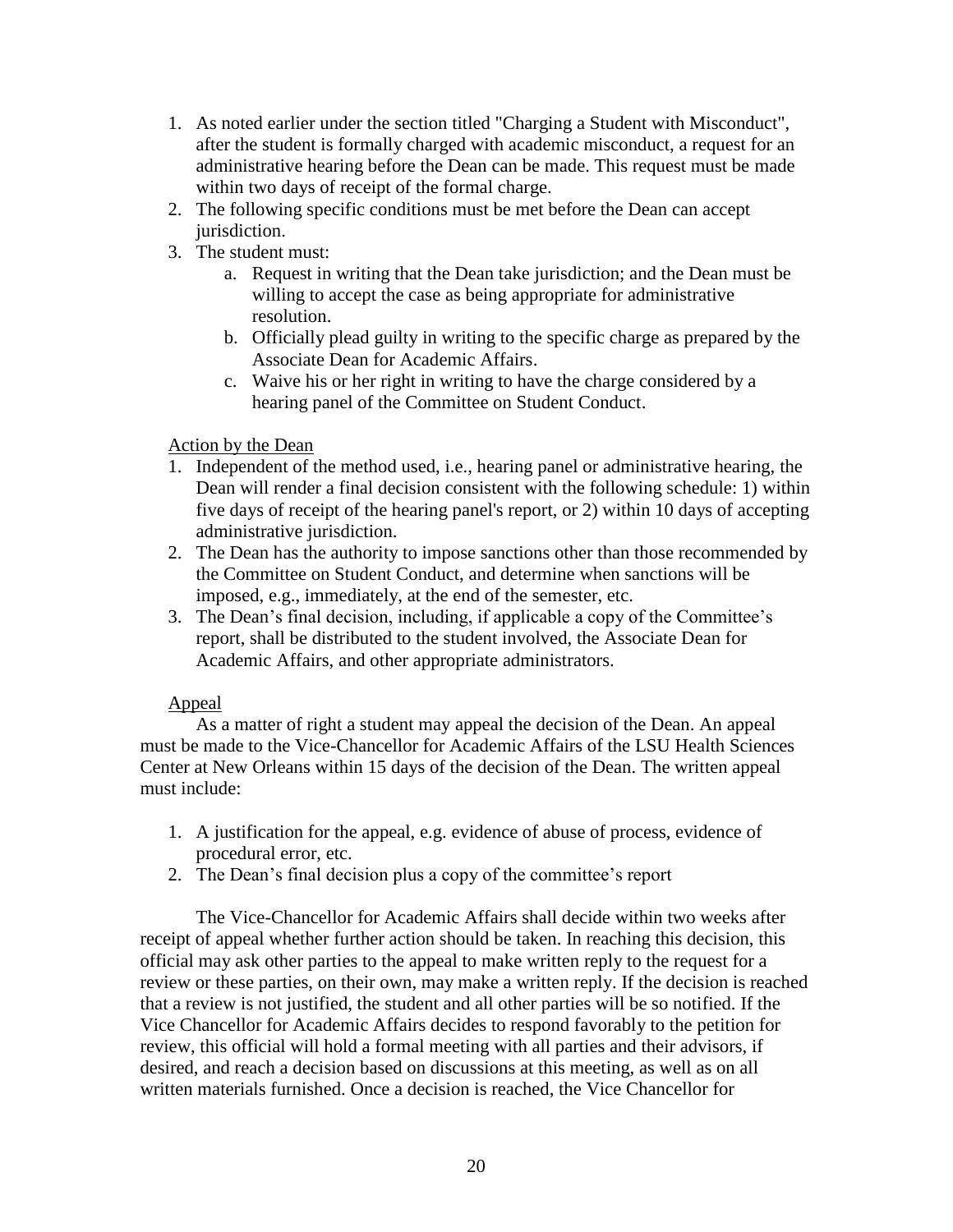Academic Affairs will notify all parties, plus the Dean, of the decision. The decision of the Vice Chancellor for Academic Affairs shall conclude the matter, subject to the right of the Chancellor to review the case. The Chancellor will consider the case only on the basis of a petition for review following the procedure outlined above.

## Sanctions for Academic Misconduct

Sanctions imposed on the student may include one or more of the following disciplinary actions:

- 1. Be required to show active participation in the work of counseling
- 2. Retake test, or repeat work in question
- 3. Lower letter grade by one letter, e.g. A to B
- 4. Lower letter grade by two letters, e.g. A to C
- 5. Complete given activities/assignments consistent with the Dean's decision
- 6. Receive a failing grade for the course in which the infraction occurred. If this sanction is imposed and the policy of the Department stipulates that when "a student receives a less than satisfactory grade in a course he or she may not continue in the program sequence", then the Department policy shall also apply
- 7. Suspension from the School of Allied Health Professions. Period of suspension to be determined by the Dean
- 8. Dismissal from the School of Allied Health Professions.

#### Sanctions for Professional Misconduct

Sanctions imposed on the student may include one or more of the following disciplinary actions:

- 1. Be required to show active participation in the work of counseling
- 2. Disciplinary Warning*:* verbal or written notification that the student has not met the School's standards of conduct, and that a repeat offense will result in more serious disciplinary action. It is not the case that first offenses automatically receive a warning; most first offenses receive a stricter response, with warnings reserved for cases with unusual mitigating circumstances
- 3. Reprimand*:* a written statement censuring a student for violating School regulations, and stating that another offense will result in more serious action. This is normally considered a lenient response, even for first offenses
- 4. Restitution: requirement that the student compensate the School or other persons for damages, injuries, or losses. Failure to comply results in canceled registration and a hold on future registration
- 5. Disciplinary Probation*:* an action that places conditions on the student's continued enrollment in the School, including the statement that further violation of School policies will likely result in dismissal. The Committee fixes the term and conditions of academic probation. First offenses often result in probation
- 6. Suspension from the School of Allied Health Professions. Period of time to be determined by the Dean
- 7. Dismissal from the School of Allied Health Professions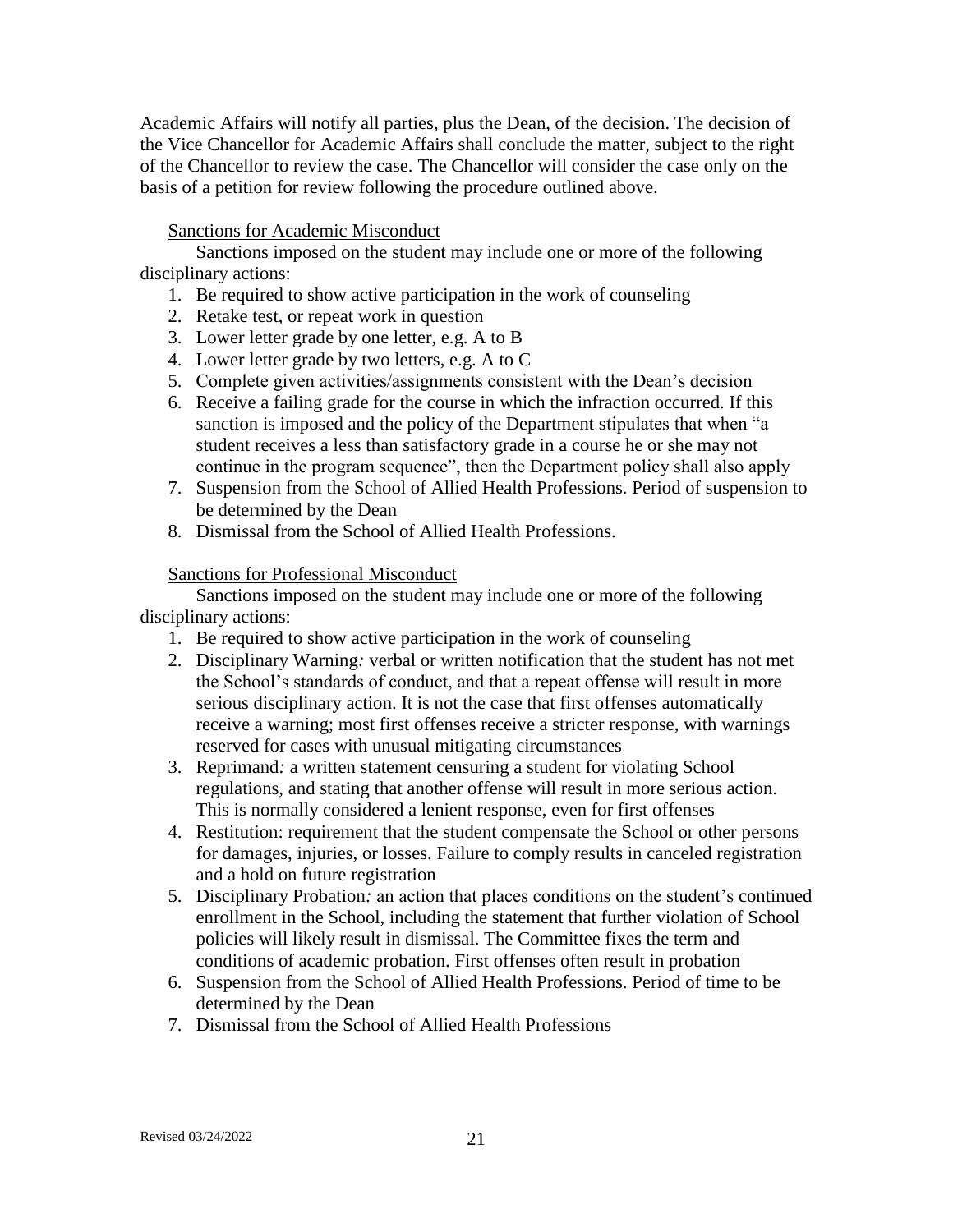#### <span id="page-22-0"></span>**Student Rights and Responsibilities (CM-56)**

Students are responsible for adhering to all policies/procedures, rules, regulations and other information listed in the General Section of the Catalog/Bulletin as well as the School of Allied Health Professions section of the Catalog/Bulletin. Please note that Student Responsibility is detailed under the Chancellor's Memorandum #56. Please note the link below.

<http://www.lsuhsc.edu/administration/cm/cm-56.pdf>

#### <span id="page-22-1"></span>**Compliance Program**

LSUHSC-NO's Office of Compliance Programs was established in March 2002 to provide consistency in compliance with Federal and State laws and regulations and University's Policies and Procedures across all the University's schools and administrative areas.

Compliance with such requirements is vital to the organization's operations to avoid administrative sanctions ranging from stringent program oversight to the suspension of Federal program funding and criminal /civil prosecution. Federal Sentencing Guidelines provide for the mitigation of penalties to organizations that have an effective program in place for detecting and preventing violations of law and regulations.

Our mission is to contribute to the institution's overall excellence by increasing faculty, staff and student awareness of, and compliance with, applicable statutory, regulatory and policy requirements. This is necessary to minimize the institution's exposure to fraud, waste, and liability, through education, reporting and monitoring.

For more information about the Office of Compliance Programs, required training for students and reporting, please use the website link:

<http://www.lsuhsc.edu/administration/ocp/>

#### <span id="page-22-2"></span>**FERPA**

The Family Educational Rights and Privacy Act **(FERPA)** Students have the right to review information from their academic record. Any student who wishes to review information from his/her educational file shall submit a written request to the custodian of student records in the appropriate office. The custodian shall, within 45 days, grant the request in writing by notifying the student of the time and place at which the record may be reviewed.

In the LSU School of Allied Health Professions, the custodian of student records is the Director of the Office of Student Affairs. For review of student departmental records, the department head is to be contacted. He/she will advise the student of the official custodian. The Registrar is to be contacted directly for educational records maintained in that office.

#### <span id="page-22-3"></span>**HIPAA**

The Health Insurance Portability and Accountability Act of 1996 (HIPAA) (P. L. 104- 191) is an amendment to the Social Security Act. Its primary purpose is to place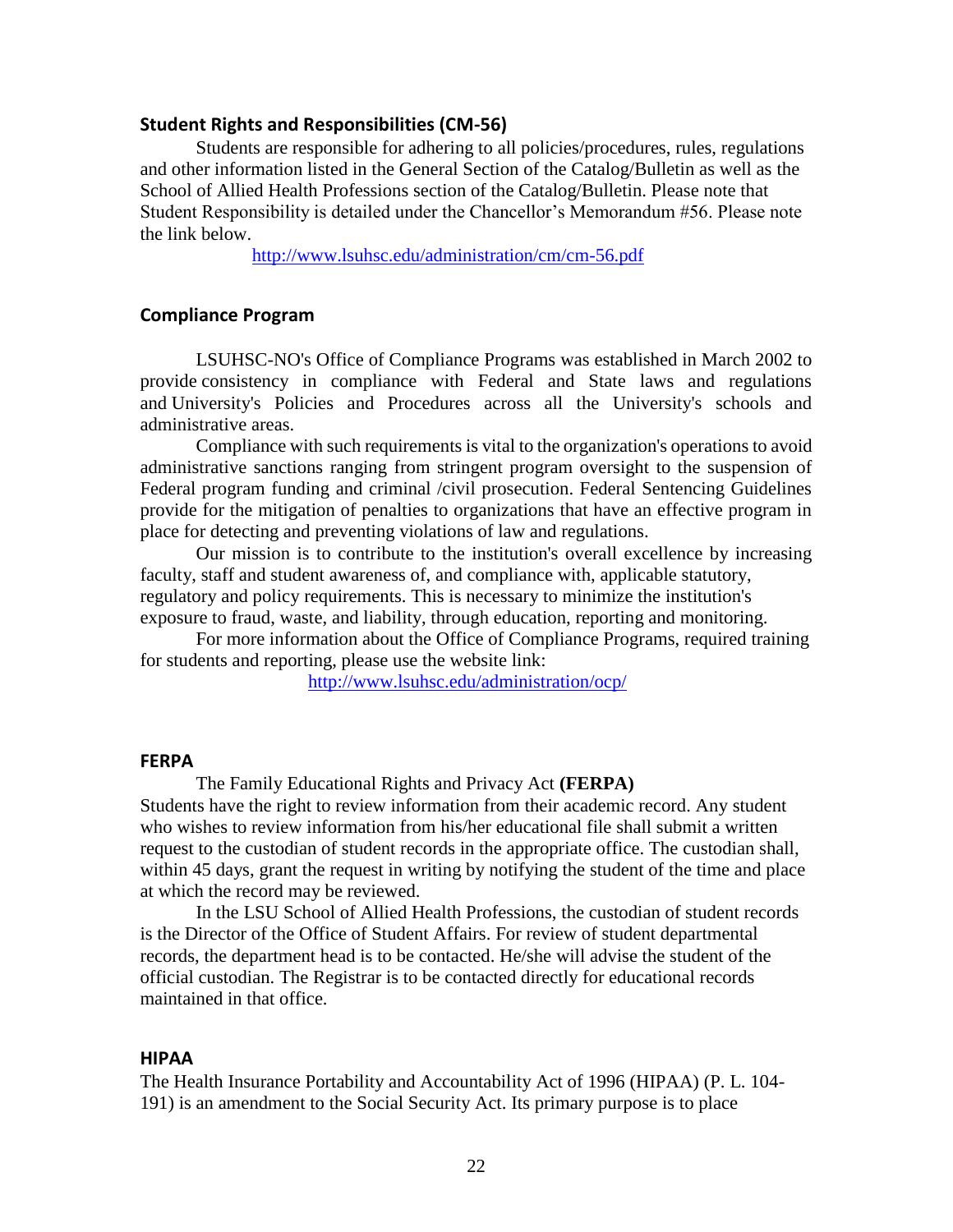restrictions on what can be categorized as pre-existing conditions when an employee moves from one job to another. However, Title II of the Act, entitled Administrative Simplification, sets new requirements for healthcare providers, payers and clearinghouses in the areas of privacy, information security, and electronic data interchange. More information regarding HIPAA can be found at

<http://www.lsuhsc.edu/administration/ocp/hipaa.aspx>

# **Freedom of Speech**

LSU Health Sciences Center - New Orleans (LSUHSC-NO) is fully committed to the principle that the free expression of ideas among students, faculty, staff, and visitors is fundamental to education, discovery, and dissemination of knowledge. Supporting this culture of freedom of speech includes a responsibility to allow expression of all ideas and opinions, including, without limitation, those which some may find unwelcome, disagreeable, or even deeply offensive, and to welcome all people into the discussion.

<https://www.lsuhsc.edu/administration/pm/PM-79.pdf> <https://www.lsuhsc.edu/administration/cm/CM-66.pdf>

# <span id="page-23-0"></span>**Office of Academic Affairs**

# <span id="page-23-1"></span>**Academic Standards**

# <span id="page-23-2"></span>**Undergraduate Scholastic Requirements**

- 1. The minimum scholastic requirement for course work is a grade of C. In courses designated Pass/Fail or Satisfactory/Unsatisfactory a grade of Pass or Satisfactory is required to be in good academic standing.
- 2. A minimum semester and cumulative professional GPA (for course work taken at LSUHSC) of 2.0 must be maintained.

### **Provisions for Academic Progression**

- 1. If an unacceptable grade is recorded in a non-prerequisite course, the student must satisfactorily complete the course when next regularly offered.
- 2. If an unacceptable grade is recorded in a course designated as a prerequisite course the student must satisfactorily complete the prerequisite course before continuing the program sequence.
- 3. Students may not participate in clinical, fieldwork, or preceptorship courses until all prerequisite course work has been completed successfully.
- 4. Students who earn a grade of Unsatisfactory or Fail in clinical, fieldwork, or preceptorship courses will be placed on scholastic probation.
- 5. Students who fall from 1-10 quality points below a 2.0 cumulative professional GPA will be placed on scholastic probation.
- 6. Students placed on scholastic probation must repeat those courses in which an unacceptable grade was earned when next regularly offered and earn a satisfactory grade. Students will remain on scholastic probation until this requirement is met and the minimum scholastic requirement for cumulative professional GPA is achieved. Students who do not meet this requirement will be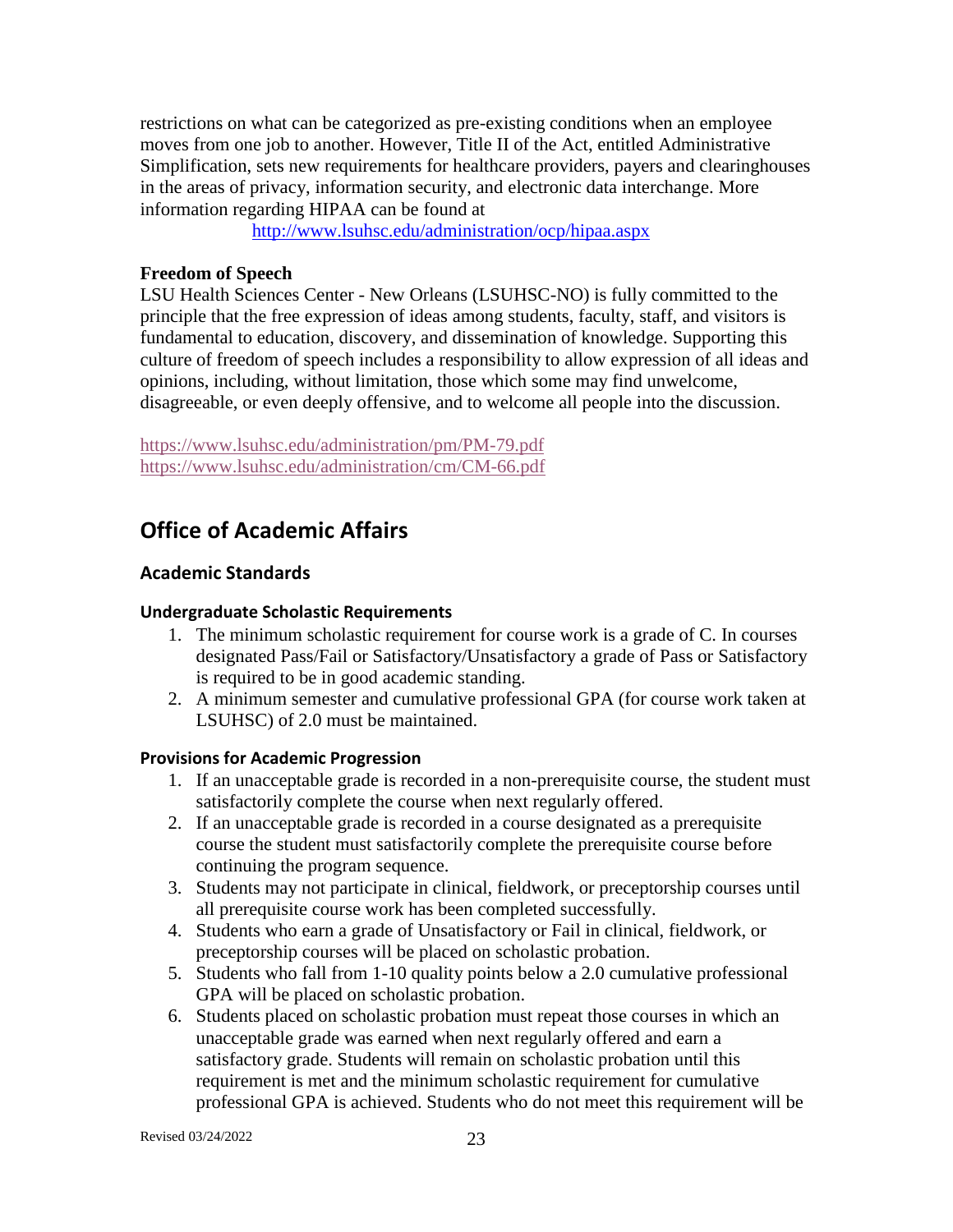dismissed from the School.

- 7. A course, including those designated clinical, fieldwork, and preceptorship, may be repeated one time only. Students who repeat a course but earn an unacceptable grade will be dismissed from the School.
- 8. Students who fail to attain a minimum 2.0 cumulative and/or semester professional GPA in two consecutive semesters will be dismissed from the School.
- 9. Students who fall more than 10 quality points below a 2.0 cumulative professional GPA will be dismissed from the School.
- 10. Students on scholastic probation are not eligible for graduation.
- 11. Students must complete the professional program in a specified period of time. (Time frame is determined by each department).
- 12. Grades recorded in repeated course work do not replace the original grade. Both the original grade and repeated grade will appear on the academic transcript and both grades will be used in the computation of the academic grade point average.
- 13. Students dismissed from the School for academic reasons must reapply to the program to be considered for readmission.

# <span id="page-24-0"></span>**Graduate Professional Scholastic Requirements**

- 1. A minimum cumulative GPA of 3.0 is required for graduation.
- 2. The minimum scholastic requirement for course work is a grade of C. However, no more than 6 credit hours of C grades may be counted toward a degree unless otherwise established by the department. In courses designated Pass/Fail or Satisfactory/Unsatisfactory, a grade of Pass or Satisfactory is required.

# **Provisions for Academic Progression**

- 1. If an unacceptable grade is recorded in a non-prerequisite course, the student must satisfactorily complete the course when next regularly offered.
- 2. If an unacceptable grade is recorded in a course designated as a prerequisite course the student must satisfactorily complete the prerequisite course before continuing the program sequence.
- 3. Students may not participate in clinical, fieldwork or preceptorship courses until all prerequisite course work has been completed successfully.
- 4. Students who earn a grade of Unsatisfactory or Fail in clinical, fieldwork, or preceptorship courses will be placed on scholastic probation.
- 5. Students who fall from 1-10 quality points below a 3.0 cumulative GPA will be placed on scholastic probation.
- 6. Students placed on scholastic probation must repeat those courses in which an unacceptable grade was earned when next regularly offered and earn a satisfactory grade. Students will remain on scholastic probation until this requirement is met and the minimum scholastic requirement for cumulative GPA is achieved. Failure to meet this requirement will result in dismissal from the School.
- 7. A course, including those designated clinical, fieldwork, and preceptorship, may be repeated one time only. Students who repeat a course but earn an unacceptable grade will be dismissed from the School.
- 8. Students who fail to attain a minimum 3.0 cumulative and/or semester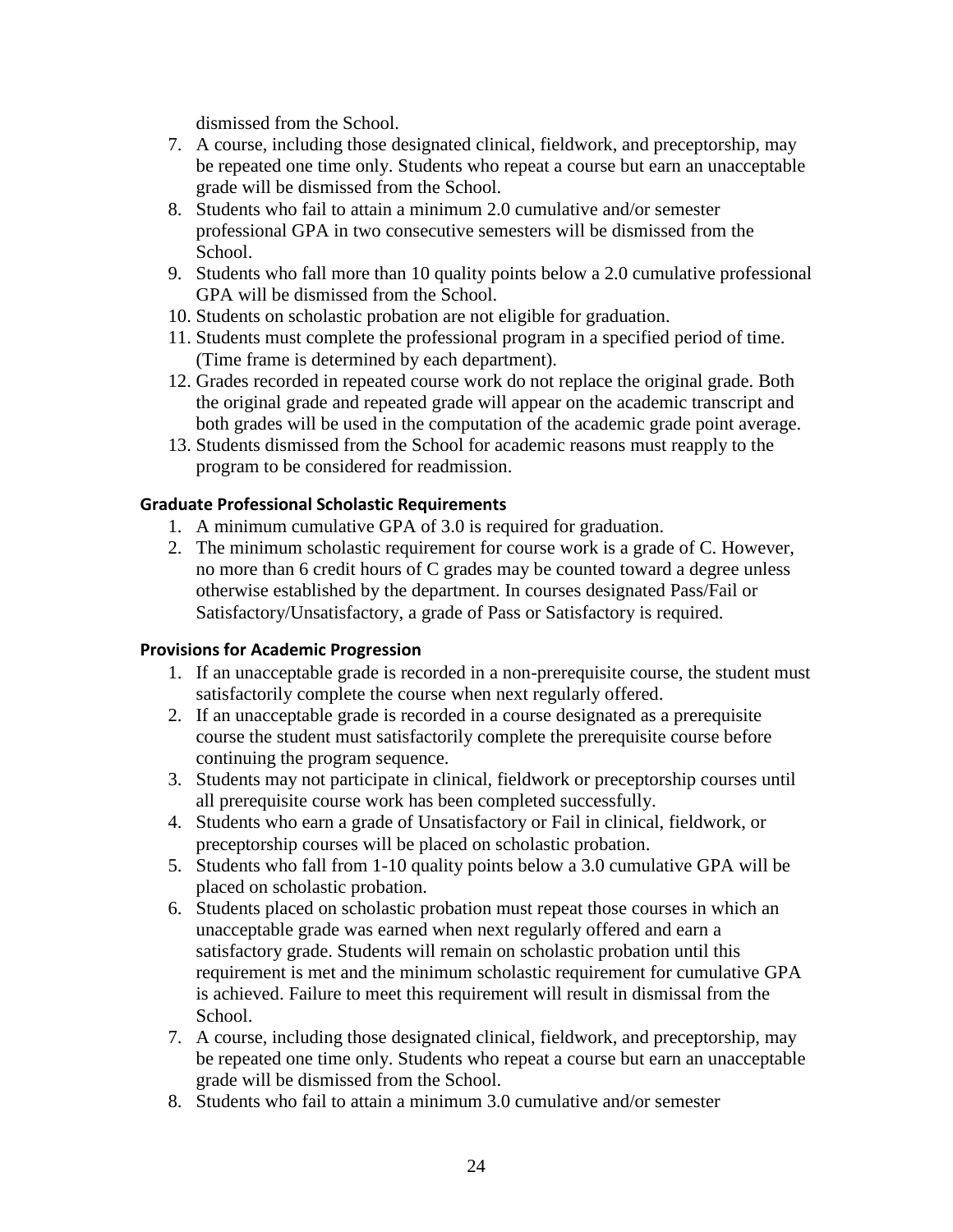professional GPA in two consecutive semesters can be dismissed from the School.

- 9. Students who fall more than 10 quality points below a 3.0 cumulative GPA will be dismissed from the School.
- 10. Students on scholastic probation are not eligible for graduation.
- 11. Students must complete the program in a specified period of time. (Time frame to be completed by each department)
- 12. Grades recorded in repeated course work do not replace the original grade. Both the original grade and repeated grade will appear on the academic transcript and both grades will be used in the computation of the academic grade point average.
- 13. Students dismissed from the School for academic reasons must reapply to the program to be considered for readmission.

#### <span id="page-25-0"></span>**Americans with Disabilities Act/Accommodations**

#### <span id="page-25-1"></span>**Guidelines for Students with Disabilities (***Revised February 2008)*

The Louisiana State University Health Sciences Center (LSUHSC), School of Allied Health Professions commits to provide for the needs of admitted and enrolled students who have disabilities under Section 504 of the Rehabilitation Act of 1973 and the Americans with Disabilities Act of 1990 (ADA) by providing reasonable accommodations to such students. Reasonable accommodations will be made to students with disabilities on an individual and flexible basis. It is the responsibility of students, however, to review the technical standards for a given program and make their needs known.

#### <span id="page-25-2"></span>**Technical Standards**

The School of Allied Health Professions has established Technical Standards for its programs of study delineating the minimum physical, cognitive, emotional, and social requirements necessary to participate fully in all aspects of academic and clinical education expected by a specified program of study. One's ability to meet the technical standards is a prerequisite for admission and continuation in a program of study. Applicants and enrolled students must be able to meet all technical standards with or without reasonable accommodations. In addition to the Technical Standards disseminated with the application packet, they may also be found in the current edition of the LSUHSC Catalog/Bulletin that is available at [http://catalog.lsuhsc.edu.](http://catalog.lsuhsc.edu/)

#### <span id="page-25-3"></span>**Procedures**

1. Students are required to determine if they are capable of meeting all the technical standards with or without reasonable accommodations.

2. Upon acceptance to a program of study, all students will be required to sign a statement indicating that they are able to meet all technical standards.

3. **Newly enrolling** LSUHSC students with disabilities who are requesting reasonable accommodations are required to register with the Office of Disabilities Service which is located at: [https://www.lsuhsc.edu/administration/academic/ods/.](https://www.lsuhsc.edu/administration/academic/ods/) (Students with disabilities who are not requesting reasonable accommodations are not required to register.) This action should take place as soon as possible after notification of acceptance. 4. **Currently enrolled** students are required to register their need for accommodations as soon as their need is identified. Students requesting accommodations are responsible for providing necessary documentation. Costs associated with documentation are the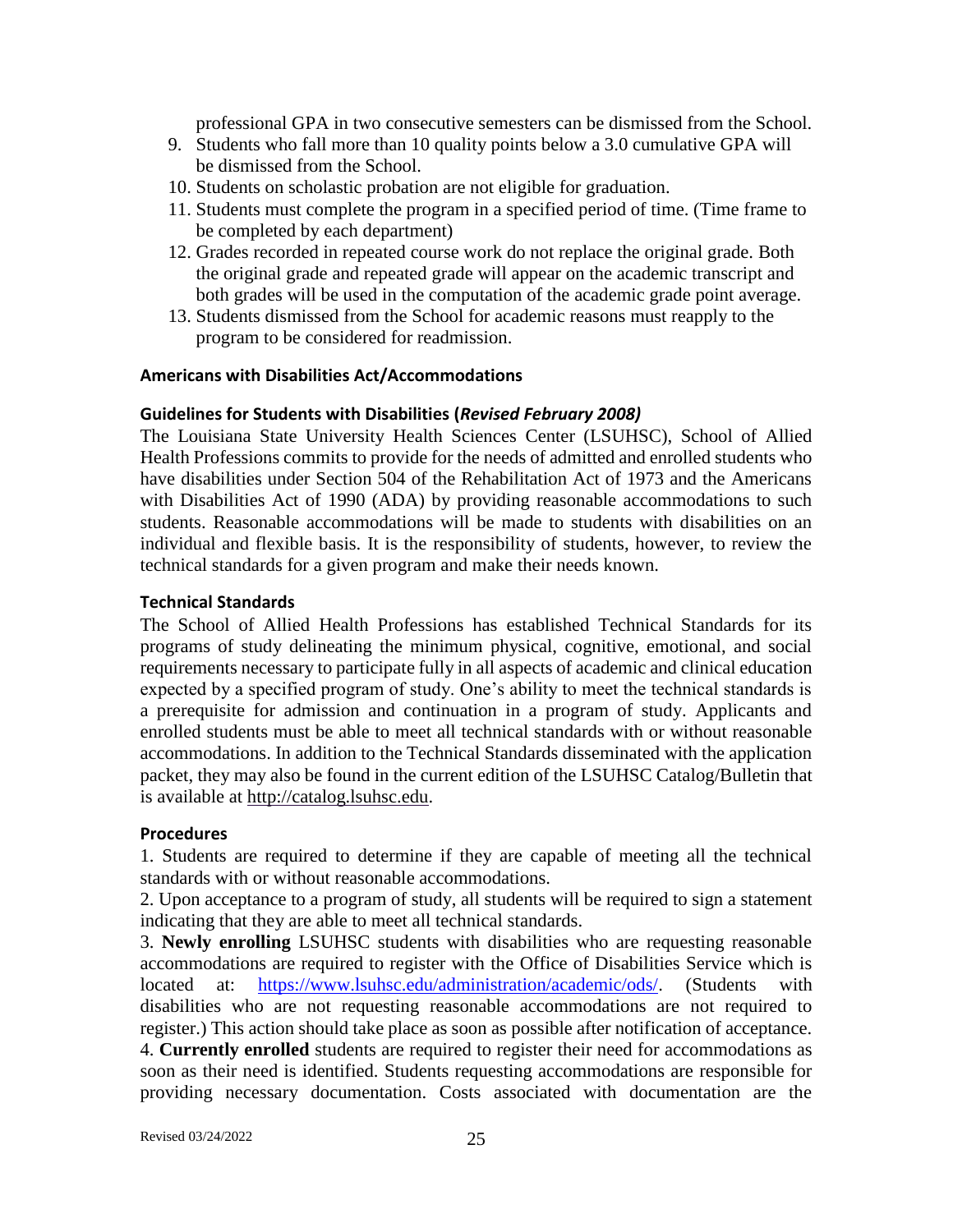responsibility of students. Information regarding one's disability is confidential and shared only on a professional need-to-know basis.

# <span id="page-26-0"></span>**Requirement for Documentation**

Determination and documentation of disability must be made by a licensed professional qualified to assess the functional implications of the particular disability. Documentation must include, but may not be limited to, the following:

1. Statement and description of the diagnosis and functional limitation as they relate to the student's course of study and academic environment.

2. Description and conclusion of relevant testing including the nature and severity of disability-related learning problems.

3. The student's historical use of the learning accommodations and their specific benefits (if appropriate).

4. List of specific recommended accommodations.

Examples of disabilities that may be associated with a need for learning accommodation include, but are not limited to: learning disabilities, psychological disabilities, attention deficit disorder/attention deficit hyperactivity, chronic health impairment, hearing impairments, visual impairments, and physical impairments.

The Request for Academic Accommodations form is available at:

[https://forms.office.com/Pages/ResponsePage.aspx?id=iTYGNNSCiU6jKBq3nMWNnfq](https://forms.office.com/Pages/ResponsePage.aspx?id=iTYGNNSCiU6jKBq3nMWNnfqdfMkFPJxPpJtoW-lUsplUNFhPQlQ4MjFDQTdSVktPUUFPRjA0OUhXUC4u) [dfMkFPJxPpJtoW-lUsplUNFhPQlQ4MjFDQTdSVktPUUFPRjA0OUhXUC4u](https://forms.office.com/Pages/ResponsePage.aspx?id=iTYGNNSCiU6jKBq3nMWNnfqdfMkFPJxPpJtoW-lUsplUNFhPQlQ4MjFDQTdSVktPUUFPRjA0OUhXUC4u)

# <span id="page-26-1"></span>**Quality Assurance**

# <span id="page-26-2"></span>**Emergency Procedures**

In the event of an emergency situation, LSU Health Sciences Center—New Orleans administration has the capability to transmit pertinent information through the mediums of websites, phone trees, e-mail, text messaging, and digital signage to the entire spectrum of students, faculty and staff.

# <span id="page-26-3"></span>**Website Information**

Emergency Preparedness links are located in the menu on [http://www.lsuhsc.edu/.](http://www.lsuhsc.edu/) It is here that you can learn more about how the LSUHSC-NO Emergency Alert System works, why it was created, and a host of other detailed information to help you understand and make yourself available to this vital service.

### <span id="page-26-4"></span>**E-mail notifications**

Mass emails are sent to LSUHSC-NO faculty, staff and student email addresses as another method of informing our users.

# <span id="page-26-5"></span>**Text Alert System**

To stay informed on-the-go, you may also [opt-in](http://911.lsuhsc.edu/eas/textemailalerts.aspx) to receive text messaging and/or email alerts through our e2Campus subscription. If you would like to sign up to receive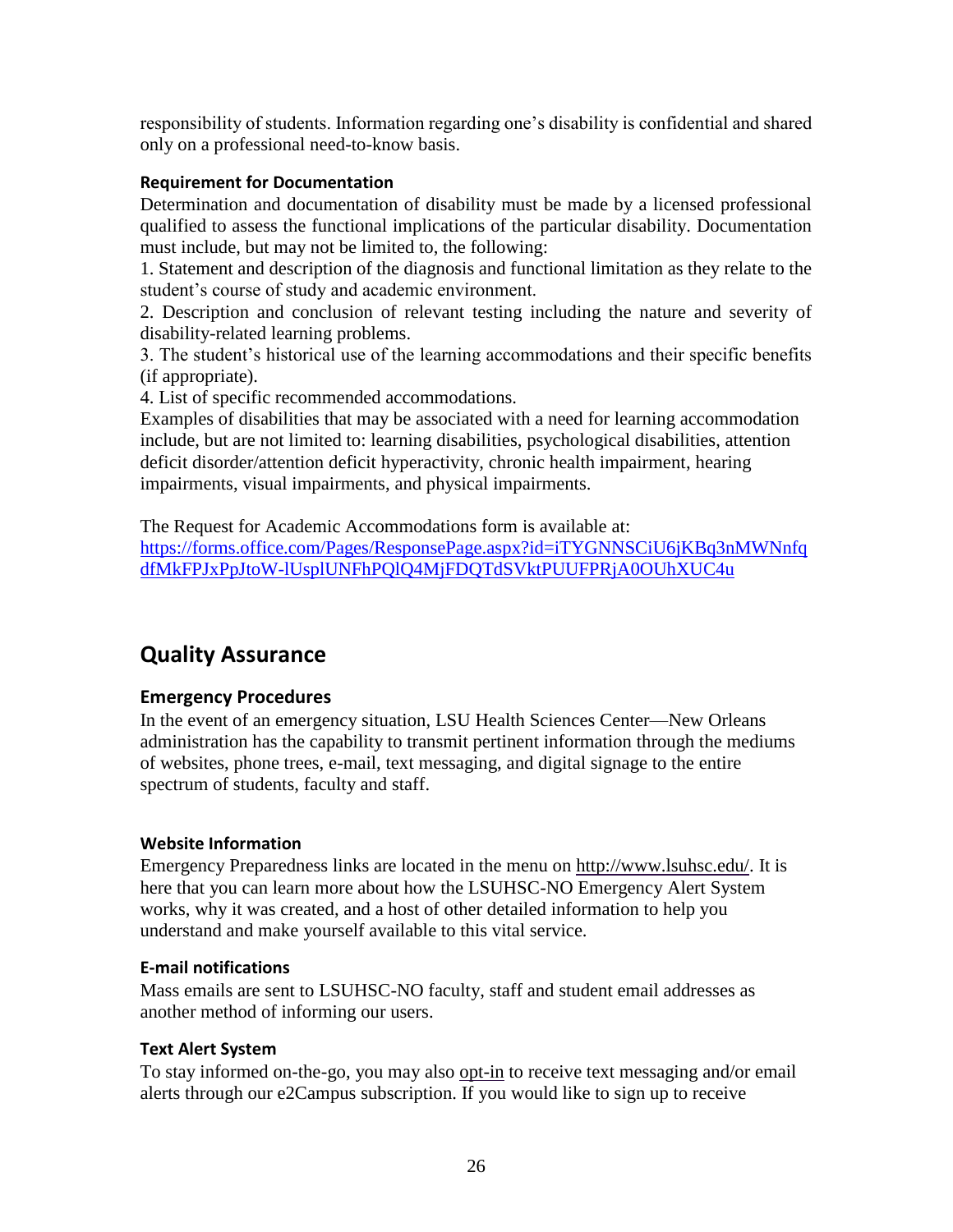emergency alerts from LSUHSC-NO, please follow the [Text/Email Alerts](http://911.lsuhsc.edu/eas/textemailalerts.aspx) link in the menu on the left.

#### <span id="page-27-0"></span>**Digital Signage**

LSUHSC-NO has also implemented [digital signage](http://911.lsuhsc.edu/eas/digitalsignage.aspx) on campus which will also be used to distribute emergency messages.

More information about the Health Sciences policies and procedures related to weather and on campus emergencies is available at: <http://www.lsuhsc.edu/administration/vcacsa/emergency.aspx>

#### <span id="page-27-1"></span>**Alcohol Policy**

<http://www.lsuhsc.edu/administration/cm/cm-36.pdf>

#### <span id="page-27-2"></span>**Substance Abuse Policy**

<http://www.lsuhsc.edu/administration/cm/cm-38.pdf>

#### <span id="page-27-3"></span>**Violence-free Workplace**

<http://www.lsuhsc.edu/administration/cm/cm-44.pdf>

#### <span id="page-27-4"></span>**Attendance**

Students are expected to attend all scheduled appointments in each course. Excessive absences, regardless of the cause thereof, may be construed as sufficient reason for considering a student as academically deficient. Determination of the number of absences, which may be interpreted as excessive rests with the department.

## <span id="page-27-5"></span>**Dress Code**

Each program has established a dress code specific to the program that outlines the appropriate attire for the different academic settings. Please refer to the program student handbook for the dress code.

# <span id="page-27-6"></span>**Student Clinic Rotations**

#### **Insurance**

The University shall provide to its Students, at the Students' costs, health insurance coverage for testing and prophylactic treatment of blood-borne diseases following at-risk contact with blood or other body fluids from human or animal sources. This contact may include but is not limited to needle sticks. University Students shall be responsible for the costs.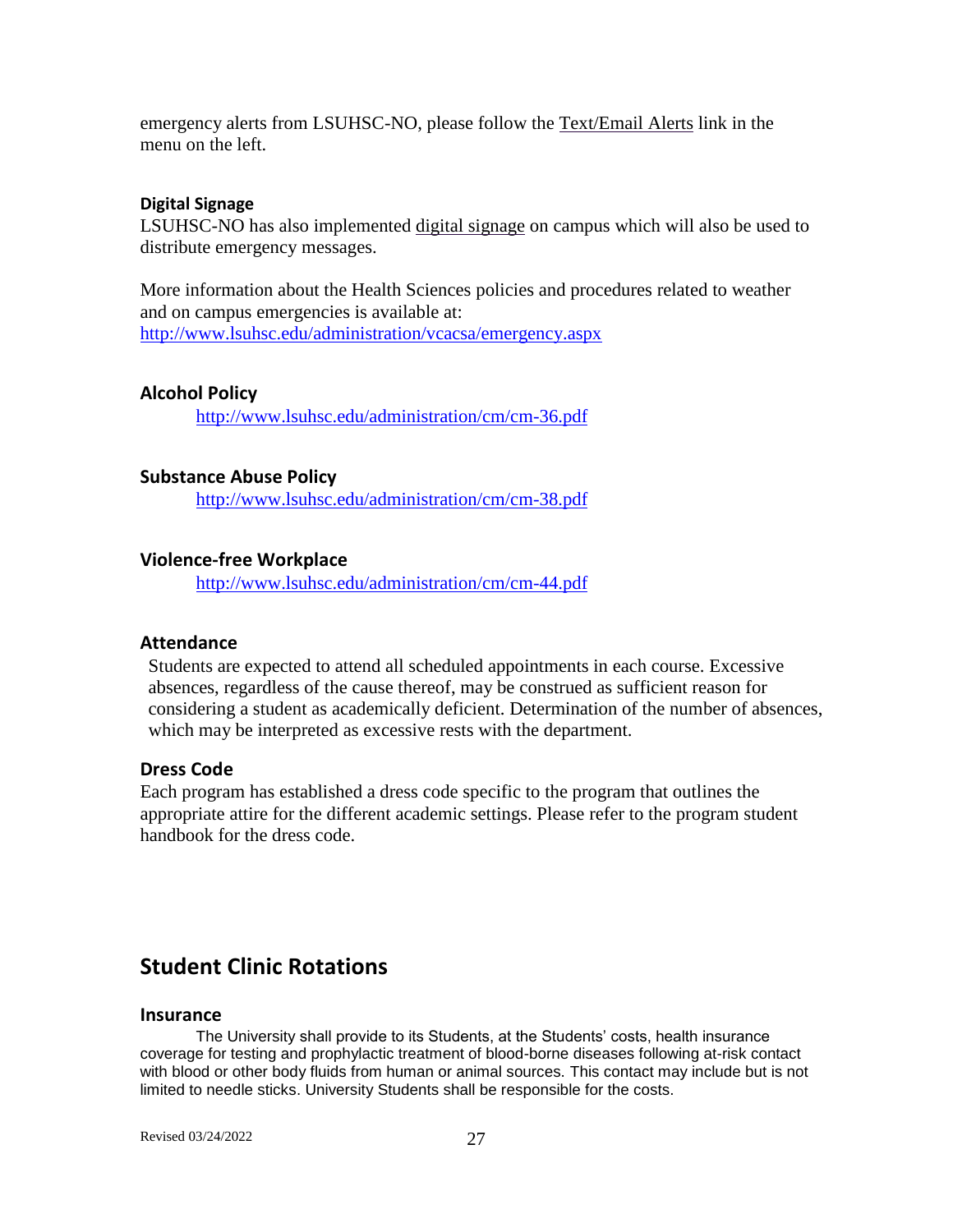In addition, University Students shall be required to purchase or provide proof of health insurance for exposure to infectious and environmental hazards, or other occupational injuries.

# <span id="page-28-0"></span>**Needle Stick Coverage**

- 1. Coverage is provided for eligible students for testing and prophylactic treatments of blood-borne diseases following at-risk contact with blood or other body fluids from human or animal sources. This contact may include but is not limited to needle sticks. This benefit is not subject to any co-payment or annual deductible requirements.
- 2. Services must be received at any BCBSLA network provider including but not limited to:
	- The LSU Student Health Clinics
	- Children's Hospital in New Orleans
	- Our Lady of the Lake
	- Baton Rouge General Hospital
	- Ochsner Hospital
	- Ochsner Baptist
	- Baton Rouge General Occupational Health
	- LabCorp
	- Our Lady of Lourdes Rapides Medical Center in Lafayette
	- Medical Center of Louisiana at New Orleans
	- University Medical Center in Lafayette
	- Walter Moss Medical Center
	- Leonard Chabert Medical Center
	- Lallie Kemp Medical Center
	- Our Lady of Angels Hospital
	- Touro Infirmary
	- East Jefferson General Hospital
	- West Jefferson Medical Center
- 3. LSUHSC Student Health Clinic information is available at <http://www.lsuhsc.edu/orgs/studenthealth/>
- 4. Students who are charged the needle stick only fee have provided proof of having their own insurance policy and should be familiar with the benefits offered by their own insurance plan for needle sticks.

# <span id="page-28-1"></span>**Health Sciences Center Student Information**

# <span id="page-28-2"></span>**Campus Assistance Program**

Scott M. Embley, LCSW, CEAP Director Human Development Center: 411 S. Prieur St.,  $2<sup>nd</sup>$  floor – Suite #233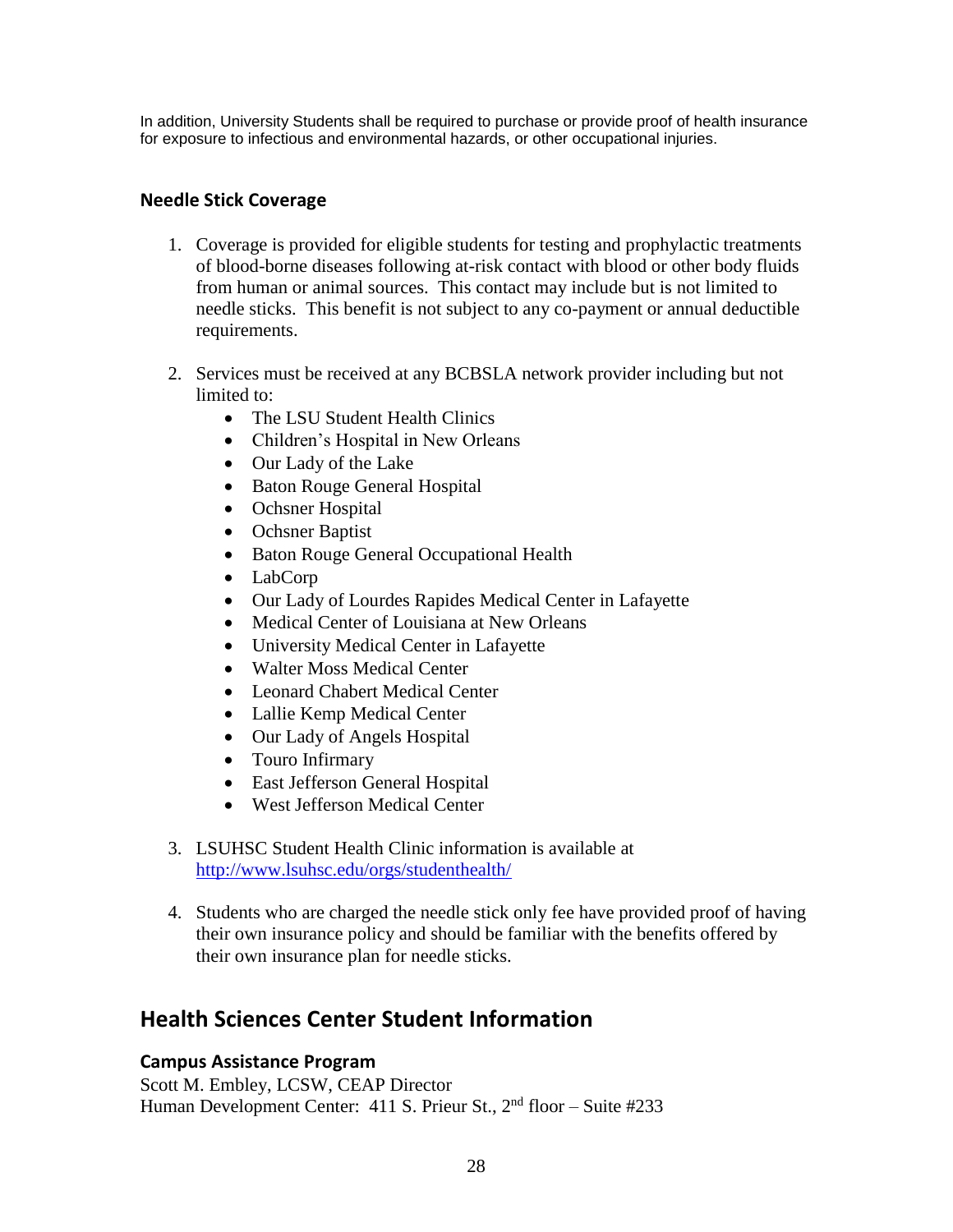Phone # 504-568-8888

The LSUHSC Campus Assistance Program (CAP) is a free service provided by LSUHSC to assist faculty, staff, residents, and students in the resolution of personal problems. CAP can assist you with problems in the following areas:

- Family and Marital
- Mental Health
- Alcohol and Drugs
- Legal Referrals
- Financial Referrals

Other CAP services available include:

- 1. **24 hour Crisis Line** (504-568-8888) a counselor is on call 24 hours a day to assist in time of crisis
- 2. **Problem Assessment** a counselor will help you clarify the nature of your problem and develop a plan to help you resolve your problem
- 3. **Short Term Counseling** brief short term counseling for problem clarification and patient advocacy
- 4. **Referral -** based on your conversation with the counselor, a referral (when needed) will be made to a specialist within the community for the best cost effective assistance or treatment of your problem. A **CAP** counselor will discuss your problem over the telephone or set a time to meet with you personally.

# <span id="page-29-0"></span>**Counseling Services**

**Personal or Group Counseling** may also be sought through the LSUHSC Health Sciences Center Student Health Clinic.

> Bonnie Adelsberg, R.N., M.N., C.S. **504-455-7296** (office) **504-865-1419** (home)

**Short Term Counseling** is provided by advanced graduate students under the immediate supervision of the faculty in the Department of Rehabilitation Counseling. Client concerns that would be appropriate for the short-term, problem-solving oriented counseling include the following:

a) vocational issues of career choice, career development, or career satisfaction; b) personal issues such as adjustment to disability, socialization, or values clarification;

c) academic issues such as adjustment to school and time management; and d) wellness issues of health maintenance, stress management, and maximizing participation in allied health therapies.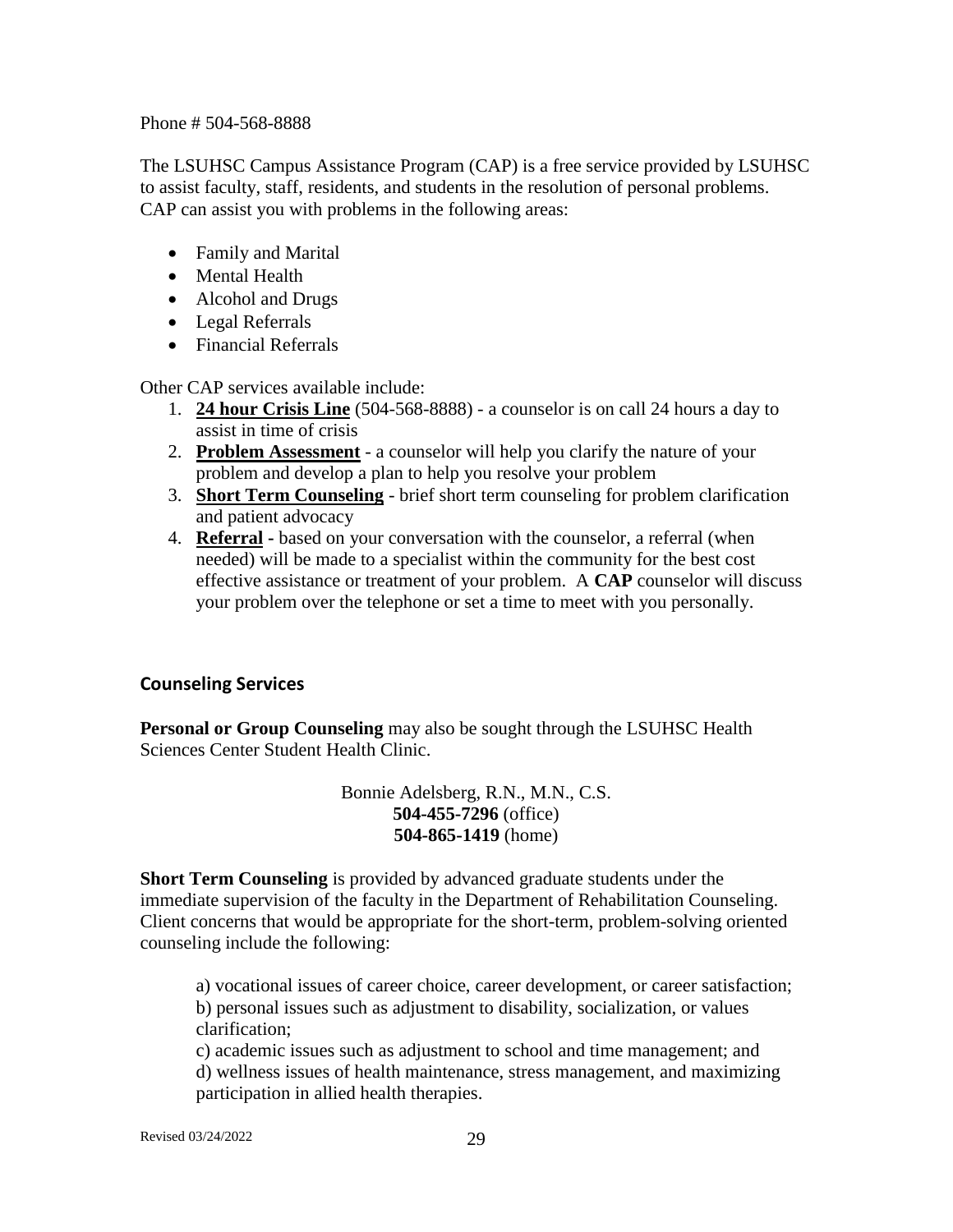Short term counseling can be arranged by calling the Rehabilitation Counseling Clinic at 504-568-4318. Callers will be instructed to leave a message. A counselor will return your call and explain the procedures, answer questions about the clinic, assess the match between our services and your needs, and either schedule an intake interview or provide a referral to other services.

### <span id="page-30-0"></span>**Academic Performance Resources (APRIL)**

APRIL provides an umbrella of academic support services for all students at LSU Health Sciences Center in New Orleans. The APRIL Committee publishes a brochure -titled ["APRIL Can Help You"](http://www.lsuhsc.edu/administration/academic/docs/APRIL_Student_Brochure.pdf) that outlines the academic support services available, the service providers and their contact numbers. The brochure is distributed during student orientation and is available online. More information regarding APRIL can be accessed at the website:

# <span id="page-30-1"></span>**[https://www.lsuhsc.edu/administration/academic/docs/APRIL\\_Brochure.pdf](https://www.lsuhsc.edu/administration/academic/docs/APRIL_Brochure.pdf)**

# <span id="page-30-2"></span>**Tuition and Fees**

The LSU Health Sciences Center does not accept credit card payment. If a student is **not** expecting to receive financial aid, tuition must be paid in full by check, cashier's check or cash on registration day. Specific information about program tuition, fees, refunds and related deadlines can be found at:

**<http://www.lsuhsc.edu/tuition/>**

# <span id="page-30-3"></span>**Health and Medical Insurance**

## **EVERY STUDENT MUST BE COVERED BY HEALTH INSURANCE.**

Forms are available from the Office of Student Affairs to cover either the waiver (providing the student has personal health insurance) or purchase of the student health insurance provided by the LSU Health Sciences Center.

<http://www.lsuhsc.edu/orgs/studenthealth/>

### **NEEDLE STICK/SPLATTER INSURANCE**

All students working with blood, body fluids and the patient population in general are at risk for possible exposure to serious infectious diseases such as Hepatitis C and HIV. Through a standalone policy, students pay an annual premium for this coverage. Payment for health insurance is due on registration day

### <span id="page-30-4"></span>**Medical/Sick Leave**

### <span id="page-30-5"></span>**Leave of Absence**

A leave of absence for a short period of several weeks up to one year may be granted to a student in good standing, subject to the discretion of the Dean, because of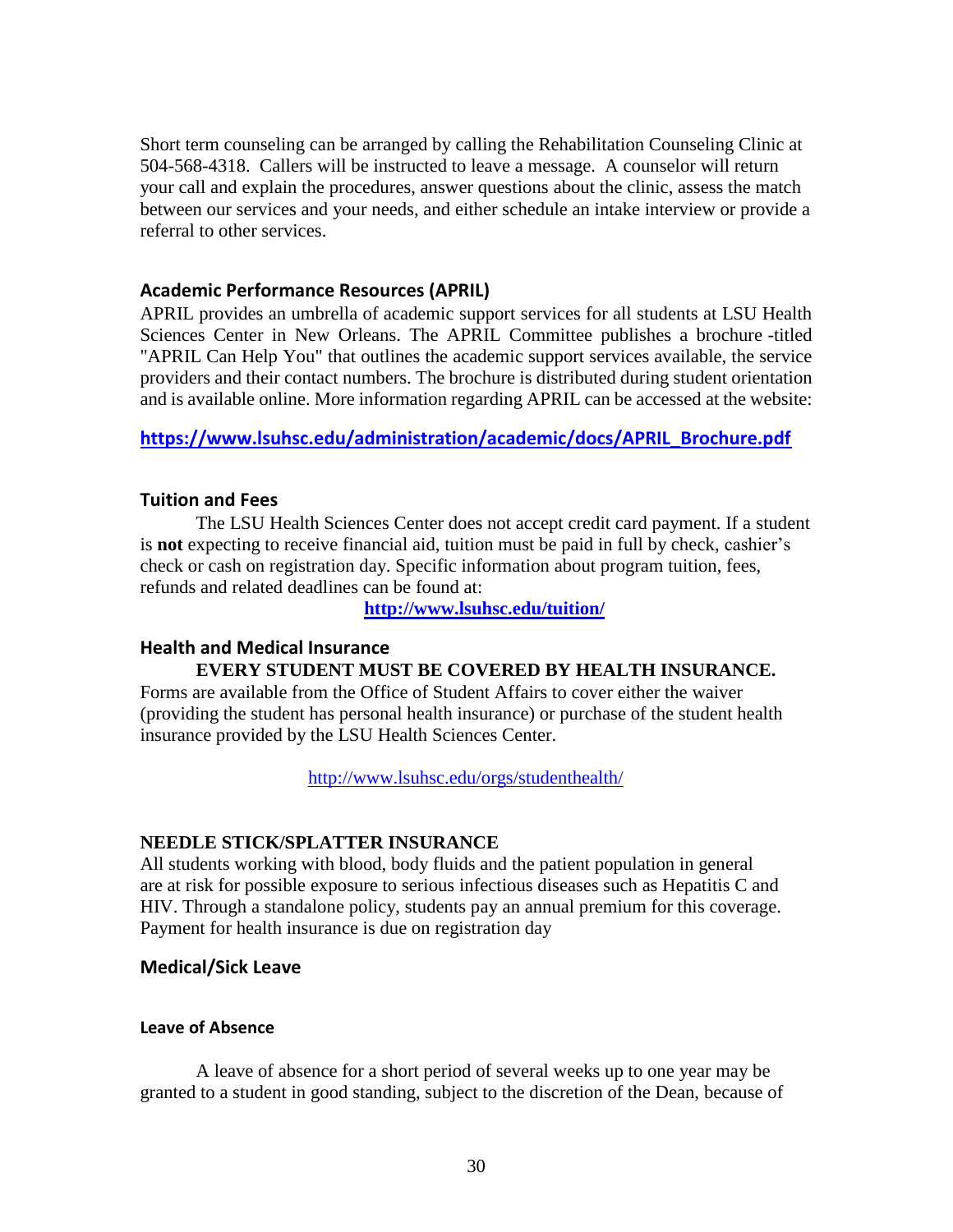illness or other appropriate reasons. Students taking short-term leaves of absence of less than one week must make acceptable arrangements with the faculty involved for completion of course work and other assignments which will be missed. Leave of absence of a longer duration may be granted students in good standing for reasons of a personal nature or to participate in a special program of research or other activity designed to augment the student's academic training. Specific arrangements must be made on an individual basis with the Dean before beginning a leave of absence. The University policy governing the processing of leave of absence are applicable and is described in the general information section of this publication.

#### <span id="page-31-0"></span>**Withdrawal**

Students are permitted to withdraw from the School of Allied Health at any time. If they wish to be considered for readmission, they must file an application for readmission with the Office of Student Affairs and Records and be evaluated by the promotions committee of the year in the curriculum from which the student withdrew.

#### <span id="page-31-1"></span>**Procedure**

Student must:

- 1. Notify the Program Director for his/her academic program regarding his/her plans to take a leave of absence or withdraw from the program.
- 2. Contact the Office of Student Affairs regarding his/her changes of status.
- 3. The Office of Student Affairs will complete the Change of Academic Status/Withdrawal/Leave of Absence form online.
- 4. Information provided on the change of status form is submitted electronically to the Registrar's Office. The Director of Student Affairs will forward a copy of the form to the Program Director.

#### <span id="page-31-2"></span>**Registrar's Office**

Ms. Alicia Edwards is Registrar for LSU Health New Orleans. The Registrar's Office is located on the 1st floor of the Resource Center. This office provides a multitude of student services which include verification of enrollment letters, degree verification, copies of official and unofficial transcript (fee applies), legal name and address change, assistance with Louisiana resident applications, and student picture I.D.'s. Phone: 504-568-4829; Fax: 504-568-5545.

<http://www.lsuhsc.edu/no/students/>

#### <span id="page-31-3"></span>**Student Self-Service**

Student Self-Service allows currently enrolled students to print enrollment verification certificates, order transcripts, view enrollment history and enrollment verification provided at their request, check loan deferments sent to lenders, and link to real-time information on their student loans. Students can access Student Self-Service by logging onto our **Student Self-Service Portal using their LSUHSC user ID and password.**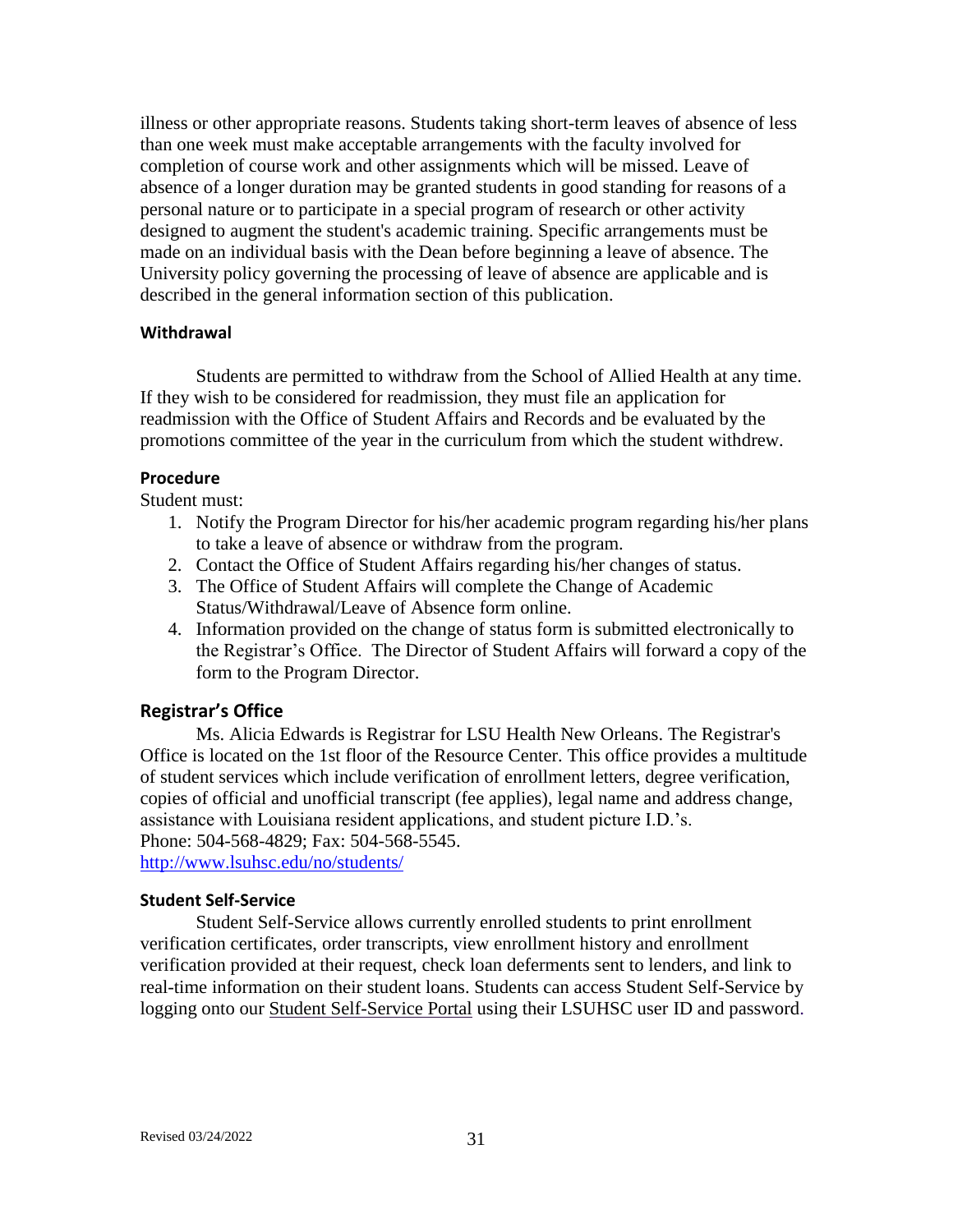#### <span id="page-32-0"></span>**Catalog/Bulletin**

It is the responsibility of each student to read, understand and apprise themselves of all the terms, conditions, and regulations set forth in the current LSU Health Sciences Center New Orleans Academic Catalog / Bulletin. The current catalog is available at <http://catalog.lsuhsc.edu/>

#### <span id="page-32-1"></span>**Degree Verification**

LSUHSC New Orleans has authorized the [National Student Clearinghouse](http://www.studentclearinghouse.org/) to act as our agent for verification of student degrees. Outside agencies requiring a verification of a degree should be directed to contact the Clearinghouse online by phone at (703) 742- 4200 or [http://www.degreeverify.com](http://www.degreeverify.com/)

#### <span id="page-32-2"></span>**Enrollment Verification**

Enrollment Verification Certificates are available to currently enrolled students. Students may print their own verification certificate by using our secure [Student Self-Service](https://intranet.lsuhsc.edu/clearinghouse/)  [Portal](https://intranet.lsuhsc.edu/clearinghouse/) provided by the National Student Clearinghouse. Outside agencies requiring a verification of enrollment should contact the Clearinghouse by phone at (703) 742-4200 online at [www.studentclearinghouse.org](http://www.studentclearinghouse.org/)

### <span id="page-32-3"></span>**Financial Aid**

The LSUHSC Office of Financial Aid handles all financial aid application requests including grants, loans, and scholarships. Due to the enormous work load handled by this office, it is recommended that students call in advance to schedule an appointment with a loan officer. Initial financial aid forms should be submitted as soon as possible. Be sure to follow all instructions carefully. Failure to follow instructions correctly, resulting in incomplete or inaccurate forms, could result in denial or delay in receipt of financial aid.

Once you have submitted your forms to the Financial Aid Office, your request for funds will be reviewed by a loan officer. They will send you additional forms and information. Any questions you may have or follow-up regarding forms, should be directed to The Office of Financial Aid.

### **Student Responsibility for Financial Aid**

- 1. Review and consider all information about a school's program before your enroll.
- 2. Pay special attention to your application for student financial aid, complete it accurately, and submit it on time to the right place. Errors can delay or prevent you from receiving aid.
- 3. Know and comply with all deadlines for applying or reapplying for aid.
- 4. Provide all documentation, corrections, and/or new information requested by either the Financial Aid office or the agency to which you are submitting your application.
- 5. Notify your school of any information that has changed since you applied.
- 6. Read, understand, and keep copies of all forms you sign.
- 7. Repay any student loans you have. When you sign a promissory, you are agreeing to repay your loan.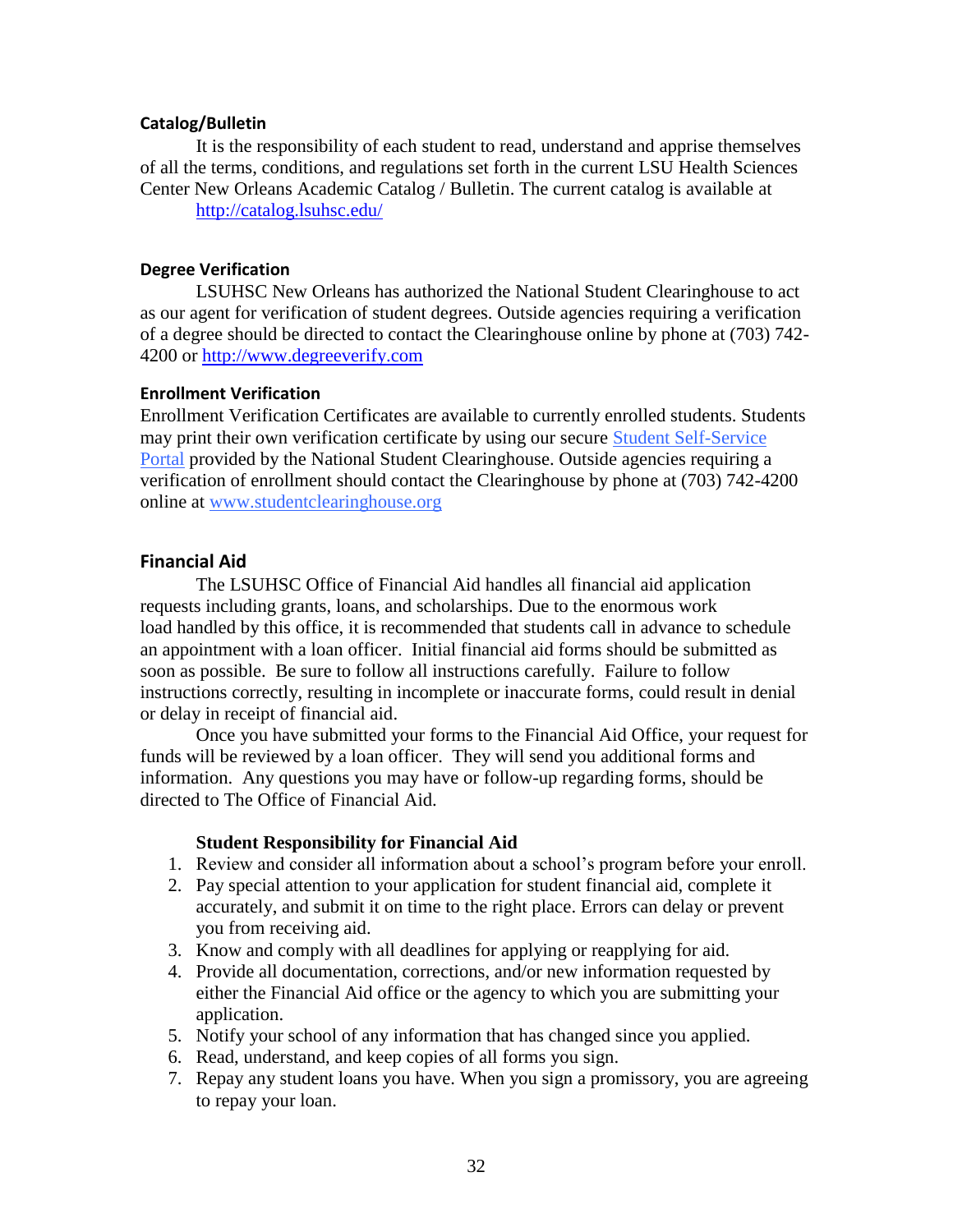- 8. Attend an exit interview at your school if you have a Perkins, GSL, PLUS/SLS loan.
- 9. Notify your school of a change in your name, address, or attendance status (fulltime/three-quarter time/half time). If you have a loan you must notify your lender of these changes.
- 10. Understand your school's refund policy (stated in LSUHSC catalog).

*Note: All students are urged to discuss with their borrowing representative the estimate of loan repayment. This should be done as part of the initial discussion with your lending institution. For example, if you have accrued \$30,000 in loans, your repayment including interest would be approximately \$370.00 a month for 10 years.*

PLEASE KEEP IN MIND THAT IF YOUR FINANCIAL AID PAPER WORK IS NOT COMPLETE PRIOR TO REGISTRATION DAY, YOU WILL BE EXPECTED TO PAY YOUR TUITION IN FULL AT THAT TIME.

> Mr. Patrick Gorman, Director of the Student Financial Aid Office and Ms. Stephanie Battaglia, Financial Aid liaison for SAHP LSUHSC Office of Student Financial Aid Resource Center Building, 2nd Floor 433 Bolivar Street Phone: 504-568-4820; Fax: 504-599-1390

#### <span id="page-33-0"></span>**Bursar's Office**

The LSUHSC Bursar's Office disburses student financial aid checks, collects and records tuition during registration, and handles a variety of loan transactions.

> LSUHSC Bursar's Office Resource Center 433 Bolivar St., RM 144 Phone: 504-568-4694; Fax: 504-568-2116 Hours: 8:00 a.m. to 4:00 p.m. Monday through Friday

#### <span id="page-33-1"></span>**Information Technology**

The Department of Information Technology at LSUHSC-NO is a combination of centralized and decentralized services offered through partnerships between the Department of Information Technology and the major schools/divisions within the Health Sciences Center. The School of Allied Health Information Technology offices are located on the  $6<sup>th</sup>$  floor of the 1900 Gravier Street Building and the  $2<sup>nd</sup>$  floor of the HDC Building. The Department of Information Technology homepage with helpful information on password reset, security and e-mail support is: <http://www.lsuhsc.edu/administration/cs/Default.aspx?submenuheader=0>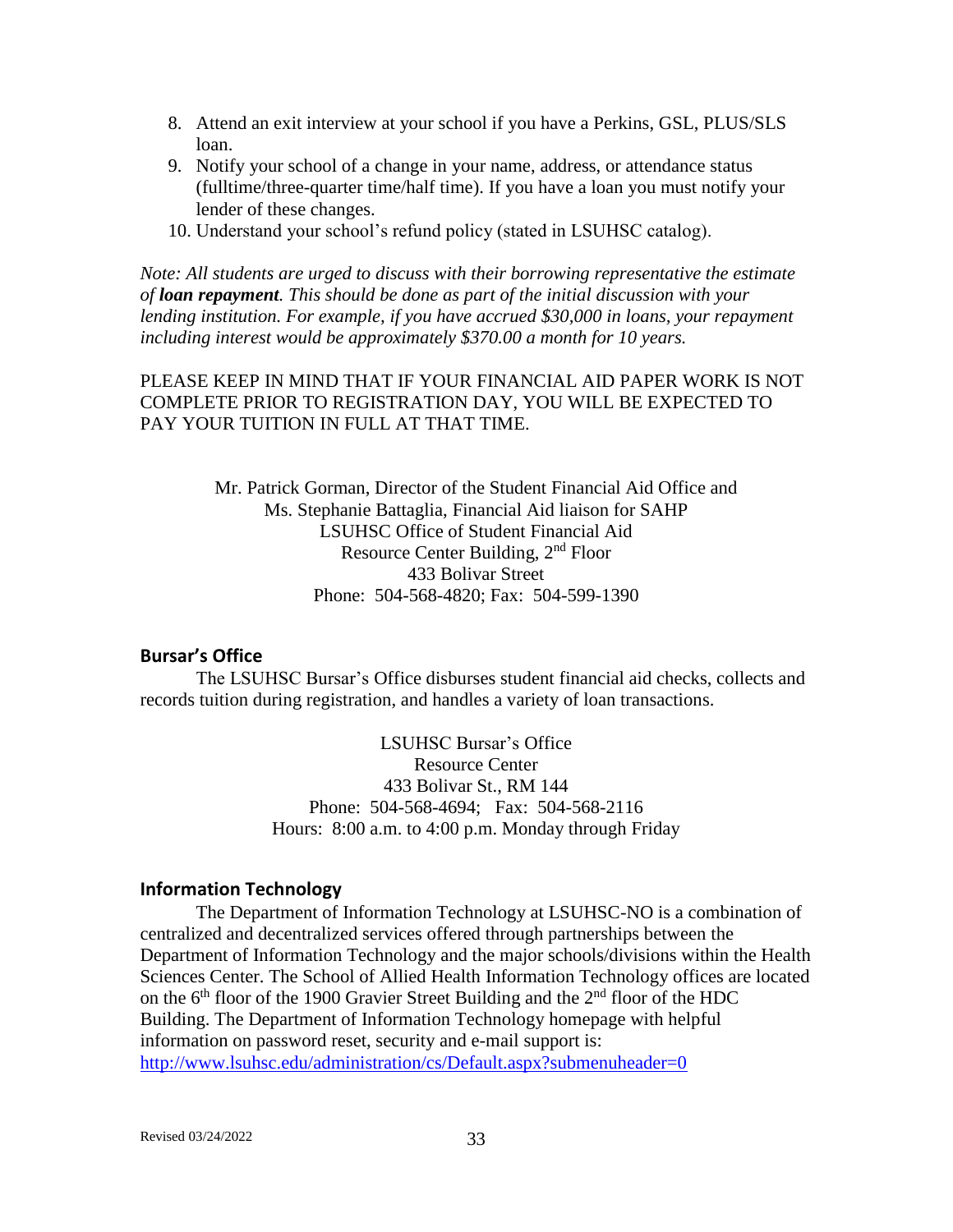#### <span id="page-34-0"></span>**Computer Applications**

All new students will receive a user I.D. and password prior to the beginning of the semester. New student e-mail account instructions will be distributed by the School of Allied Health IT staff prior to new student orientation. Official messages and announcements from the Health Sciences Center and the School will be sent to students via LSUHSC email. Additional information will be provided at orientation regarding internet email access, wireless connectivity and other resources and also be accessed at [http://alliedhealth.lsuhsc.edu/Admin/computersupport.aspx.](http://alliedhealth.lsuhsc.edu/Admin/computersupport.aspx)

#### <span id="page-34-1"></span>**Computer Access**

Each department within the School of Allied Health houses individual PC's for the express use of their students. The John P. Ische Library  $(3<sup>rd</sup>$  floor, Resource Center) manages a lab for the use of all Health Sciences Center students. A fully-equipped, stateof-the-art electronic classroom is available for bibliographic instruction, and state-of-theart computer labs with multimedia programs, Internet access, and assorted software programs. There is 10 cents per copy charge for printed material. The computer lab is available during regular library hours.

# <span id="page-34-2"></span>**Identification and Badges**

New students will have a picture identification badge (ID) made on registration day or prior. Identification badges are to be prominently displayed at all times while on campus. On weekends, the Health Sciences Center buildings can only be accessed by means of the magnetic coding on the reverse of your I.D. badge. This badge is for your safety while a student on the LSUHSC campus. Inability to produce your badge may cause you to be denied access to the HSC buildings and campus area.

### <span id="page-34-3"></span>**Academic Calendar**

The School of Allied Health Professions academic calendar is posted online at: <http://alliedhealth.lsuhsc.edu/admin/academiccalendar.aspx>

### <span id="page-34-4"></span>**E-mail messages**

The Office of Student Affairs will advise students of registration procedures, course offerings, graduation requirements, special SGA events (football ticket distribution, activities, etc.) and any other pertinent information that will impact your academic studies and campus life.

- Students will be responsible for logging on several times a week to view any messages relative to the Office of Student Affairs. Failure to view and respond to messages (when applicable) may cause consequences resulting in **blocks** being placed on student records.
- E-mail addresses are confidential and anyone abusing these lists will be held accountable.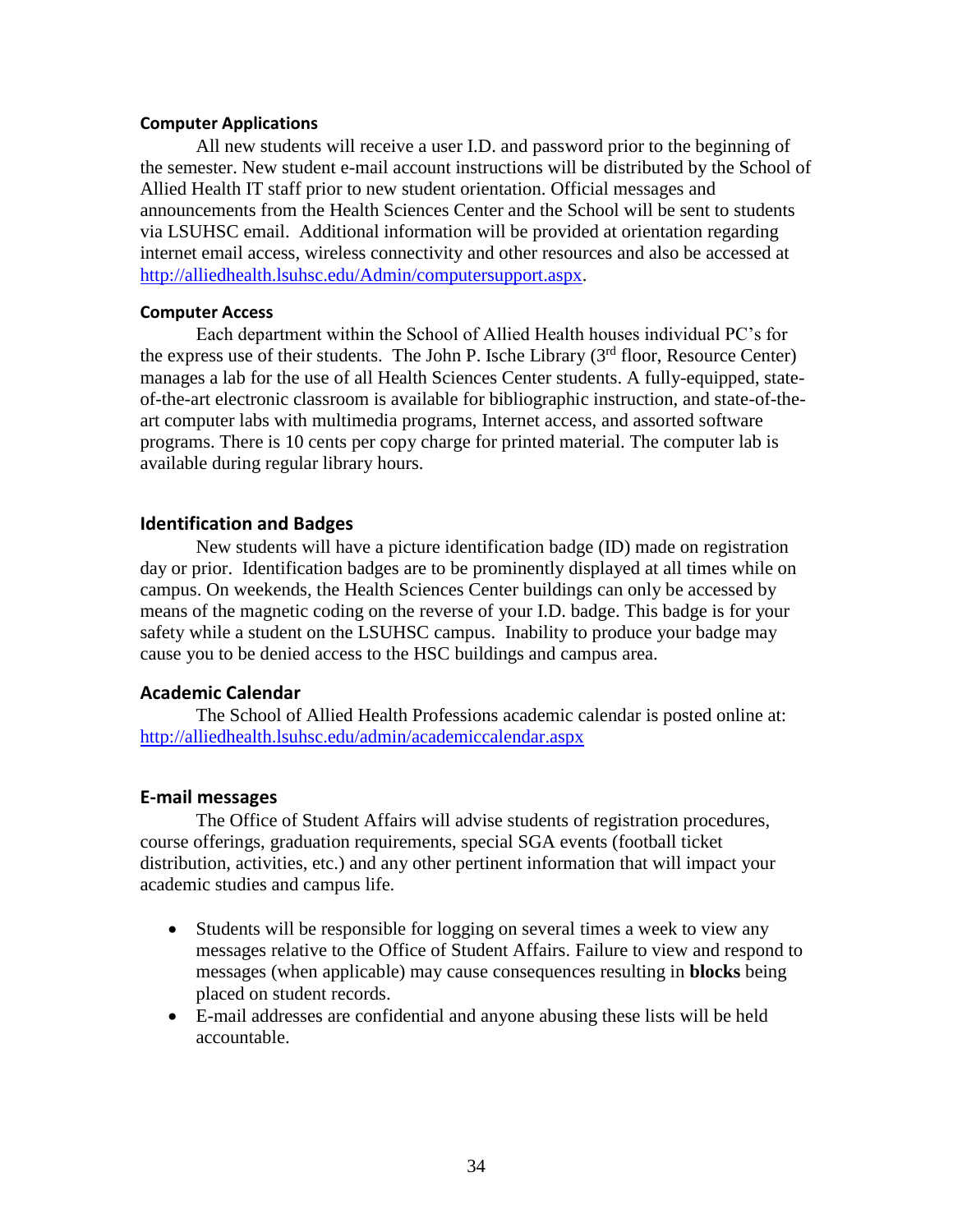# <span id="page-35-0"></span>**Computer Support**

#### <span id="page-35-1"></span>**CoursEval**

Each semester students have an opportunity to provide feedback on each course in which they are enrolled and the instructors that participated in the course. Invitation and reminder message are sent to the students during the evaluation period, typically the 3 weeks preceding the date when course grades are submitted to the Registrar's Office.

#### <span id="page-35-2"></span>**Moodle**

Moodle is a course management system that allows for the creation of online courses. Moodle allows for the delivery of course content and for teachers and students to interact in an online learning environment.

#### <span id="page-35-3"></span>**Secure Testing**

Computer-based testing is now utilized by most programs in the School of Allied Health Professions. Students in some programs are required to bring their personal laptops on exam day to use for testing. Students enrolled in these programs must be sure their computer is working properly before the test. Students are encouraged to a spare internet cable, and run frequent laptop checks the week before the test.

### **TurnItIn**

The School of Allied Health Professions utilizes a software application to assess the originality of documents submitted by students. The software application identifies words and phrases that are similar to existing source material and the results are used to help students avoid plagiarism and strengthen their writing skills.

### <span id="page-35-4"></span>**Graduation**

LSUHSC holds one graduation ceremony in May of each year. Attendance at graduation is mandatory. If extenuating circumstances occur which will prevent the student from attending the ceremony, the student must submit to the Dean a written request to be excused from the ceremony. Only the Dean can grant permission to be excused from the ceremony.

# <span id="page-35-5"></span>**School of Allied Health Professions Student Information**

### <span id="page-35-6"></span>**Professional Student Organizations**

Each health related profession has professional organizations which encourage student affiliations. Check the department website, or speak with a department representative to find out more about professional organizations related to your health care profession.

### <span id="page-35-7"></span>**Student Government Association**

The **Student Government Association** consists of one/two departmental representatives elected by the student body in each program and five officer positions including: President, Vice President, Secretary, Social Chair and Treasurer.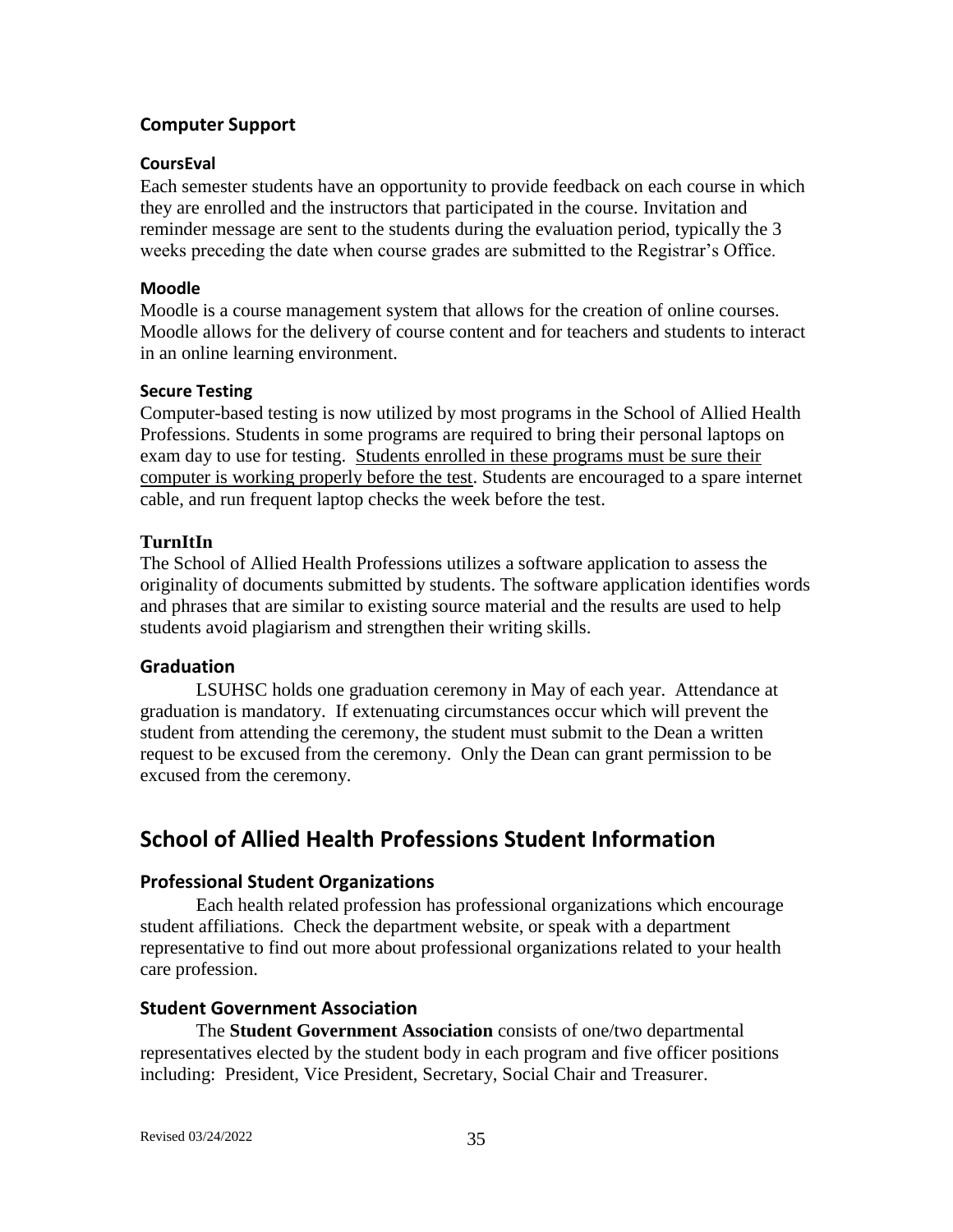The SGA is encouraged to be vocal in every aspect of the school's operation in addition to serving on various medical center committees – PALS (Peer Advocacy, the Parking Committee), and the Student Health Promotion Committee. It is the responsibility of the departmental representatives to advise other students of the decisions made by the SGA, and see that these decisions are carried through.

The President of the SGA also sits on the Medical Center Executive Council which is composed of presidents from the SGA's of each school - Allied Health, Dentistry, Graduate Studies, Medicine, Nursing and Public Health.

### <span id="page-36-0"></span>**Student Affairs Office**

The primary goal of the Office of Student Affairs is to maintain the academic student records beginning with the review of the application including supporting documents and concluding with the graduation process. The Office is also responsible for working in collaboration with each of the nine (9) programs to recruit the best-qualified students for professional education.

#### <span id="page-36-1"></span>**Admissions**

#### **General Admission Policies**

- 1. Admission to the various departments of the School is by competitive application.
- 2. Preference is given to Louisiana residents.
- 3. Attainment of an acceptable grade point average will be stressed. Please refer to the appropriate department for the required entering grade point average. Grade point averages are calculated on the basis of all courses taken, including those repeated.
- 4. Applicants must also meet requirements and technical standards established by the faculties of the respective departments. See Departmental sections for these special requirements.
- 5. Accepted applicants must furnish a completed Student Health Service Medical History and Physical Examination Form not more than 90 days prior to, but before, registration. Blank forms are available from the Office of Student Affairs.
- 6. If an applicant is not accepted for a particular program, the applicant must submit a new application and related fees and materials each year in which the applicant desires to be reconsidered for admission.
- 7. Should transcripts/records be in a language other than English, an official English translation must also be included. Hand-written documents are NOT ACCEPTABLE. No one other than a school official can verify/certify an academic record and/or a translation from the same institution.
- 8. International students who qualify as residents of Louisiana should send all credentials to the department to which they are applying several months prior to the date they intend to apply.
- 9. All applicants who are non-native speakers of English, regardless of previous language of instruction, are required to take the Test of English as a Foreign Language (TOEFL). A minimum score of 500 must be attained on the TOEFL. TOEFL is not offered at this institution thus, arrangements should be made to take the test at another college or university. Results of TOEFL should be sent directly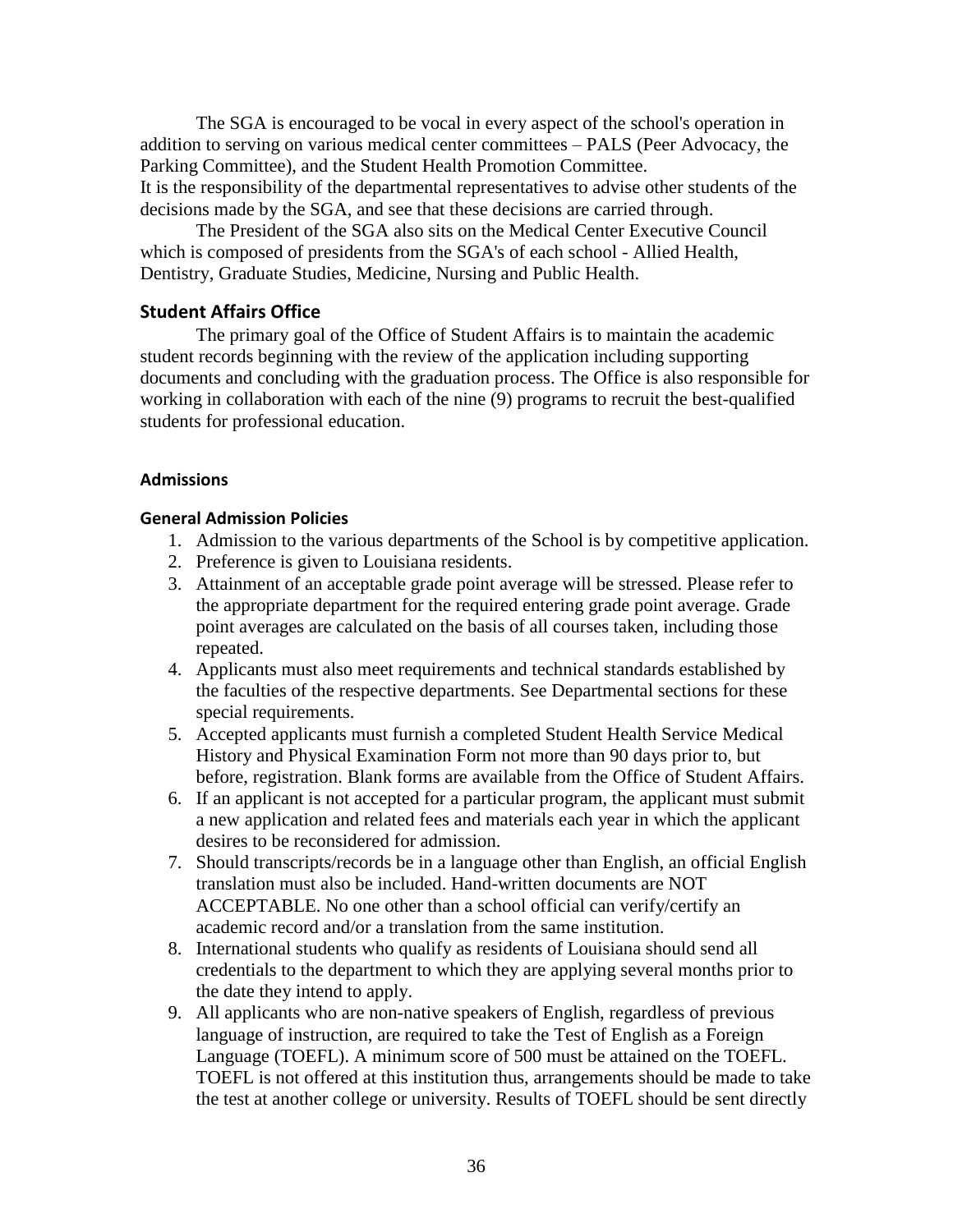to the School of Allied Health Professions by the testing officials prior to the application deadline.

10. A resident alien or international student (F-1) must take a minimum of 6 hours in the basic sciences (at least one course must include a related laboratory experience) and 6 hours in English composition in an accredited United States college or university.

#### **Policy on Academic Amnesty**

The School of Allied Health Professions adheres to a policy of academic amnesty. The intent of this policy is to allow those individuals who have interrupted their academic careers for three consecutive years to resume their academic careers.

The following conditions apply to this policy.

- 1. Applicants must request and be granted academic amnesty from the department to which they are applying.
- 2. The applicant must not have attended a college/university for at least three years prior to reapplying for admission.
- 3. All college/university credit earned prior to the three-year period will be forfeited, and therefore not considered in calculating the applicant's grade point average nor used to meet prerequisite courses.

#### **Method of Application**

An application may be obtained from the Office of Student Affairs in New Orleans or downloaded from our website at<http://alliedhealth.lsuhsc.edu/> for the Department of Clinical Laboratory Sciences. Applications must be accompanied by the required application fee. For those programs that require students to apply through the Centralized Application System, information can be found in their sections of the catalog (Bachelor of Cardiopulmonary Science, Doctor of Audiology, Doctor of Physical Therapy, Master of Clinical Rehabilitation and Counseling, Master of Physician Assistant Studies, Master of Occupational Therapy, and Master of Speech-Language Pathology).

Two copies of each applicant's official transcripts shall be included in the selfmanaged application packet in a sealed and signed envelope from the Registrar's Office of each college/university attended or sent directly by the Registrar's Office to the LSU Health Sciences Center School of Allied Health Professions, Office of Student Affairs. Additional transcripts may be required by the department to which the applicant is applying.

The nature of the various educational programs in the School requires that certain admission policies and regulations differ for each department. Specific application procedures are given in the sections devoted to each of the departments of the School.

#### **Acceptance Deposit**

Upon notification of acceptance, a non-refundable acceptance deposit is required. This acceptance fee will be credited toward the first semester's tuition.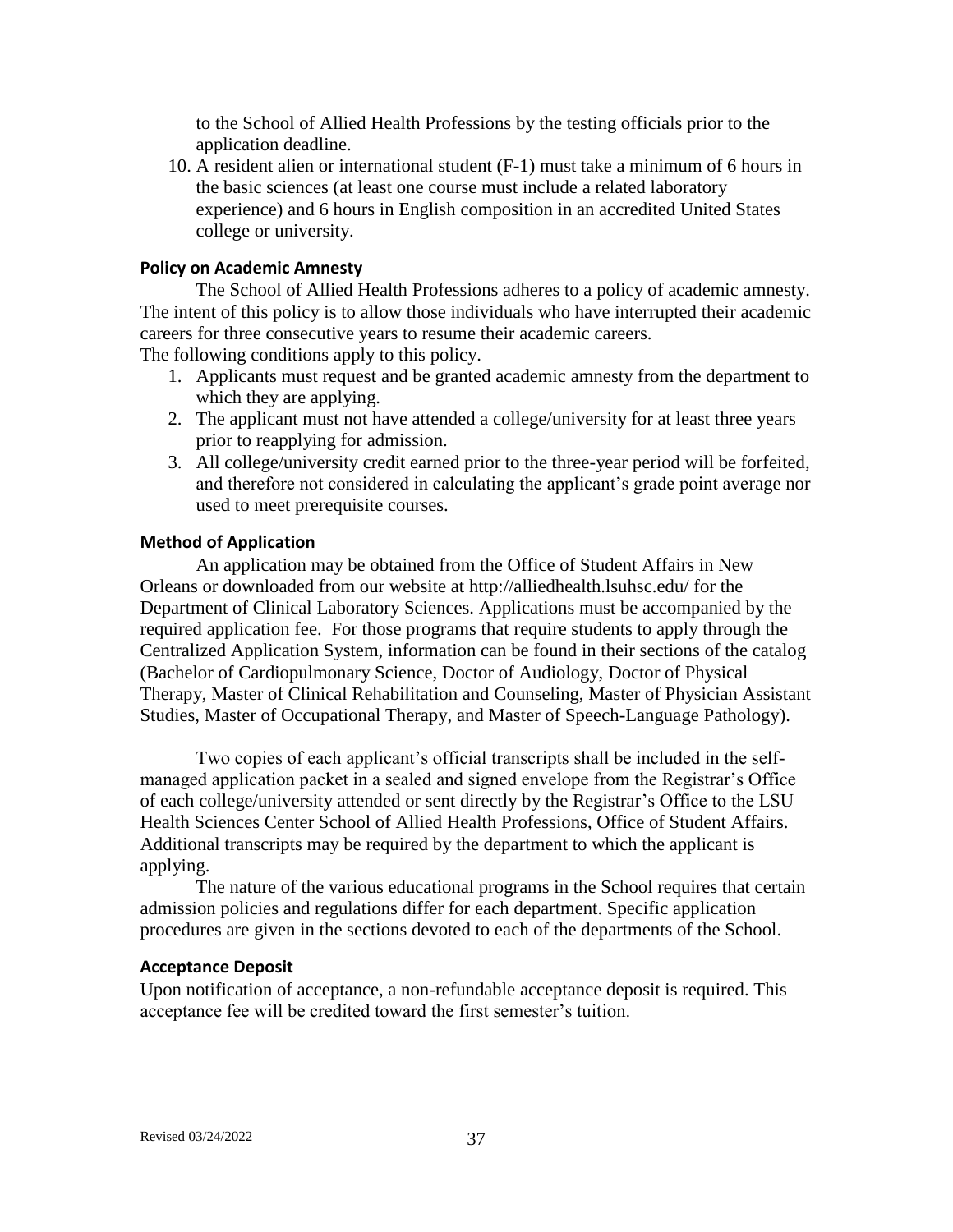#### <span id="page-38-0"></span>**Orientation**

Orientation provided by the Office of Student Affairs is for new students. The purpose of orientation is to familiarize the student with their new surroundings through presentations from guest speakers. In addition to welcoming remarks by the Dean, School of Allied Health Professions and his administrative staff, guest speakers from various student services (Office of Financial Aid, University Police, Student Health Services, Campus Assistance Program, and etc.) will be on hand to briefly describe their area of student service.

#### <span id="page-38-1"></span>**Registration**

The Office of Student Affairs, in conjunction with the Registrar's Office, Student Financial Aid Office and the Business Office, organizes three scheduled registrations annually. Students are required to download the supporting documents and return them to Student Affairs within the prescribed period of time. Failure to do will result in delayed registration and a possible late fee assessment of either \$50.00 or \$75.00 depending on the tardiness of registration.

#### <span id="page-38-2"></span>**Withdrawal from School**

Students are permitted to withdraw from the School of Allied Health Professions at any time. If they wish to be considered for readmission, they must file an application for readmission with the Office of Student Affairs and Records and be evaluated by the promotions committee of the year in the curriculum from which the student withdrew.

#### <span id="page-38-3"></span>**Access to Records**

The Family Educational Rights and Privacy Act **(FERPA)** affords students the right to review information from their academic record. Any student who wishes to review information from his/her educational file shall submit a written request to the custodian of student records in the appropriate office. The custodian shall, within 45 days, grant the request in writing by notifying the student of the time and place at which the record may be reviewed.

In the LSU School of Allied Health Professions, the custodian of student records is the Director of the Office of Student Affairs. For review of student departmental records, the department head is to be contacted. He/she will advise the student of the official custodian. The Registrar is to be contacted directly for educational records maintained in that office.

#### <span id="page-38-4"></span>**Social Media**

LSUHSC School of Allied Health Professions maintains a presence on social media in order to provide information and resources on topics related to early intervention, special education, and serving children and youth with disabilities.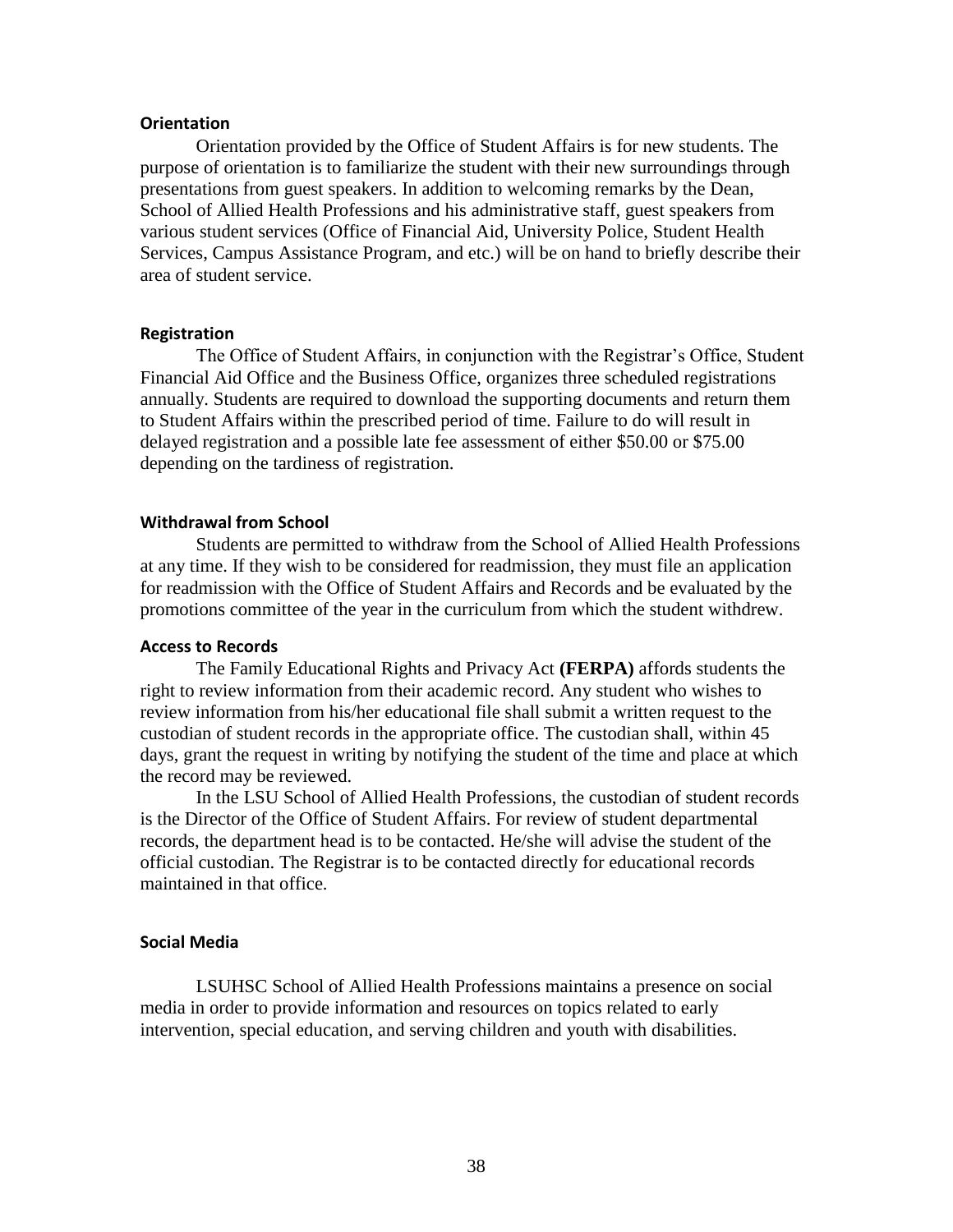#### **Content of Posts**

- 1. LSUHSC School of Allied Health Professions posts resources and information that we think will be of use to our audiences on our social media sites. These may include blogs, news stories, videos, downloadable resources, and links to publications from other organizations that are part of public domain (available for free to the public). Because the messages we post to social media are part of LSUHSC School of Allied Health Professions public presence, our team carefully considers the content of each potential post. To accomplish this, all posts are sent to a designated LSUHSC School of Allied Health Professions administrator for review and compliance checking before being posted by the administrator. In addition, all posts by LSUHSC School of Allied Health Professions will adhere to policies and rights and responsibilities set forth by individual social media sites.
- 2. Items posted on LSUHSC School of Allied Health Professions social media sites will meet the following criteria:
- 3. The item will not include personal or private information about any individual.
- 4. The item will not promote commercial products.
- 5. Appropriate language will be used throughout all posts. Inappropriate language includes,
	- a. but is not limited to, obscene or threatening language or defamation (hate speech)
	- b. based on race, sex, gender, religion, national origin, age, or disability.
- 6. Information posted will be supported by a referenced evidence-base and/or cited state or a federal policy.
- 7. Readers will be "linked" to the prime source when the item mentions or discusses work
	- a. that may have commercial value related to intellectual property rights or copy right law.

#### **Disclaimer**

References on our social media to any specific commercial products, process, or service by trade name, trademark, manufacturer, or otherwise does not necessarily constitute or imply endorsement or recommendation by LSUHSC School of Allied Health Professions. The views and opinions of items posted by LSUHSC School of Allied Health Professions on social media do not necessarily state or reflect those of LSUHSC or its funders, and shall not be used for advertising or product endorsement purposes. LSUHSC School of Allied Health Professions assumes no legal responsibility for the accuracy, completeness, or usefulness of any information, apparatus, product, or process mentioned on its social media outlets.

#### **General Parameters**

When creating of selecting content, the LSUHSC School of Allied Health Professions administrators comply with the following: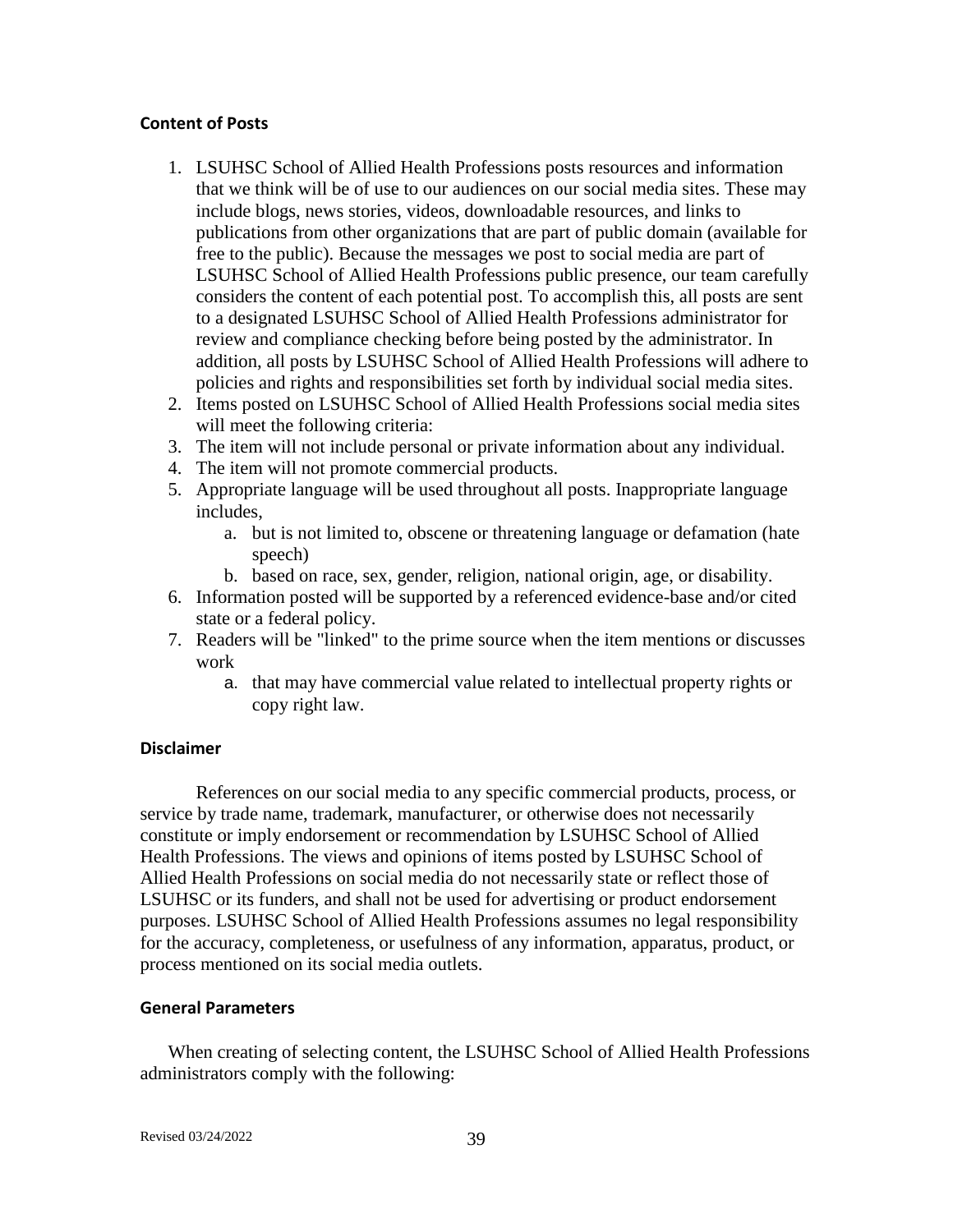- 1. LSUHSC Code of Conduct
- 2. LSUHSC Chancellor's Memorandum (CM-42) a. Intellectual Property and Copyright
- 3. Digital Millennium Copyright Act

All LSUHSC School of Allied Health Professions social media administrators should adhere to federal legislation regarding the fair use of digital content. The Digital Millennium Copyright Act (DMCA) of 1998

(http://copyright.gov/onslinesp/) creates two new prohibitions in Title 17 of the U.S. Code – one on circumvention of technological measures used by copyright owners to protect their works and one on tampering with copyright management information – and adds civil remedies and criminal penalties for violating the prohibitions.

To avoid violating the DMCA, LSUHSC School of Allied Health Professions social media administrators should not use content obtained from the Internet unless the copyright holder gives permission or if the application of the content falls under Fair Use exceptions.

4. Fair Use

One of the more important limitations of copyright law is the doctrine of "fair use" (http://www.copyright.gov/fls/fl103.html). The use of content may be considered fair, such as criticism, comment, news reporting, teaching, scholarship, and research. Federal law defines factors to be considered in determining whether or not a particular use is fair. The following are factors that are relevant to LSUHSC School of Allied Health Professions social media administrators utilizing social media:

- a. The purpose and character of the use, including whether such use is of commercial nature or is for nonprofit educational purposes
- b. The amount and substantiality of the portion used in relation to the copyrighted work as a whole
- c. The effect of the use upon the potential market for, or value of, the copyrighted work

Acknowledging the source of the copyrighted material does not substitute for obtaining permission.

LSUHSC School of Allied Health Professions social media administrators should strive to obtain permission when using copyrighted content. If permissions are not obtainable or cannot be obtained in a timely fashion, proper consideration should be given to the Fair Use doctrine. If any uses defined by the doctrine cannot be clearly identified, the content should not be used.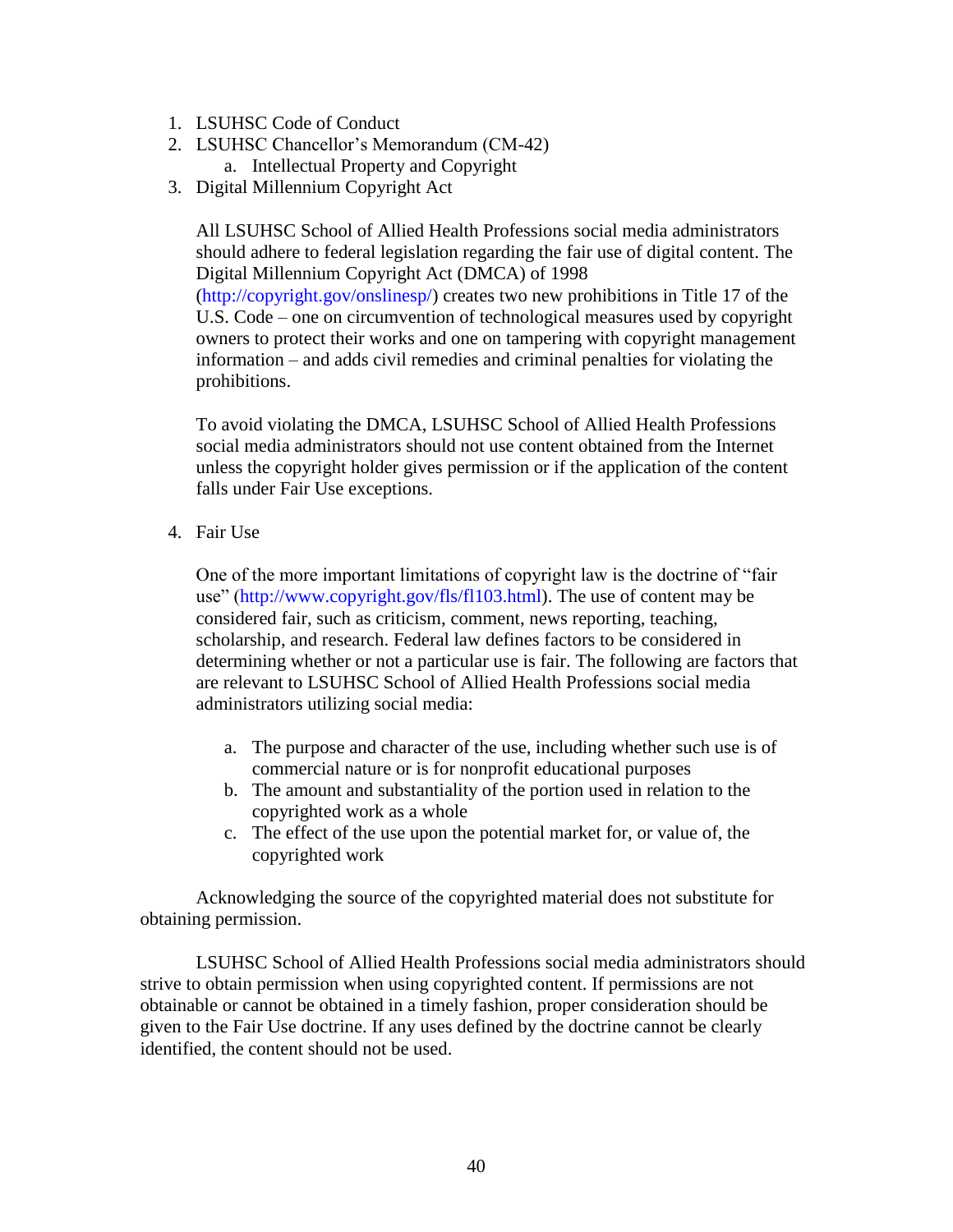#### <span id="page-41-0"></span>**Photocopying**

For your convenience, copy machines are located on the 4th, 6th and 9th floors of the Allied Health/Nursing Building and the Library (3rd floor Resource Center). Copies are 10 cents each and you may use either cash or the Pay Paw card. You may establish your account through the LSUHSC Bookstore located on the 2nd floor of the Resource Center.

#### <span id="page-41-1"></span>**Pay Paw**

#### **The** *Pay Paw* **Card is:**

The LSUHSC declining balance transaction system that allows faculty, staff, and students to access, without cash, a variety of goods and service throughout the campus:

- Vending machines at most locations
- Food services in the Medical Education Building
- Food services at the LSU School of Dentistry
- MEB Atrium Coffee Kiosk
- Health Sciences and Dental Bookstores
- Copy and Printing Resources at many key locations

The *Pay Paw* Card is the result of a cooperative endeavor between LSU Baton Rouge (the Tiger Card) and LSUHSC New Orleans to provide enhanced levels of service while dynamically sharing costs for the Blackboard and Pharos Printing solutions to our campuses.

#### **How to activate your** *Pay Paw* **account.**

All ID cards that have been issued in recent years have the *Pay Paw* number encoded on the magnetic stripe and printed on the back. Look for a number beginning with 444 (New Orleans campus), then seven additional digits (your personal ID). That is your *Pay Paw* account number. If you are a new student or employee and have not activated your account previously, please come to the Health Sciences Bookstore, Room 210 of the Resource Center Building or the Dental School Bookstore, Room 3101A of the Dental Administration Building. If you do not have this 444 number on the back of your card, please see the Registrar's Office or Human Resource Management for faculty and staff, and then have your new card activated.

#### **How to deposit funds to your account.**

- 1. Visit the Health Sciences Bookstore, Room 210 of the Resource Center Building or the Dental School Bookstore, Room 3101A of the Dental Administration Building. Credit cards, checks and cash accepted.
- 2. You or relatives can deposit money using a credit card via our secure website by clicking on the following link: [Pay Paw Online Card Office.](https://services.jsatech.com/index.php?cid=122) This is the preferred method with most Blackboard capable organizations and can be done from anywhere with a web browser.